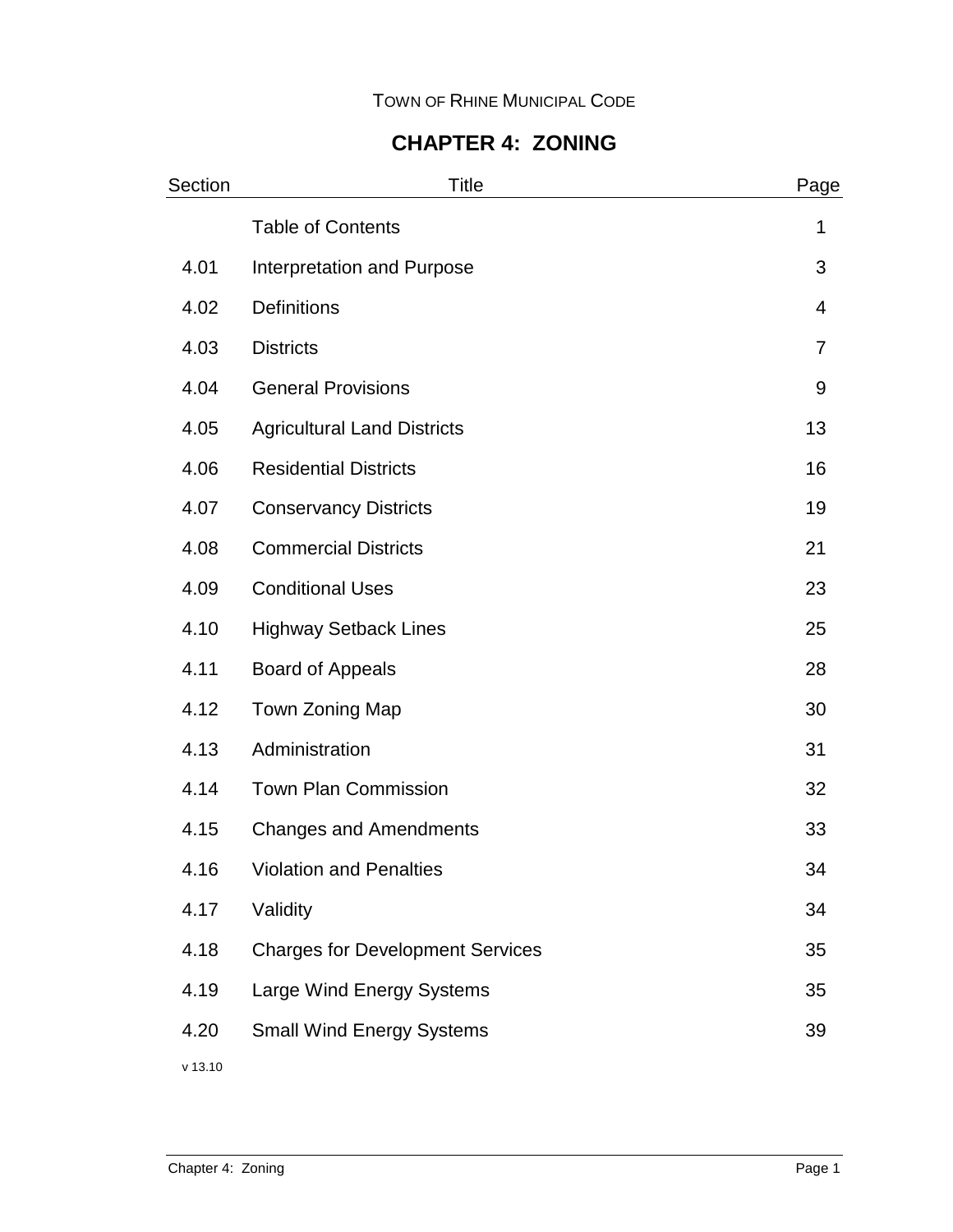*This page intentionally left blank.*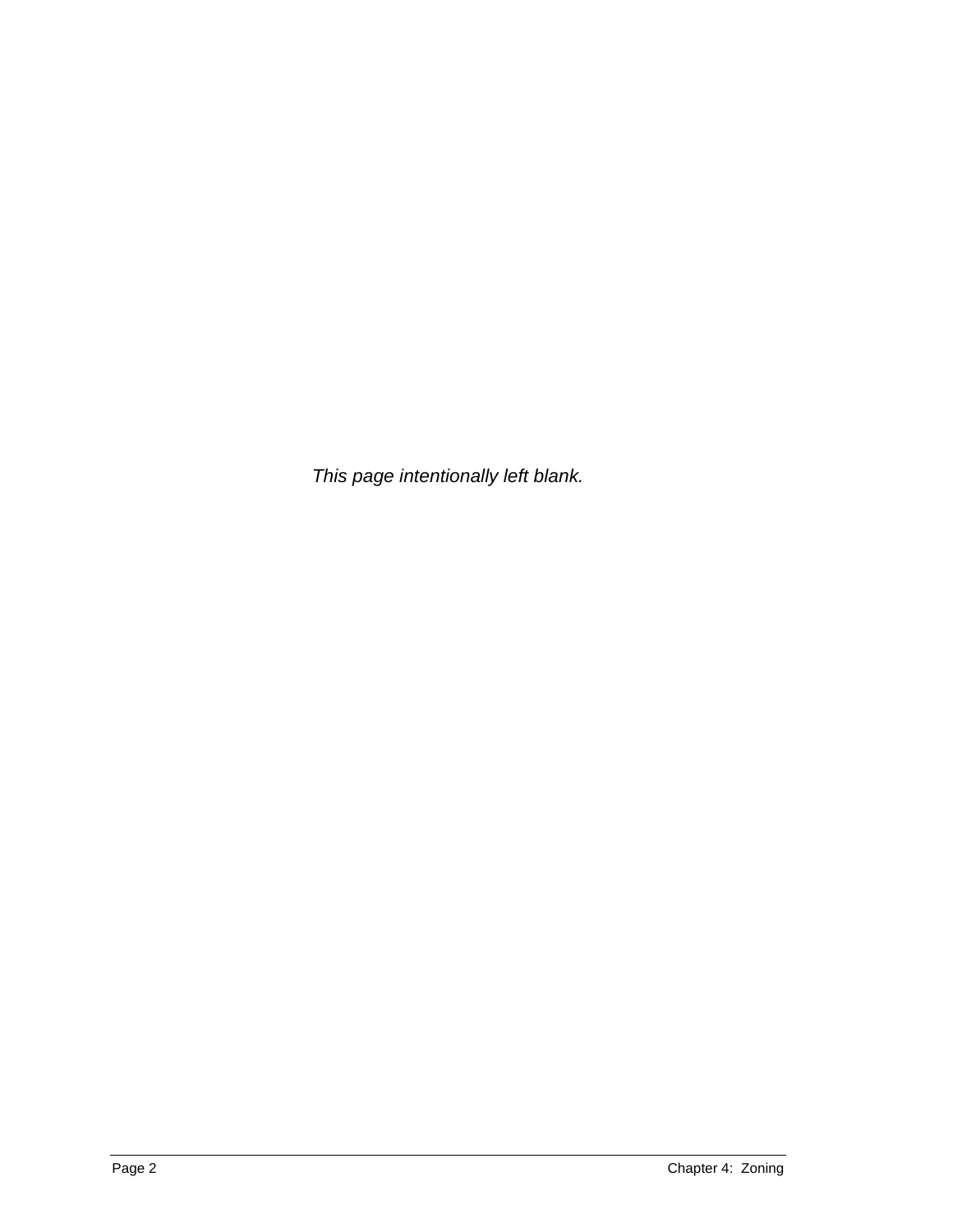#### **4.01 INTERPRETATION AND PURPOSE**

(1) PURPOSE. The purpose of this Ordinance is to promote the health, safety, morals and general welfare of the Town of Rhine by regulating and restricting the use and size of buildings and other structures, the size of yards, courts and other open spaces, the density of population, the location and use of buildings, structures and land for trade, industry, agriculture, recreation, conservation of natural resources, residence and other purposes, and for the said purposes dividing the Town of Rhine, Sheboygan County, Wisconsin, into districts of such number, shape, and area as are deemed best suited to carry out the said purposes; to provide a method for its administration and enforcement and to provide penalties for its violation.

- (2) INTENT. It is the general intent of this ordinance to:
	- (a) Stabilize and protect property values and the tax base.
- (b) Recognize the needs of agriculture, forestry, industry, and business in future growth.
	- (c) Further the appropriate use of land and conservation of natural resources.

(d) Encourage the wise use, conservation, development, and protection of the Town's water, soil, wetland, woodland, and wildlife resources.

(e) Preserve natural growth and cover and promote the natural beauty of the Township.

(f) Prevent overcrowding and avoid undue population concentration and urban sprawls.

(g) Facilitate the adequate provision of public facilities and utilities.

(h) Lessen congestion and promote the safety and efficiency of streets, highways, and other transportation systems.

- (i) Provide adequate light, air, sanitation, drainage, and open space.
- (j) Regulate the use of structures, lands, and waters outside of shoreland areas.

(k) Regulate lot coverage, population density and distribution, and the location and size of structures.

Prohibit uses or structures incompatible with the natural characteristics, existing development, or intended development within or adjacent to a zoning district.

(m) Implement those municipal, county, watershed, or regional plans or their components adopted by the Township.

Additionally, it is intended to provide for the administration and enforcement of this Ordinance and to provide penalties for its violation.

(3) MINIMUM REQUIREMENTS ESTABLISHED. The provisions of this Ordinance shall be held to be minimum requirements adopted to promote the health, safety, morals, comfort, prosperity, and general welfare of the Town of Rhine, Sheboygan County, Wisconsin.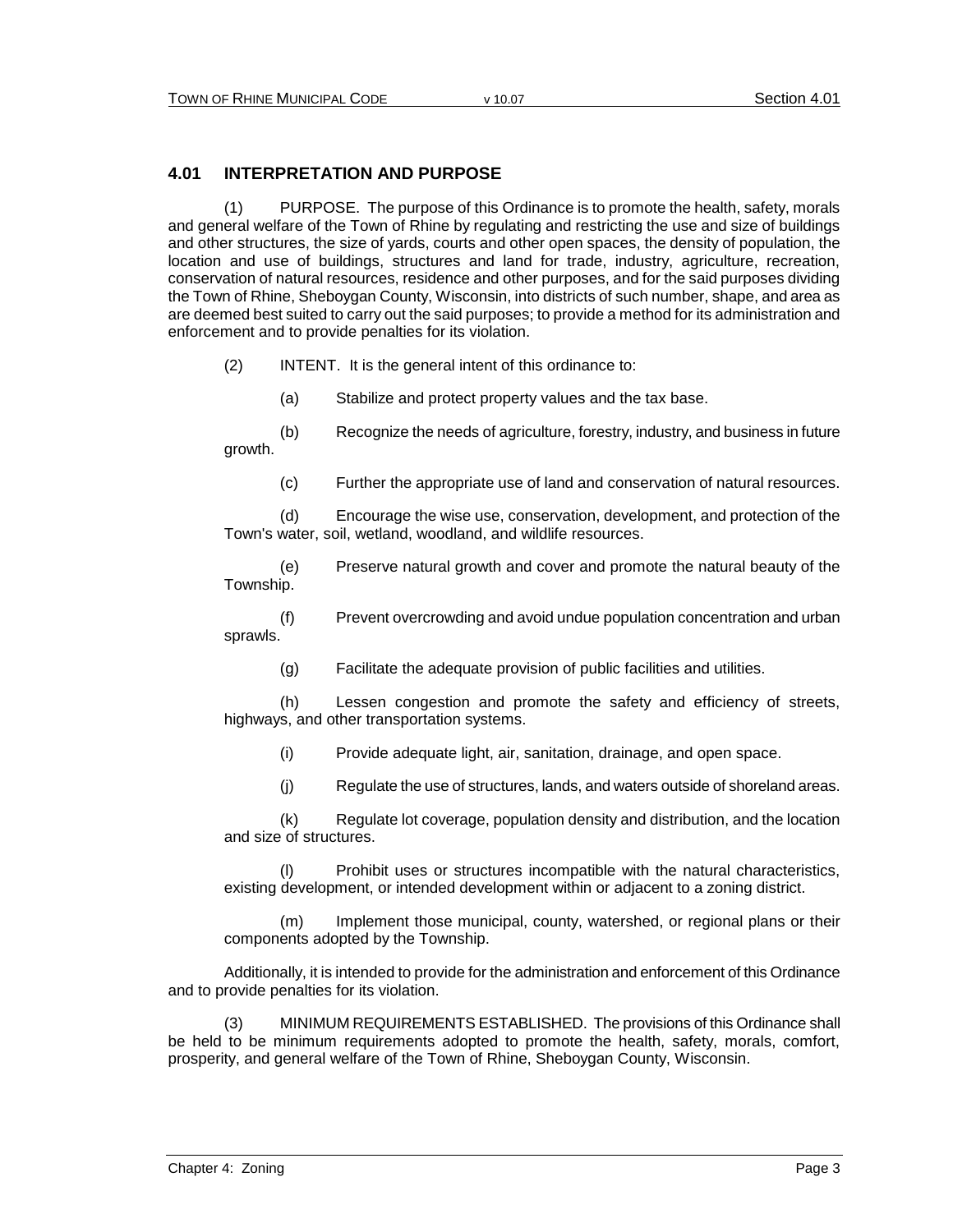(4) PRIVATE RESTRICTIONS UNIMPAIRED; MOST STRINGENT REQUIREMENT CONTROLS. It is not intended by this Ordinance to repeal, abrogate, annul, impair, or interfere with any existing easements, covenants, or agreements between parties or with any regulations, rules, or permits previously adopted or issued pursuant to laws; provided, however, that where this Ordinance imposes a greater restriction upon the use of building or premises, or upon the height of a building or requires larger open spaces than are required by other rules, regulations, or permits, or by easements, covenants, or agreements, the provisions of this Ordinance shall govern.

(5) TITLE. This Ordinance shall be referred to and cited as the "Town of Rhine Zoning Ordinance."

(6) CAPTIONS. Captions or titles of Sections, Subsections, Paragraphs, or Subparagraphs of this Ordinance are inserted for the convenience of the reader and are not to be deemed a part of the Ordinance unless essential to the interpretation of the meaning of any part hereof.

# **4.02 DEFINITIONS**

For the purpose of this Ordinance, certain words and terms are defined as follows:

(1) TENSE. Words used in the present tense include the future; the singular includes the plural; the word "building" includes the word "structure;" the word "shall" is mandatory and not directory. Any words not herein defined shall be construed as defined in the State and Town building codes.

(2) ACCESSORY BUILDING. A building or portion of a building subordinate to the main building and used for a purpose customarily incident to the permitted use of the main building or the use of the premises.

(3) ALLEY. A street or thoroughfare less than twenty-one feet (21') wide and affording only secondary access to abutting property.

(4) BASEMENT. The lowest story of a structure wholly or partially underground used for any purpose. Basements with a portion of the floor within two (2) feet of grade shall be counted as a story for purposes of height measurement. *(Rev. 09/07/04)*

(5) BUILDING. Any structure used, designed, or intended for the protection, shelter, enclosure, or support of persons, animals, or property. When a building is divided into separate parts by unpierced walls extending from the ground up, each part shall be deemed a separate building.

(6) BUILDING HEIGHT. Vertical distance from the lowest portion of grade surrounding the structure to the highest point of the structure excluding chimneys. Height shall be measured from grade to the highest ridge, parapet, tower, dormer, penthouse, mechanical room, or other structural element attached or place on or above a roof. *(Rev. 09/07/04)*

(6.5) BUILDING, MAIN. A non-accessory building in which is conducted a principal use of the lot on which the building is located. *(Rev. 09/05)*

(7) BUSINESS. An activity which generates pedestrian or vehicular traffic abnormal for a residential area.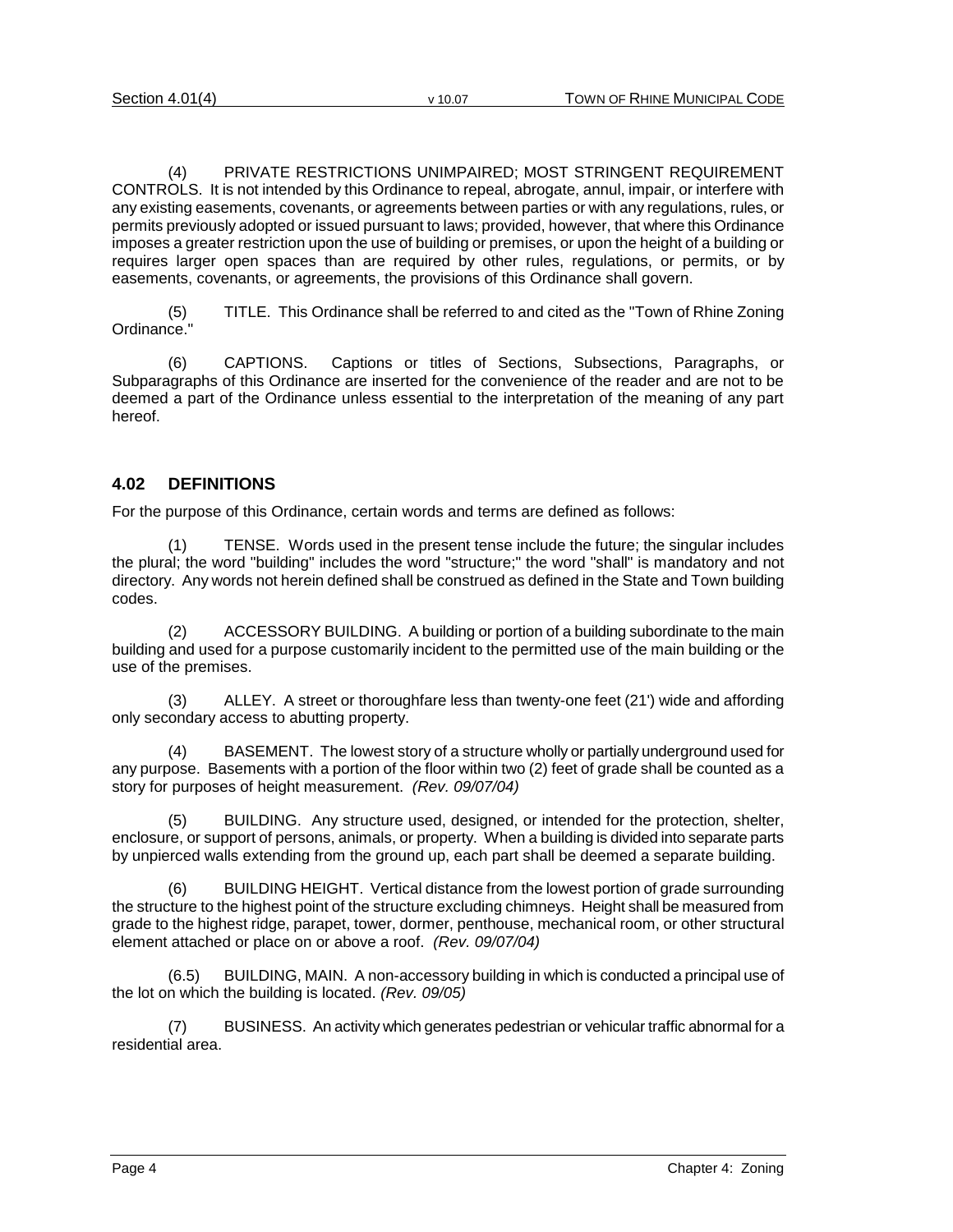(8) DWELLING, ONE FAMILY. A detached building designed for or occupied exclusively by one (1) family.

(9) DWELLING, TWO FAMILY. A detached or semidetached building designed for and occupied exclusively by two (2) families.

(10) DWELLING, MULTIPLE. A building or portion thereof designed for and occupied by more than two (2) families including tenement houses, row houses, apartment houses, and apartment hotels.

(11) FAMILY. The body of persons who live together in one dwelling unit as a single housekeeping entity.

(12) FRONTAGE. All the property abutting on one (1) side of a road or street between two (2) intersecting roads or streets or all of the property abutting on one (1) side of a road or street between an intersecting road or street and the dead end of a road or street.

(13) GARAGE, PRIVATE. An accessory building or space for the storage only of not more than three (3) motor-driven vehicles.

(14) GARAGE, PUBLIC. Any building or premises, other than a private or a storage garage, where motor-driven vehicles are equipped, repaired, serviced, hired, sold, or stored.

(15) GARAGE, STORAGE. Any building or premises used for the storage only of motor-driven vehicles, pursuant to previous arrangements and not to transients, and where no equipment, parts, fuel, grease, or oil is sold and vehicles are not equipped, serviced, repaired, hired, or sold. No commercial motor vehicle exceeding two (2) tons capacity shall be stored in any storage garage.

(16) HOME OCCUPATION. An occupation conducted by members of the family within their residence; provided that no article is bought or sold or offered for sale on the premises except such as is produced by such occupation, that no stock in trade is kept or sold, that no mechanical equipment is used other than such as is permissible for purely domestic purposes, that no sign other than one unlighted nameplate not more than ten feet (10') square is installed and that no person other than a member of the immediate family living on the premises is employed in the occupation. *(Rev. 04/07)*

(17) LOT. A parcel of land having a width and depth sufficient to provide the space necessary for one (1) main building and its accessory building, together with the open spaces required by this Ordinance and abutting on a public street or officially approved place.

(18) LOT, DEPTH OF. The mean horizontal distance between the front and rear lot lines.

(19) LOT LINES. The lines bounding a lot as defined herein.

(20) MOBILE HOME. A vehicle, house car, camp car, trailer, or any portable or mobile vehicle on wheels, skids or rollers, blocks, or a permanent or temporary foundation either self-propelled or propelled by any other means which is used or designed to be used, permanently or temporarily, exclusively for residential occupancy.

(21) NON-CONFORMING USE. A building or premises lawfully used or occupied at the time of the passage of this Ordinance or amendments thereto which use or occupancy does not conform to the regulations of this Ordinance or amendments thereto.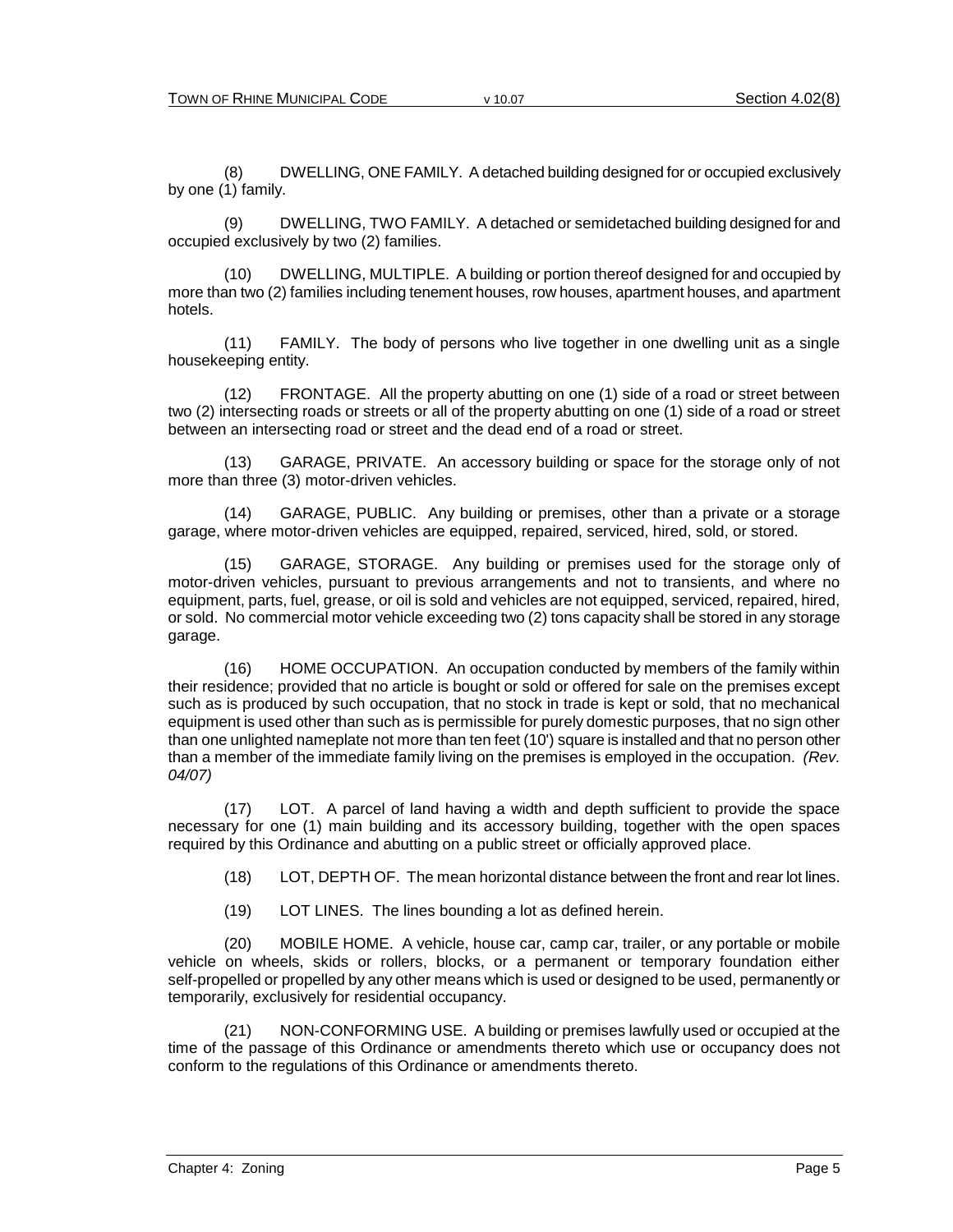(21.5) OPEN FENCE. An open fence shall be no more than one-third (1/3) closed with a height limit of eight feet (8').

(22) PROFESSIONAL OFFICE. The office of a doctor, practitioner, dentist, minister, architect, landscape architect, professional engineer, lawyer, author, musician, or other recognized profession. When established in a residential district, a professional office shall be incidental to the residential occupation, not more than twenty-five percent (25%) of the floor area of only one (1) story of a dwelling unit shall be occupied by such office and only one (1) unlighted name plate, not exceeding one (1) square foot in area, containing the name and profession of the occupant of the premises shall be exhibited.

(23) ROADSIDE STAND. A structure not permanently fixed to the ground that is readily removable in its entirety, covered or uncovered and not wholly enclosed, and used solely for the sale of farm products produced on the premises. No such roadside stand shall be more than three hundred (300) square feet in ground area and there shall be not more than one (1) roadside stand on any one (1) premises.

(24) SETBACK. The minimum horizontal distance between the street or highway line and the nearest point of a building or any projection thereof, excluding uncovered steps.

(25) STABLE. Stable shall have the same meaning as garage, one (1) draft animal being considered the equivalent of one (1) self-propelled vehicle.

(26) STREET. All property dedicated or intended for public or private street purposes or subject to public easements therefor and twenty-one feet (21') or more in width.

(27) STORY. That portion of a building or structure located between the surface of a floor and the surface of the next floor or roof above it. A story which is more than fourteen (14) feet from floor to floor or floor to ceiling will be considered two (2) stories for the purpose of determining height. *(Rev. 09/07/04)*

(28) STORY, HALF. Any roofed portion of a building above the second story of a structure. *(Rev. 09/07/04)*

(29) STREET LINE. A dividing line between a lot, tract, or parcel of land and a contiguous street.

(30) STRUCTURE. Anything constructed or erected, the use of which requires a permanent location on the ground or attached to something having a permanent location on the ground.

(31) STRUCTURAL ALTERATIONS. Any change in the supporting members of a building or any substantial change in the roof structure or in the exterior walls.

(32) TEMPORARY STRUCTURE. A movable structure not designed for human occupancy nor for the protection of goods or chattels and not forming an enclosure.

(33) TOURIST CAMP. A tract or parcel of land, with or without buildings or other equipment on which one or more camp cabins are located or where temporary accommodations are provided for two (2) or more automobile trailers or house cars, open to the public free or for a fee.

(34) VISION CLEARANCE. An unoccupied triangular space at the street corner or a corner lot which is bounded by the intersecting street lines and a setback line connecting points located on each street line by specified measurement from the corner.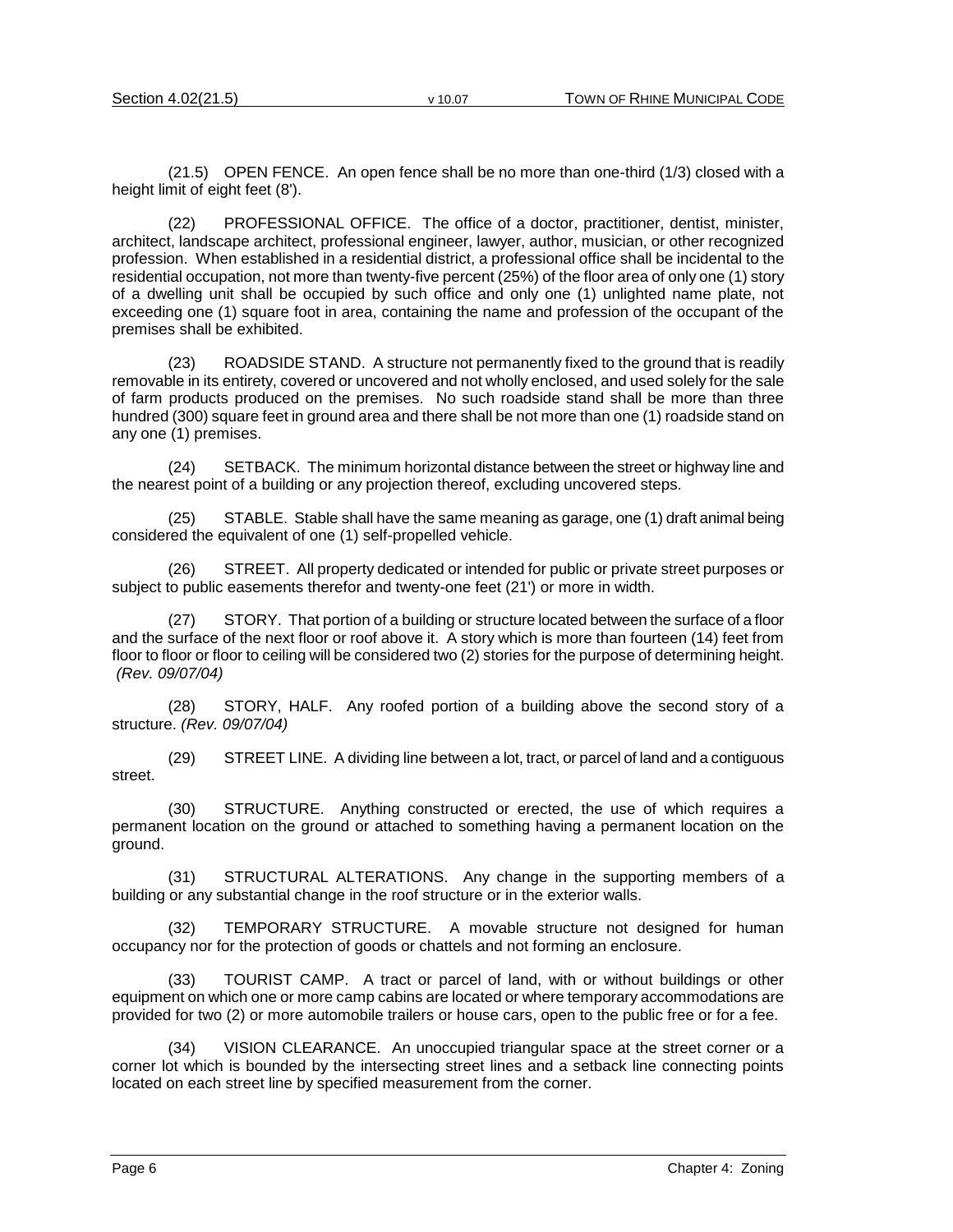(35) YARD. An open space on the same lot with a building, unoccupied and unobstructed from the ground upward except as otherwise provided herein.

(36) YARD, FRONT. A yard extending the full width of the lot between the front lot line and the nearest part of the main building, excluding uncovered steps.

(37) YARD, REAR. A yard extending the full width of the lot, being the minimum horizontal distance between the rear lot line and the nearest part of the building, excluding uncovered steps.

(38) YARD, SIDE. A yard extending from the front yard to the rear yard, being the minimum horizontal distance between the building and the side lot line.

(39) OFF-ROAD VEHICLES. Any motorized vehicle which travels off-road for recreational purposes. *(Rev. 03/01/05)*

(40) OFF-ROAD VEHICLE PARKS. Any location improved or not improved for a gathering of people and off-road vehicles. *(Rev. 03/01/05)*

#### **4.03 DISTRICTS**

(1) DISTRICTS ESTABLISHED. For the purposes of this Ordinance, the Town of Rhine, Sheboygan County, Wisconsin, is hereby divided into the following districts:

- (a) Agricultural Land Districts.
	- 1. A-1 Prime Agricultural Land.
	- 2. A-2 Small Farming Operations.
	- 3. A-3 Agricultural Transitional Area.

4. A-4 Farm Consolidation and Agricultural Living District. *(Rev. 10/02/01)*

- (b) Residential Districts.
	- 1. R-1 One- or Two-Family Residence District.
	- 2. R-2 Multi-Family Residence District.
- (c) Conservancy Districts.
	- 1. C-1 Lowland Conservancy District.
	- 2. C-2 Upland Conservancy District.
- (d) Commercial Districts.
	- 1. B-1 Neighborhood Business.
	- 2. B-2 Commercial Manufacturing and Processing.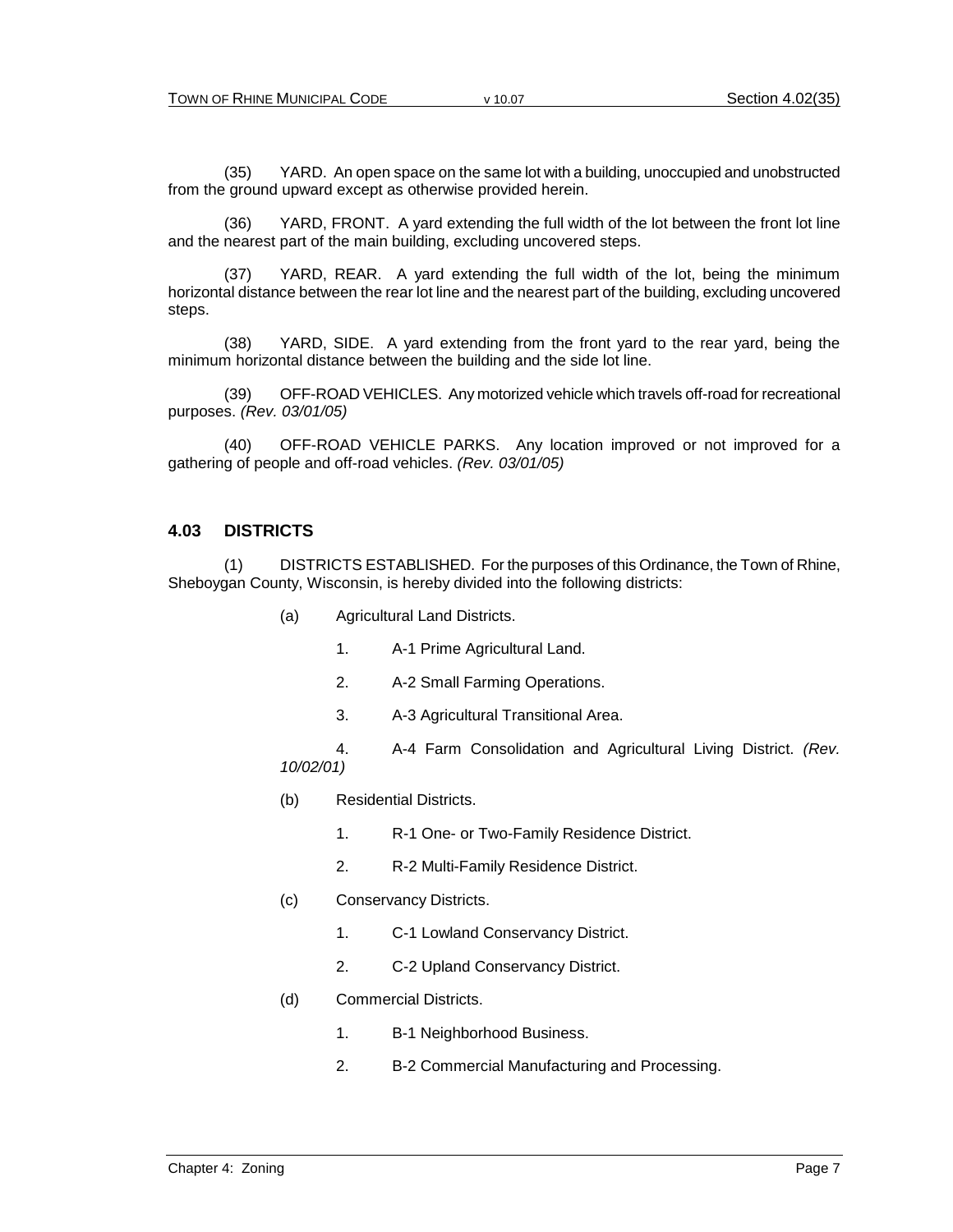(2) DISTRICT ZONING MAP ADOPTED. The boundaries of the aforesaid Districts are hereby established as shown on the map entitled "Official Zoning Map Town of Rhine, Sheboygan County, Wisconsin", which map is dated October 3, 1984, and accompanies and is made a part of this Ordinance. All notations and references shown on the Zoning Map are as much a part of this Ordinance as though specifically described herein. Pending revision of the Zoning Map, all certified survey maps approved by the Town Board of the Town of Rhine since January 1, 1984, are incorporated by reference into the Zoning Map.

(3) IDENTIFICATION OF DISTRICT BOUNDARIES. The following rules shall apply to location and identification of District boundaries on the Town of Rhine Zoning Map.

(a) Road and Street Line Boundaries. The District boundaries are either roads or streets unless otherwise shown, and where the designation on the Zoning Map indicates that the various Districts are approximately bounded by a road or street line such roads or streets shall be construed to be the District boundary line.

(b) Lot Line Boundaries. Where the District boundaries are not otherwise indicated and where the property has been or may hereafter be divided into blocks and lots, the District boundaries shall be construed to be lot lines, and where the designations on the Zoning Map are approximately bounded by lot lines, said lot line shall be construed to be the boundary of the District.

Unsubdivided Property. In unsubdivided property, the District boundary lines shown on the Zoning Map are intended to be section lines, quarter section lines and quarter quarter section lines, and where the District boundaries cross the quarter quarter sections, north-south or east-west, the District boundary line shall be the line through the center of the quarter quarter section.

(d) Unplatted Smaller Parcels. In unplatted areas less than ten (10) acres in area, the District boundaries, where not otherwise designated, shall be determined by the use of the scale shown on the Zoning Map.

*[Remainder of this page intentionally left blank]*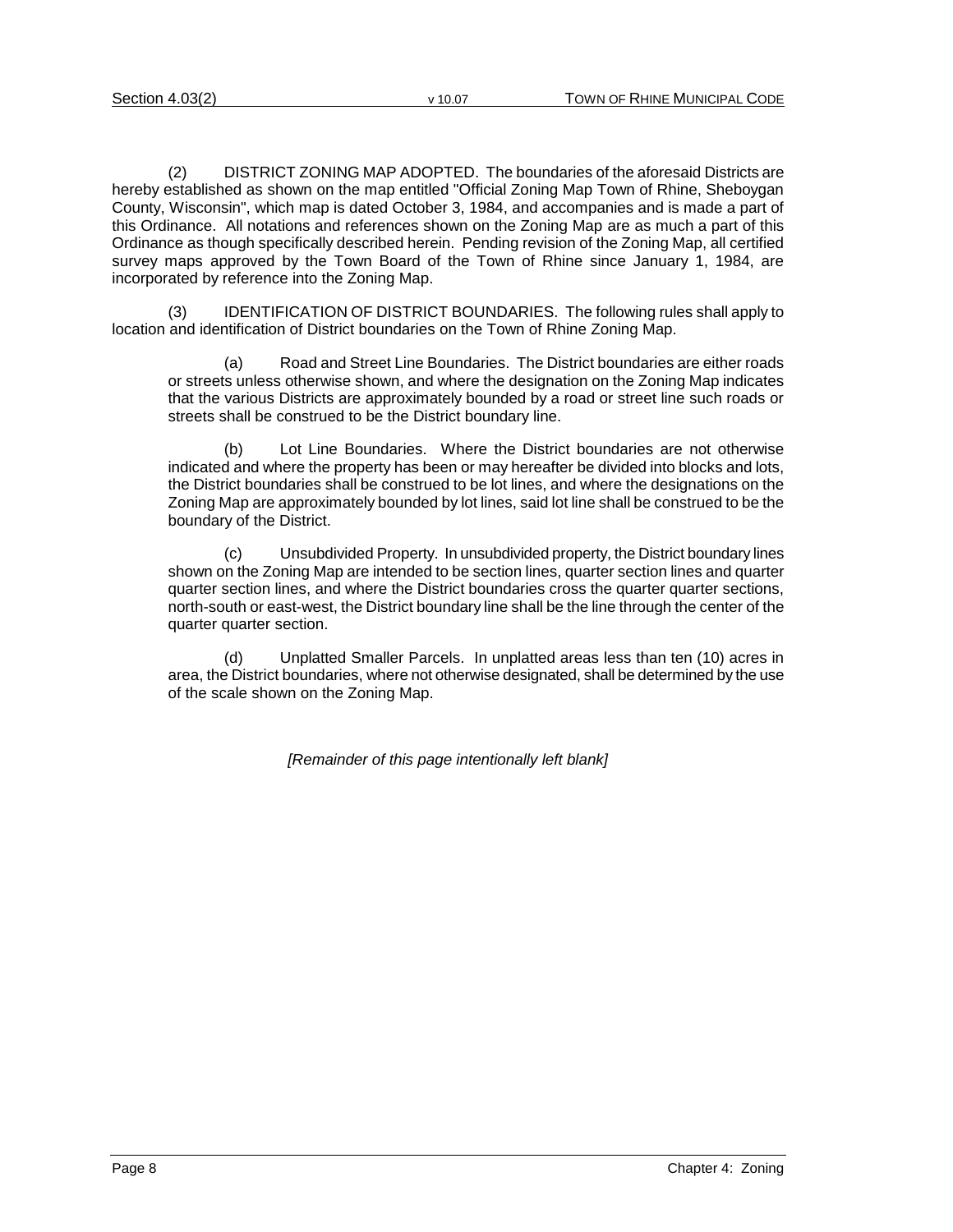#### **4.04 GENERAL PROVISIONS**

(1) COMPLIANCE REQUIRED. Except as otherwise specifically provided in this Ordinance, no person shall hereafter use, change, erect, construct, convert, move, enlarge, or structurally alter any building or structure or use or change the use of any land within the Town of Rhine except in compliance with the regulations established herein for the District in which such building, structure, or land is located.

(2) GENERAL LOT AND AREA REQUIREMENTS. Except as otherwise specifically provided by a variance, conditional use, special exception, or stipulation granted by the Town Board or Appeals Board. *(Rev. 10/02/01)*

(a) Reduction in Lot Area or Increased Density Prohibited. No lot area shall be so reduced that the yards and open spaces shall be smaller than is required by this Ordinance, nor shall the density of population be increased in any manner except in conformity with the area regulations hereby established for the District in which a building or premises is located.

(b) Overlap of Yards Not Permitted. No part of a yard or other open space provided about any building for the purpose of complying with the provisions of this Ordinance shall be included as a part of a yard or other open space required for another building. If a duplex is to be constructed, the lot area per family as required by the zoning category may be reduced by no more than twenty-five percent (25%) per family unit. *(Rev. 10/02/01)*

(c) One Main Building Per Lot. Every building hereafter erected, converted, enlarged, or structurally altered shall be located on a lot and in no case shall there be more than one (1) main building on one (1) lot.

(d) Accessory Buildings. *(Rev. 09/05)*

1. Permitted. Accessory buildings shall be allowed only if a building permit has been granted for the main building or if the structure can be shown to be accessory to a permitted or conditional use conducted on the property. *(Rev. 09/05)*

2. Timing. A structure accessory to a main building or to any dwelling shall only be constructed concurrently with or after completion of the main building or dwelling. A structure accessory to a permitted or conditional use shall not be constructed prior to commencement of the principal use. *(Rev. 09/05)*

3. Size and Setbacks. Accessory buildings which are not a part of the main building shall not occupy more than twenty percent (20%) of the area of the required rear yard, shall not be more than seventeen and one-half feet (17-1/2') high and shall not be nearer than three feet (3') to any lot line. When an accessory building is a part of the main building or within ten feet (10') of the main building, the side yard and rear yard regulations applicable to the main building shall be applied to the accessory building. Accessory buildings in the A-1, A-2, and A-4 Districts are governed by Section 4.05(2)(c). *(Rev. 09/05; 12/06)*

(e) [reserved]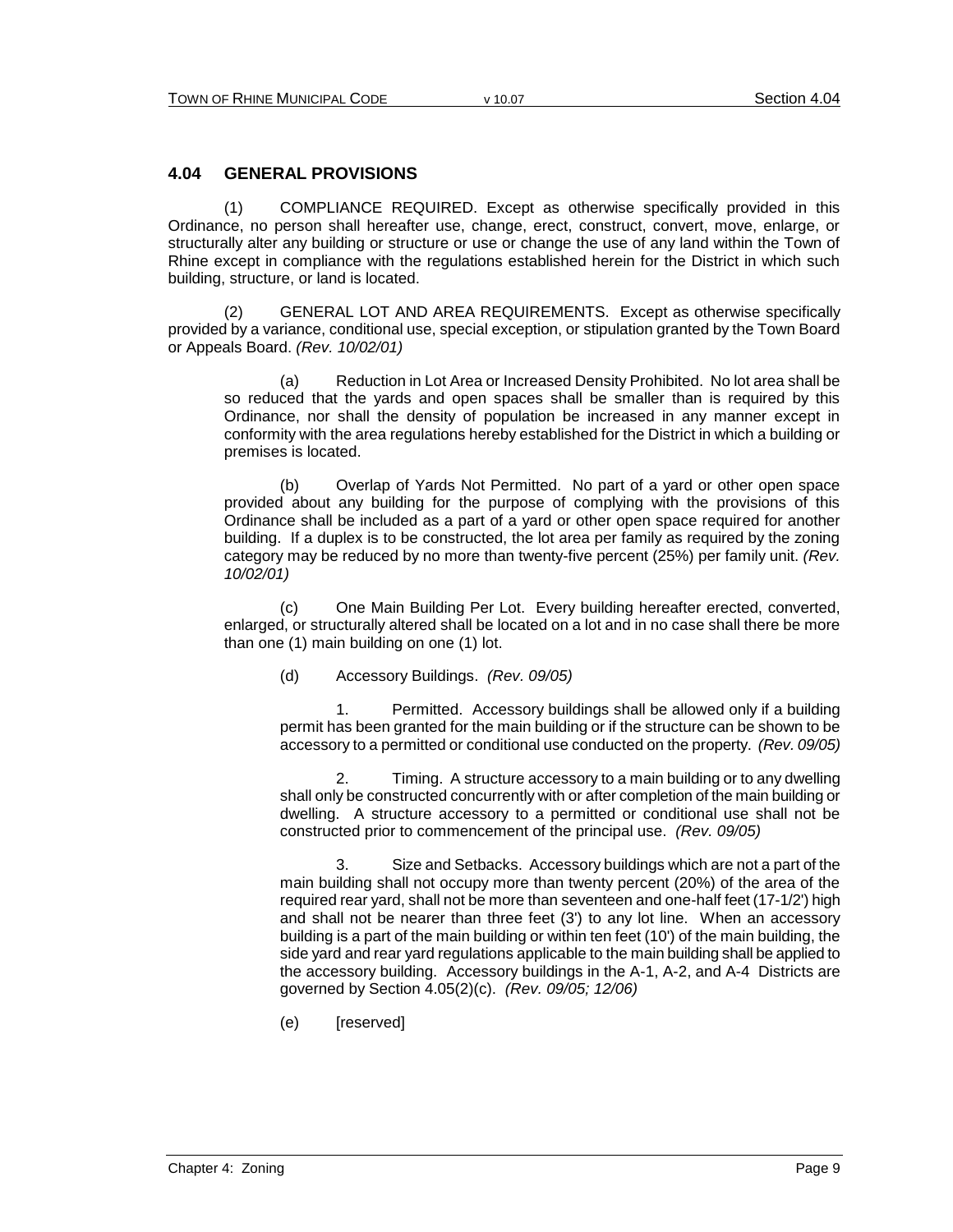(f) Lots Abutting Certain Lakes. No lot or parcel of land having frontage on Gerber Lakes, Little Elkhart Lake, Crystal Lake, or Big Elkhart Lake of at least one hundred feet (100') at the lake front as of July 1, 1990, may be divided by certified survey map or in any other manner unless the lots or parcels of land resulting from such division each have at least one hundred feet (100') of frontage on the lake which it abuts. This Subsection does not apply to any lot or parcel of land resulting from a division which has no frontage on any lake whatsoever.

(g) Lot Line Grade Regulations. The finished grade within twelve feet (12') of neighboring properties in R-1and R-2 zoning cannot be changed without a variance. The finished grade within twenty-five feet (25') of neighboring properties in all other zoning categories cannot be changed without a variance. In the event that a variance is granted, the slope commencing at or near a point along the boundary with a neighboring property shall in no event be greater than a 1 to 3 slope as finished grade unless authorized by express reference in an issued variance. *(Rev. 07/02/02)*

#### (3) NON-CONFORMING USES.

(a) Continuation of Existing Lawful Uses Permitted. The existing lawful use of a building or premises at the time of the enactment or amendment of this Ordinance may be continued although such use does not conform with the regulations for the District in which it is located, but such non-conforming use shall not be extended into additional non-conforming use.

(b) Substitution of More Restrictive Use. If no structural alterations are made, a non-conforming use of a building or structure may be changed to another non-conforming use of the same or a more restricted classification. Whenever a non-conforming use has been changed to a more restricted non-conforming use or a conforming use such use shall not thereafter be changed to a less restricted use.

(c) Discontinuance. If a non-conforming use of a building or premises is discontinued for a period of twelve (12) months, any future use of the building or premises shall conform to the regulations for the District in which it is located.

(d) Destruction. When a building containing a non-conforming use is damaged by fire, explosion, act of God, or the public enemy to the extent of more than fifty percent (50%) of its fair market value subject to Board of Review, it shall not be restored except in conformity with the regulations of the District in which it is located and must meet Sanitary Code requirements. The total structural repairs or alterations in any non-conforming use shall not during its life exceed fifty percent (50%) of the fair market value of the building at the time of its becoming a non-conforming use unless permanently changed to a conforming use.

(e) Permits Outstanding on Date of Ordinance. Nothing herein contained shall require any change in the plans, construction, size, or designated use of any building or part thereof commenced before the effective date of this Ordinance if a legal, building permit therefor has been issued before the effective date hereof.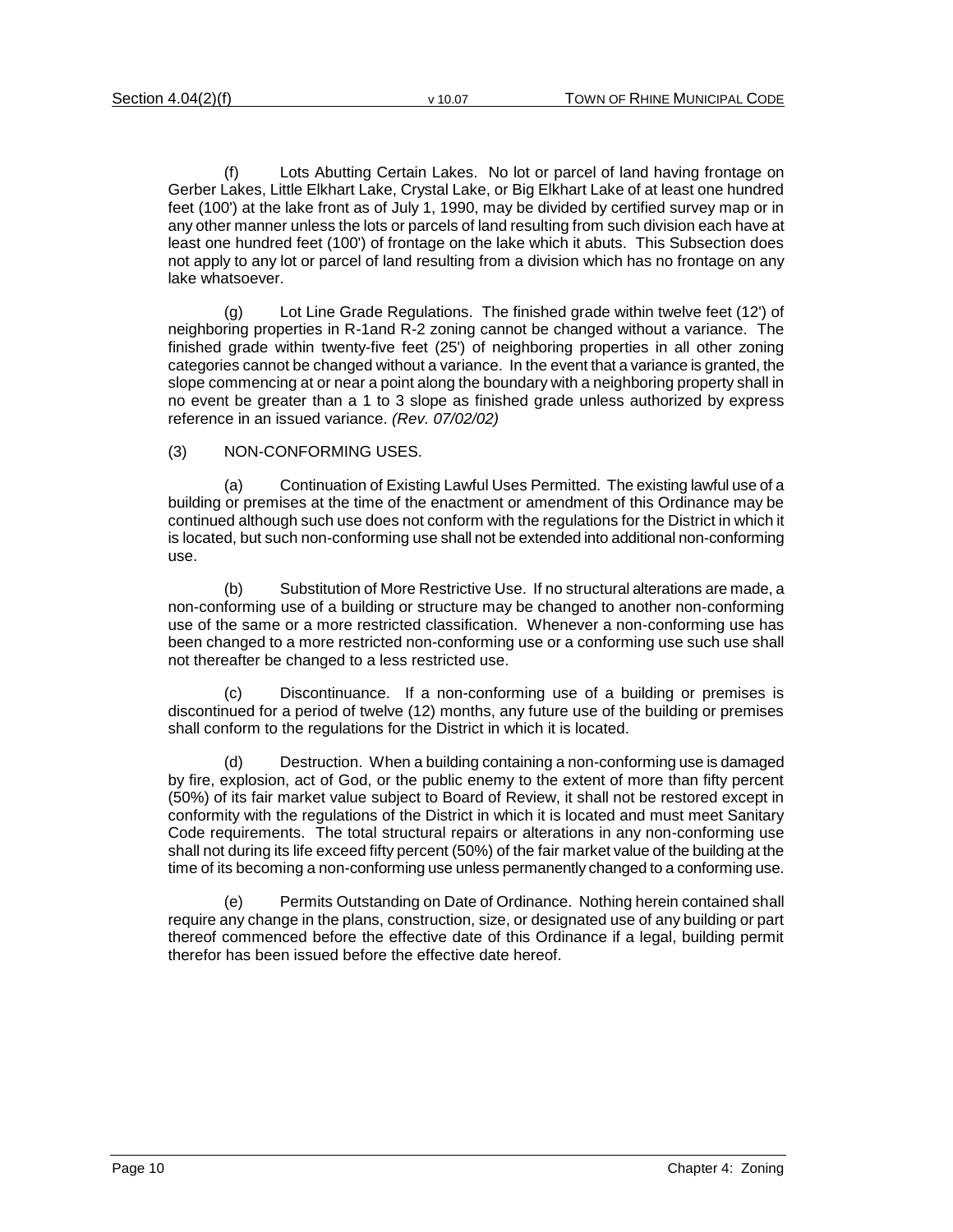#### (4) TRAFFIC AND PARKING REQUIREMENTS

(a) Loading Areas to be Provided. In any Commercial District wherever a lot abuts upon a public or private alley sufficient space for the loading or unloading of vehicles shall be provided on the lot in connection with any commercial or industrial use so that the alley shall at all times be free and unobstructed to the passage of traffic.

(b) Parking Required at Public Gatherings. All theaters, arenas, auditoriums, churches, clubs, or other places of public gathering hereafter erected shall provide an accessible parking space of sufficient space to accommodate at least one (1) car for every four (4) seats provided.

(5) HEIGHT, AREA, AND YARD EXCEPTIONS. The regulations contained herein relating to the height of buildings and the size of yards and other open spaces shall be subject to the following exceptions: *(Renumbered 09/07/04)*

(a) Height of Public Buildings. Churches, schools, hospitals, sanatoriums, and other public or quasi-public buildings may be erected to a height not exceeding sixty feet (60') nor five (5) stories, provided the front, side, and rear yards required in the District in which such building is to be located are each increased at least one (1) foot for each foot of additional building height above the height limit otherwise established for the District in which such building is to be located.

(b) Height Exceptions. Chimneys, silos, cooling towers, elevator bulkheads, fire towers, monuments, penthouses, stacks, scenery lofts, tanks, water towers, ornamental towers, spires, wireless, television, or broadcasting towers, masts or aerials, telephone, telegraph, and electric power poles, towers, and lines, microwave radio relay structures, and necessary mechanical appurtenances are hereby excepted from the height and area regulations of this Ordinance and may be erected in accordance with other regulations or Ordinances of the Town of Rhine. This provision is not applicable in residential or conservancy districts.

(c) Grade Exceptions. Where a lot abuts on two (2) or more streets or alleys having different average established grades, the higher of such grades shall control only for a depth of one hundred twenty feet (120') from the line of the higher average established grade.

(d) Rear Yard Exceptions. Lots abutting on the lakes in the Town of Rhine may consider their rear yards to be the area from the road to the main building and the front yard to be from the main building to the lake. A record of this selection will be maintained by the Building Inspector and the Town. *(Rev. 03/04/02; 12/2/08)*

Density Exceptions. Where a lot has an area less than the minimum number of square feet per family required for the District in which it is located and was of record as such at the time of the passage of this Ordinance (August 12, 1974), such lot may be occupied by one (1) family.

(f) Fire Escapes and Fire Towers. Open or enclosed fire escapes and fire towers may project into a required yard not more than five feet (5') provided they be so located as not to obstruct light and ventilation.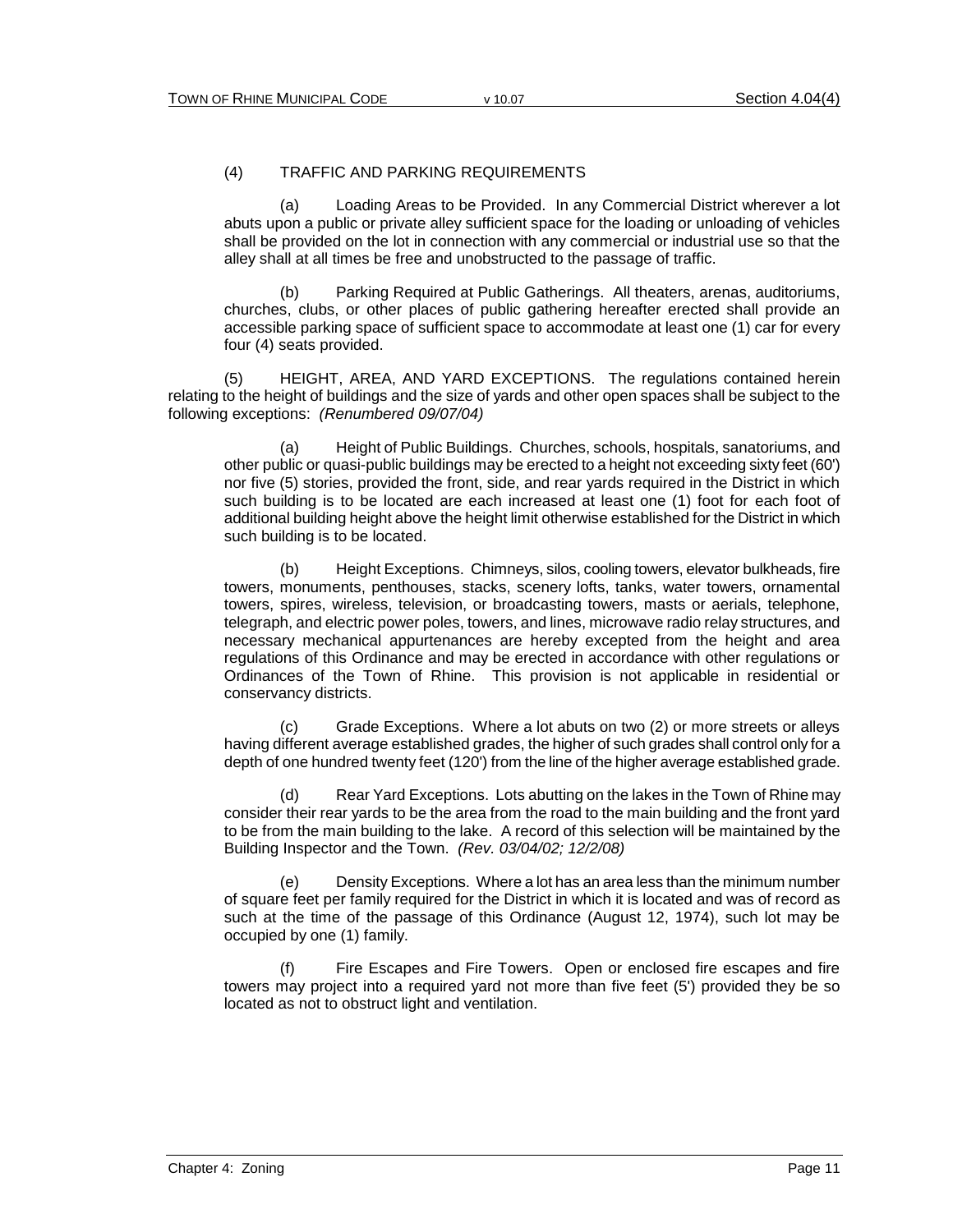(g) Lots Abutting District Boundaries. Any side yard, rear yard, or court abutting a District boundary line shall have a minimum width and depth in the less restricted District equal to the average of the required minimum widths and depths for such yards and courts in the two (2) Districts which abut the District boundary line.

Accessory Structures. The requirement that accessory structures not within ten (10) feet of a main building be placed in the rear yard shall be waived if the width of the lot at its public road frontage is greater than sixty-six feet (66') and the side and rear setback distances of the accessory structure are greater than twice the minimum. This exception does not apply to the R-1 and R-2 Districts. *(Rev. 03/04/02; 12/2/08)*

(6) LARGE DEVELOPMENTS; CONDOMINIUMS. When a housing or development project consisting of a group of two (2) or more buildings containing a total of eight (8) or more dwelling units is to be constructed on a site not divided into customary lots with public street frontages, where a proposed development is or will be subjected to a condominium declaration under Wis. Stat. ch. 703, or where an existing lot and street layout make it impractical to apply the requirements of this Ordinance to the individual building units, the Town Plan Commission may approve a development plan, provided it complies with the regulations of this Ordinance as applied to the entire site.

(7) BUILDING PERMITS REQUIRED. No building or structure, including decks, porches, or stairways which are not enclosed or roofed shall be erected, structurally altered, or relocated until a building permit has been issued by the Building Inspector of the Town of Rhine, certifying that such building, as proposed, would be in compliance with the provisions of this Ordinance and with the Building Code of the Town of Rhine.

(8) MUNICIPAL COOPERATION. In order to facilitate roadway shoulder improvement projects in the Town of Rhine, the Town Board may allow removal of fill from private property without a rezoning or Conditional Use Permit if the following criteria are met:

(a) Written application shall be made by Sheboygan County to the Town of Rhine Town Board at least ten (10) days prior to the regular Town Board meeting. The application shall include a letter describing the scope of the project, a map of the site, and other information as required by this Section of Chapter 4.

- (b) The area of removal is adjacent to the right-of-way.
- (c) No crushing occurs.

(d) The neighbors will be notified, in writing by the Town Clerk, of the meeting at which the Town Board will make its decision.

- (e) The area of removal will be less than one (1) acre.
- (f) The area will be reclaimed to agricultural or natural cover.
- (g) The material will not be moved out of the Town of Rhine.

(h) The operation will take no more than a month. Extensions can be made by the Town of Rhine Chairperson.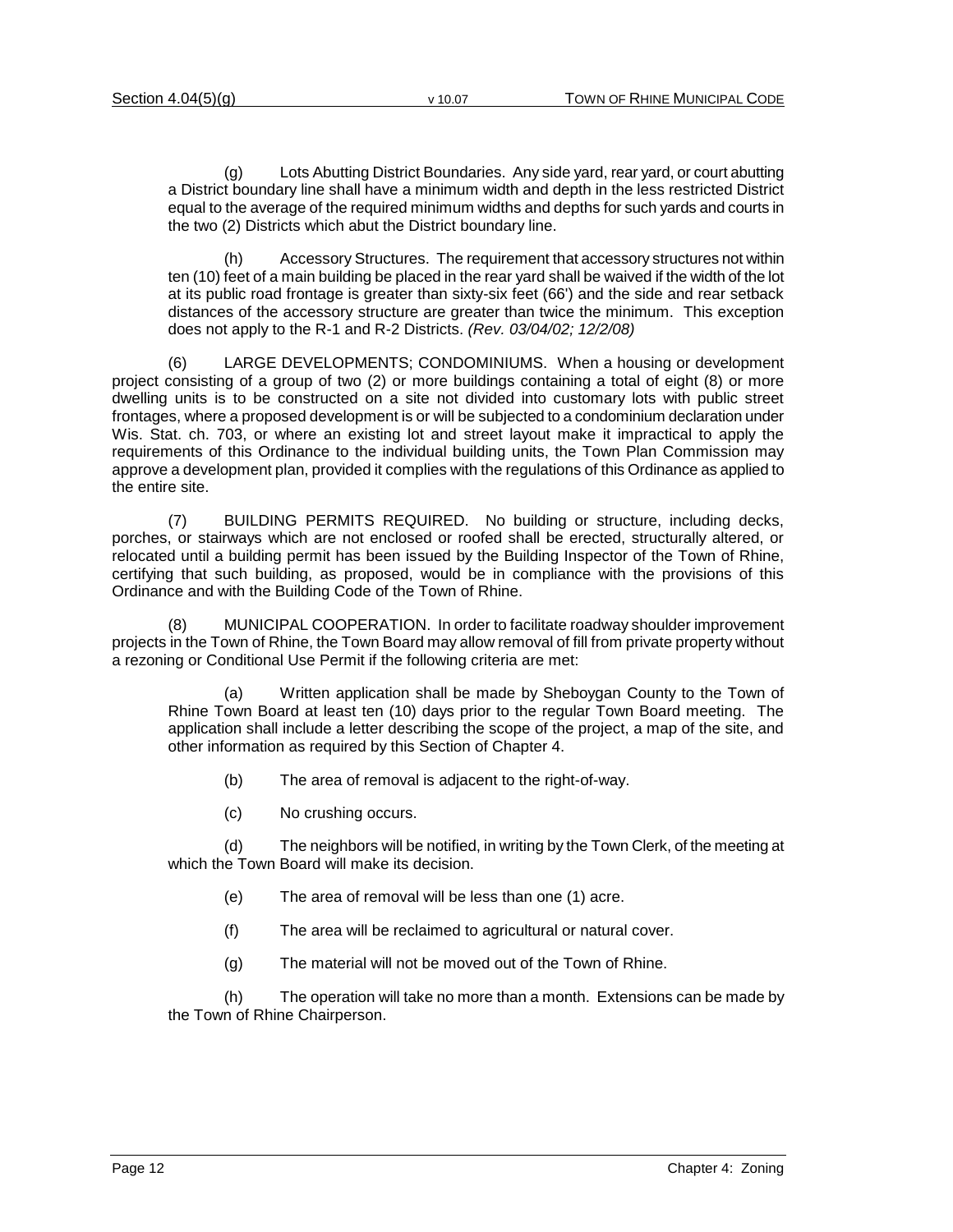#### (9) USES NOT SPECIFIED

(a) Uses not specified in this Chapter which are found by the Town Board, upon recommendation of the Plan Commission, to be sufficiently similar to specified permitted uses for a District may be allowed by the Town Board. *(Rev. 04/01/05)*

(b) Uses not specified in this Chapter which are found by the Town Board, upon recommendation of the Plan Commission, to be sufficiently similar to specified conditional uses for a District may be allowed by the Town Board following a public hearing and approval in accordance with the procedures set forth in the issuance of a conditional use permit. *(Rev. 04/01/05)*

#### **4.05 AGRICULTURAL LAND DISTRICTS**

#### (1) GENERAL STANDARDS IN AGRICULTURAL DISTRICTS

(a) A-1 Prime Agricultural Land District. Lands in this District are characterized as prime agricultural lands which generally consist of, without limitation because of enumeration, soil capability Classes 1, 2, and 3 as established by the National Resources and Conservation Service, USDA. In the A-1District, thirty-five (35) acres shall be the minimum area on which a residence will be permitted. A-1 land may be less than thirty-five (35) acres without a residence. The only residences that will be allowed as permitted or conditional uses are those that promote preserving the productive capacity of the land demonstrating compliance with the intent of this Section of the Ordinance and are occupied by any of the following.

Permitted Uses:

1. An owner of the parcel.

Conditional Uses:

2. A person or family who has at least one (1) adult member of which is principally engaged in conducting the permitted or conditional uses of the parcel.

3. An owner's parent or child who is principally engaged in conducting the permitted or conditional uses on the property.

Other principal and conditional uses in the A-1 District are listed in Subsection (2) of this Section. Refer to Section 4.06(d): R-1 Zone Specifications, or primary building requirements. *(Rev. 11/07/01)*

(b) A-2 Small Farming Operations #1. Lands in this District are intended to provide for small farming operations and to keep in agricultural use areas of at least five (5) acres but less than thirty-five (35) acres. Refer to Section 4.06(1)(d) [R-1 District] for primary building requirements. Principal and conditional uses in the A-2 District shall be the same as in the A-1 District. *(Rev. 11/07/01; 1/20/11)*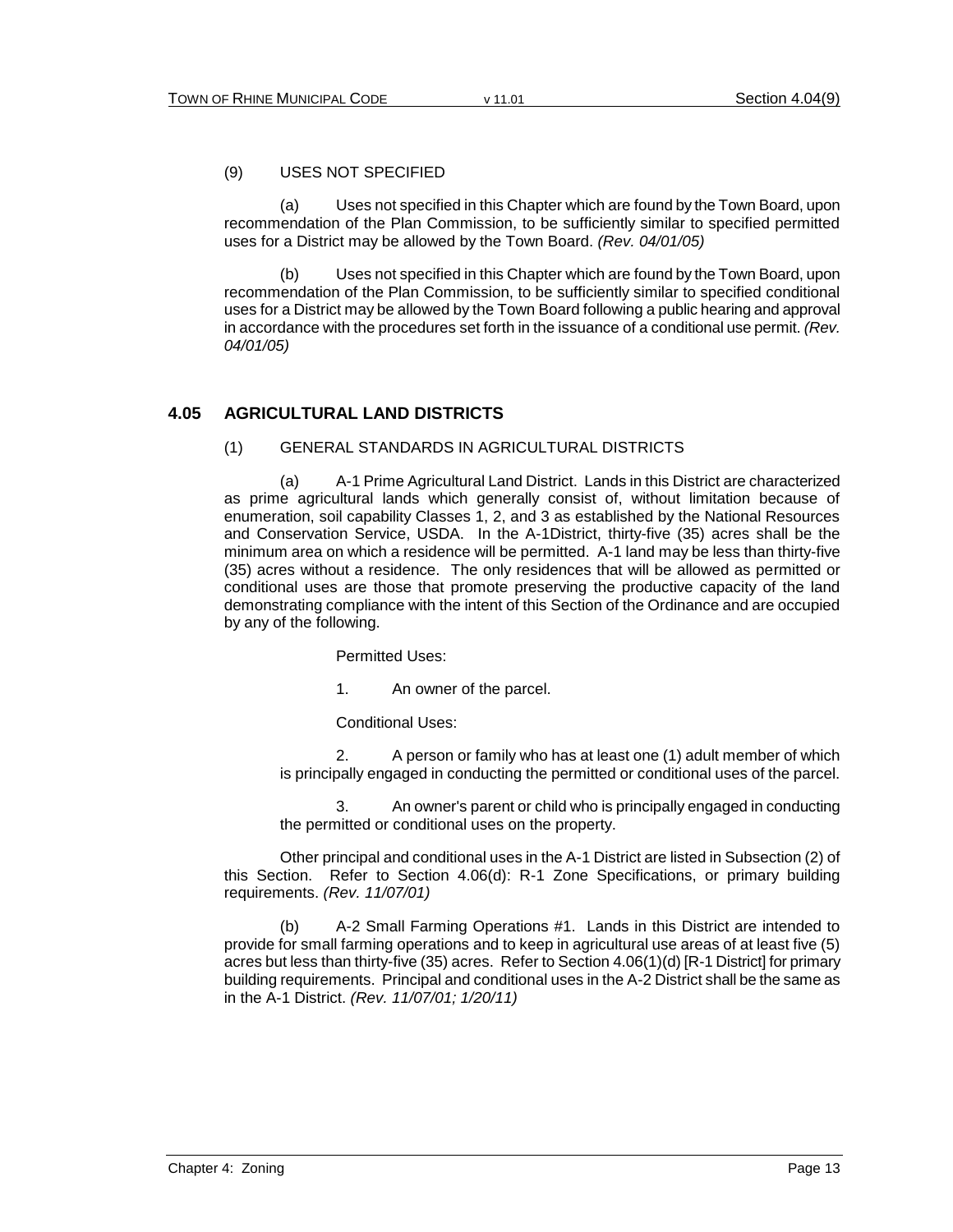(c) A-3 Agricultural Transitional Area. Lands in the A-3 District are lands presently in agricultural use or open areas located next to municipalities or urbanized regions where conversion to non-agricultural uses can be anticipated within the foreseeable future. The Town Plan Commission shall review the Town of Rhine Zoning Map at least every five (5) years to determine the need to increase or decrease the area of lands included in the A-3 District to conform with existing circumstances. The minimum parcel size for establishing a farmstead in the A-3 District shall be thirty-five (35) acres. Principal and conditional uses in the A-3 District shall be the same as in the A-1 District. Refer to Section 4.06(d): R-1 Zone Specifications, for primary building requirements.

(d) A-4 Farm Consolidation and Agricultural Living District. For purposes of farm consolidation, farm residences or structures which existed prior to the adoption of Section 4.05 of this Ordinance may be separated from a larger farm parcel. Parcels of less than thirty-five (35) acres in area shall conform with the restrictions contained in the A-4 Farm Consolidation and Agricultural Living District.

Lands in this District are intended to provide for small farming operations and to keep in agricultural use areas of less than thirty-five (35) acres. Principal or permitted uses in the A-4 District shall be the same as in the A-2 District. Refer to Section 4.06(d): R-1 Zone Specifications, for primary building requirements. Conditional uses shall be the same as in the A-2 District but also include the following: *(Rev. 11/07/01)*

A-4 Conditional Uses: Two-family dwelling and owner's retirement home or home for hired workers with two- (2-) acre minimum.

Height: Residences hereafter erected or structurally altered shall not exceed thirty-five feet (35') from the first floor grade elevation, or in the case of an exposed lower-level basement on a parcel of at least five (5) acres, forty-two feet (42') overall from the lowest grade. There shall be no limit on the height of agricultural buildings, except their placement in relation to property lines shall in no case be less than their height. *(Rev. 9/1/09)*

Lot Area: Every lot hereafter created shall provide not less than two (2) acres in area.

(e) A-5 Small Farming Operations #2. Lands in this District are intended to provide for small farming operations and to keep in agricultural use areas of at least twelve (12) acres but less than thirty-five (35) acres. Refer to Section 4.06(1)(d) [R-1 District] for primary building requirements. Principal and conditional uses in the A-5 District shall be the same as in the A-1 District. *(Cr. 1/20/11 by Ord. 2011-1)*

(2) SPECIFIC USE STANDARDS. In Agricultural Land Districts A-1, A-2, and A-3, the following are permitted and conditional uses:

- (a) Principal or Permitted Uses.
	- 1. Agriculture.
	- 2. Dairying.
	- 3. Floriculture.
	- 4. Forestry
	- 5. General farming.
	- 6. Grazing.
	- 7. Greenhouses.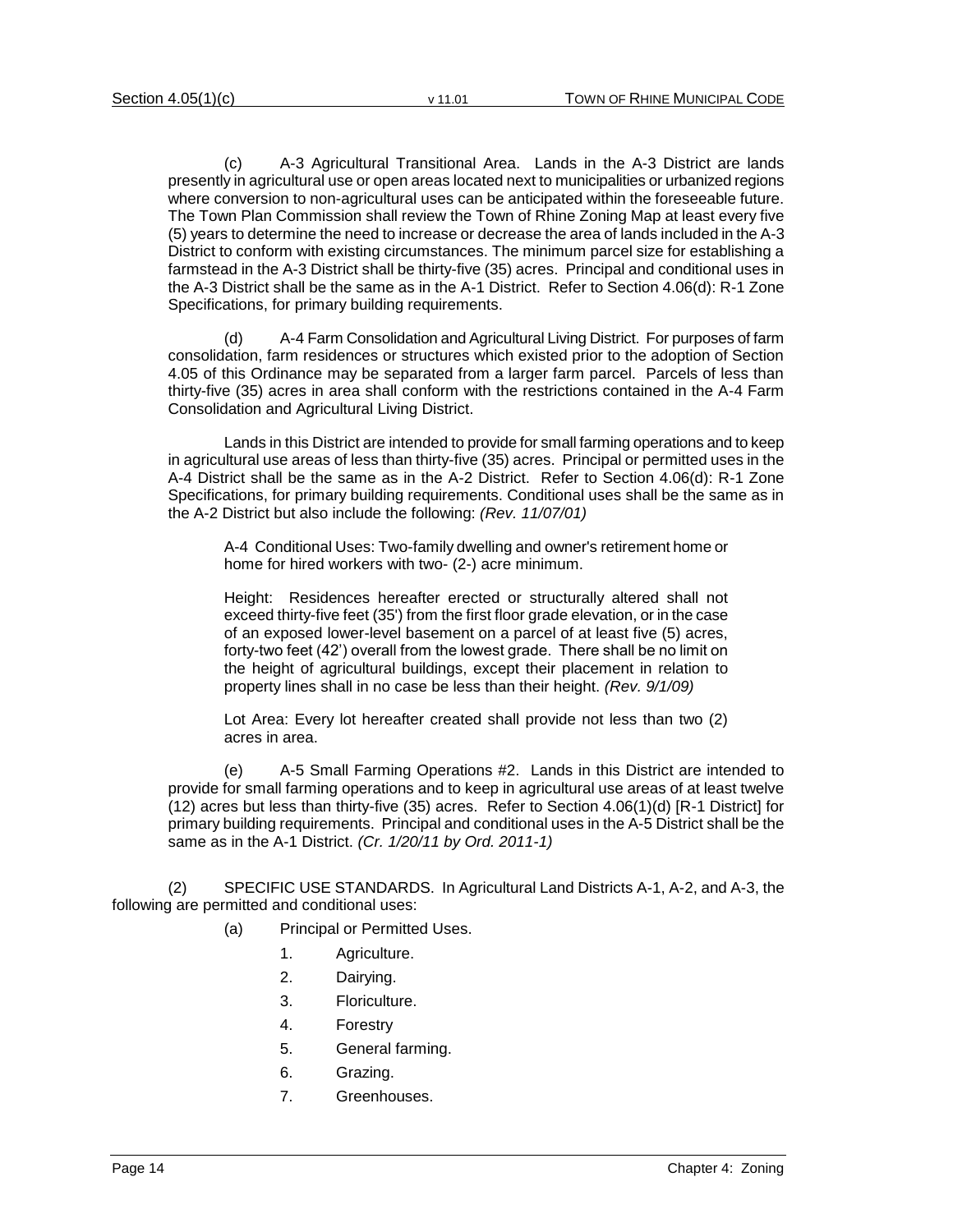- 8. Poultry hatcheries. *(Rev. 11/07/01)*
- 9. Horticulture.
- 10. Livestock raising (except commercial feed lots).
- 11. Nature trails and paths.
- 12. Orchards.
- 13. Paddocks.
- 14. Pasturage.
- 15. Plant nurseries.
- 16. Poultry raising.
- 17. Production of grain, grass, mint, herb, and seed crops.
- 18. Stables.
- 19. Tree crops.
- 20. Truck farming.
- 21. Vegetable growing.
- 22. Viticulture.

23. Home occupations not involving the conduct of business on the premises.

- 24. Single-family or two-family residences.
- 25. Accessory buildings. *(Rev. 10/02/01)*
- (b) Conditional Uses.

1. Beef, hog, dairy, or other animal operations in excess of five hundred (500) animal units in the A-1 District or in excess of one (1) animal unit per acre in A-2, A-3 or A-4 Districts. Animal unit equivalencies are as defined by the U. S. Department of Agriculture. All operations in excess of five hundred animal units shall meet the requirements of Wisconsin Administrative Rule ATCP 51 (Livestock Facility Siting Law). No such facility may be located in Sections 1-9 and 15-22 and 28-35. *(Rev. 11/06)*

- 2. Commercial stud housing and operation.
- 3. Commercial raising of boarding of pigs and fur-bearing animals.
- 4. Fish hatcheries and/or fish farms. *(Rev. 11/01)*
- 5. Campground and manufactured home parks. *(Rev. 11/01)*
- 6. Sanitary landfill sites.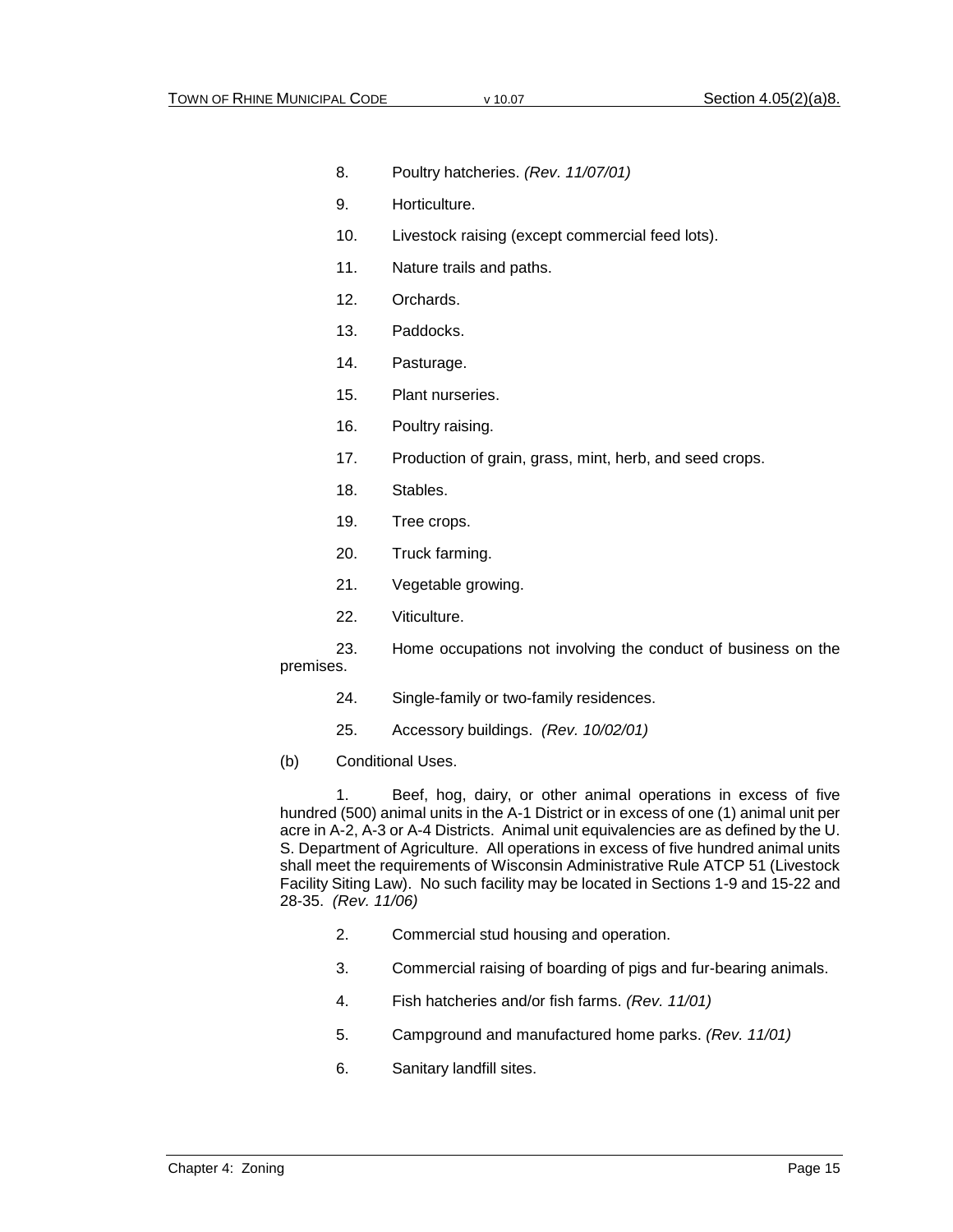7. Home occupations involving the conduct of business on the premises.

8. Public utilities such as regional gas lines, electric transmission lines, and communication towers. *(Rev. 10/01)*

9. Ponds designed for aesthetic or wildlife habitat purposes where removal of material exceeds the limits of Chapter 19.04(2) and does not qualify under Chapter 19.04(3). *(Rev. 02/07)*

10. Omission from this list is not intended to preclude Plan Commission consideration of other related uses. *(Rev. 02/07)*

11. Section 4.09 of this Ordinance shall govern all conditional uses. *(Rev. 02/07)*

(c) Height and Yard Requirements.

1. Height Restrictions. Dwelling: thirty five feet (35') from the first floor grade elevation, or in the case of an exposed lower-level basement on a parcel of at least five (5) acres, forty-two feet (42') overall from the lowest grade. Other Structures: Seventeen and one half feet (17.5') if not used primarily for a farm operation or fifty feet (50') if primarily used for a farm operation. *(Rev. 11/07; 9/1/09)*

2. Yard Requirements: Dwelling - Rear Yard - minimum: One hundred feet (100'). Side Yard - minimum: Twenty feet (20'). Front Yard - minimum: as set in Section 4.10(4). Other Structures: Rear Yard - minimum: One hundred feet (100'). Side Yard - minimum: Twenty feet (20') if not used for animals or one hundred feet (100') if used for animals. *(Rev. 02/02)*

(d) Gas and Electric Facilities. Pursuant to Wis. Stat. § 91.75(4), gas and electric facilities not regulated under Wis. Stat. § 196.491(3), shall be allowed as permitted uses, conditional uses, or special exceptions and shall not be considered to conflict with agricultural use.

#### **4.06 RESIDENTIAL DISTRICTS**

(1) R-1 ONE- OR TWO-FAMILY RESIDENCE DISTRICT

(a) Permitted Uses. The following are permitted uses in the R-1 District:

1. One- or two-family dwellings, with attached or unattached garage; except that any lot within the District on the shoreline of a Town of Rhine lake is limited to a one-family dwelling with attached or unattached garage.

2. Accessory buildings and unattached garages not requiring space in excess of twenty percent (20%) of the minimum rear yard area.

3. Public parks and playgrounds.

4. Home occupations not involving the conduct of a business on the premises.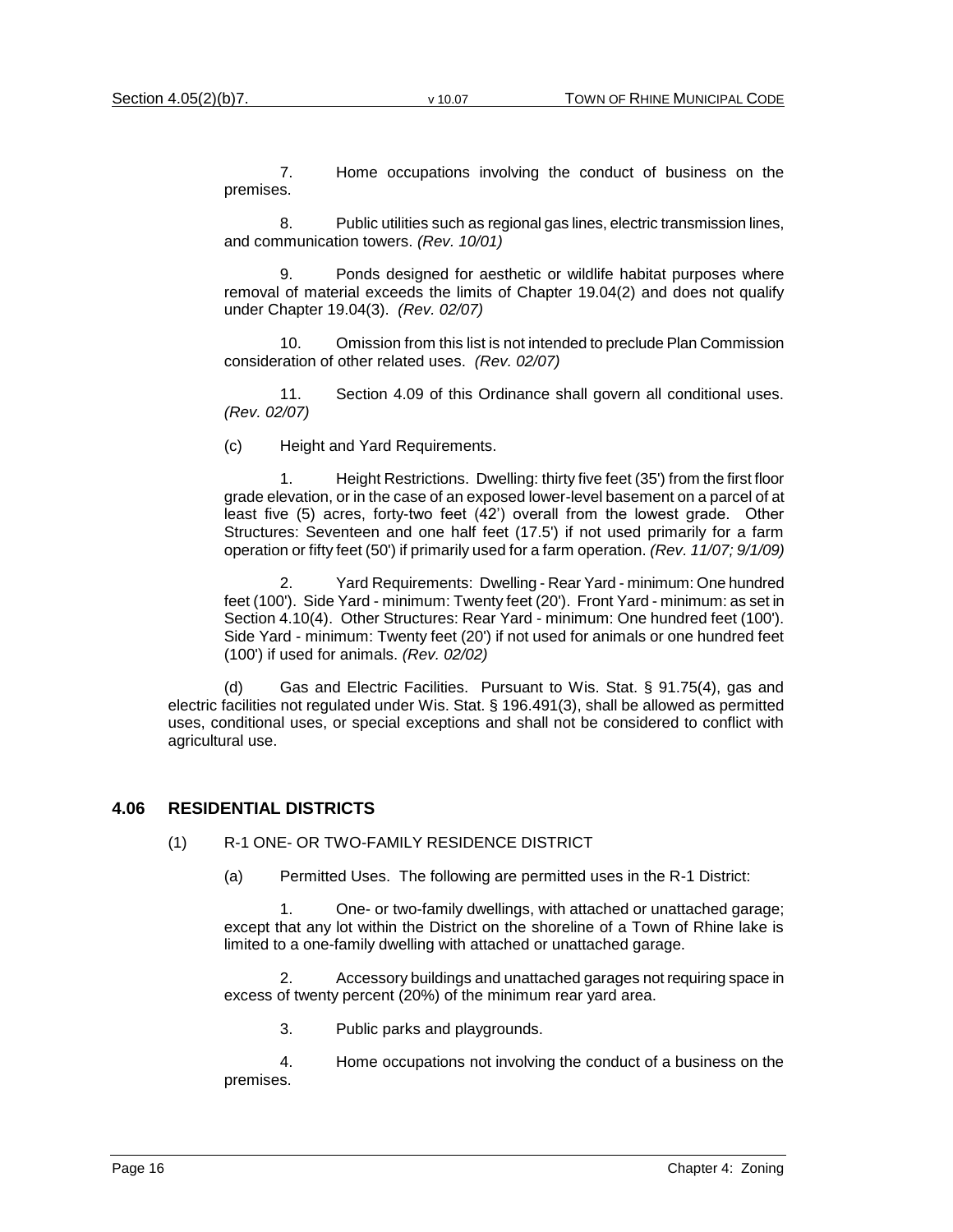(b) Conditional Uses. Section 4.09 of this ordinance shall govern all conditional uses. The following are conditional uses in the R-1 District:

1. Home occupations (involving the conduct of business on the premises).

- 2. General farming.
- (c) Lot Dimensions.

1. Unsewered parcels. Area - minimum of twenty thousand (20,000) square feet (per family). Width - minimum of one hundred feet (100').

2. Sewered parcels. Area - minimum of eight thousand (8,000) square feet per family.

- (d) Dwelling.
	- 1. Area one thousand two hundred (1,200) square feet minimum.
	- 2. Minimum width twenty-four feet (24'). *(Rev. 11/01)*

3. Height Restrictions - Thirty five (35) feet from the first floor grade elevation, or in the case of an exposed lower-level basement on a parcel of at least five (5) acres, forty-two feet (42') overall from the lowest grade. *(Rev. 09/04; 9/1/09)*

- 4. Setback Section 4.10 of this Ordinance shall apply.
- 5. Built on an approved permanent foundation. *(Rev. 11/01)*
- (e) Yard Depths.
	- 1. Front Minimum of twenty-five- (25-) foot depth.

2. Side - Sum of widths shall be thirty feet (30'); single side yard a minimum of twelve feet (12'). *(Rev. 09/04)*

3. Rear - Minimum of twenty-five- (25-) foot depth.

(f) Lots Abutting Lakeshore**<sup>1</sup>** . In order to erect or structurally alter a structure on a lot with lake frontage, both of these minimum requirements apply:

1. Width: One hundred feet (100') wide at the ordinary high water mark, or fifty feet (50') if the lot existed of record before December 1, 1990.

2. Area: One hundred fifty percent (150%) of the normal area requirement for such lot.

 $\overline{a}$ 

<sup>1</sup> Amended by Ord. 2013-5, adopted August 13, 2013.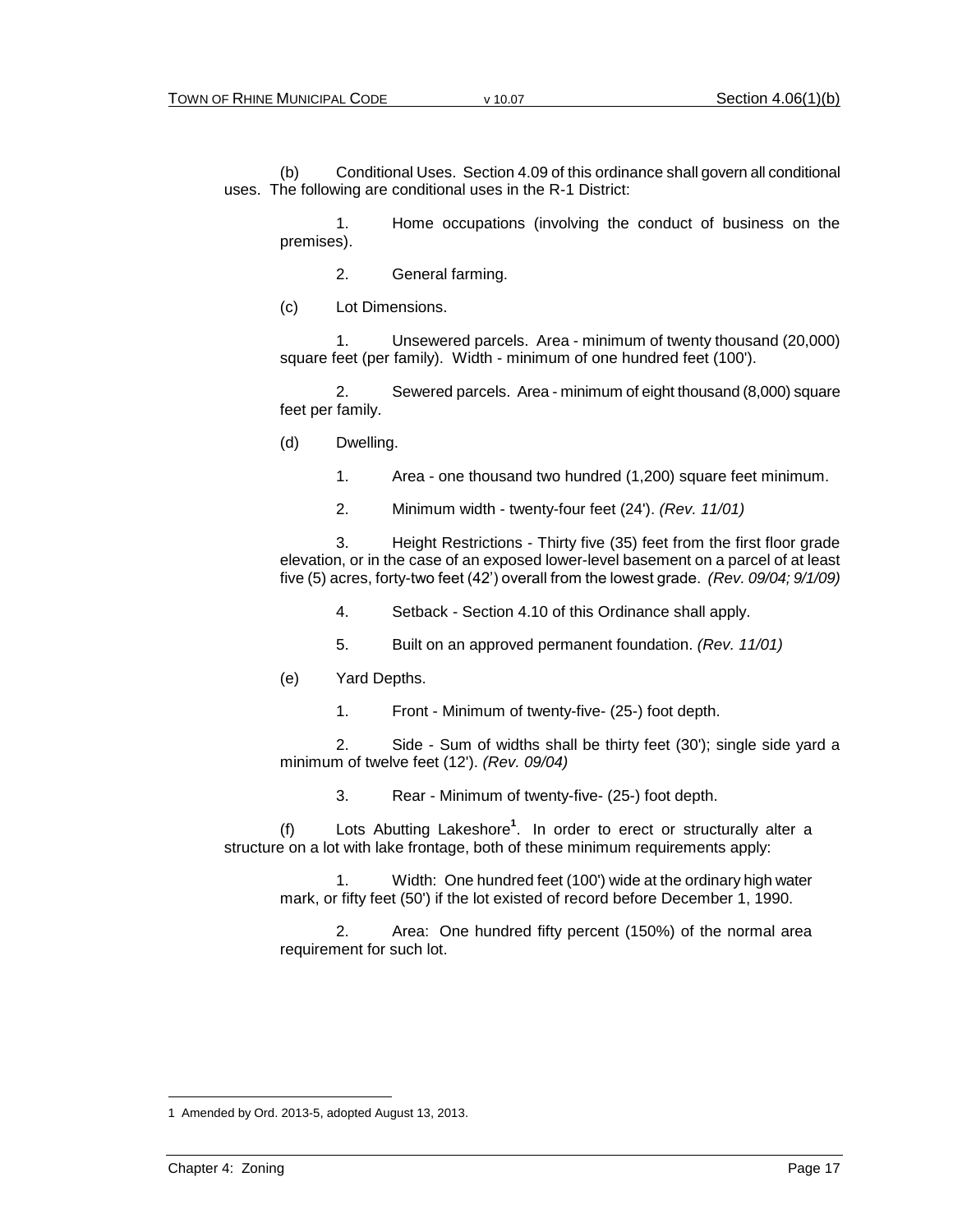(g) Single Use. No lot abutting or having frontage on the shoreline of Town of Rhine lakes in this District shall by deed, covenant, easement, or other device or agreement provide for the permitted uses or for the right of access to the lake, by other than the owner or legally resident occupant of the premises and guests, except in the case of a public park or way, public utility easement, patrons of a commercial use, or of a specifically permitted organizational use.

(h) Uses Restricted. No pyramiding, as hereinafter defined, shall be permitted on any lands fronting on any lake except as may be specifically permitted accessory to a marina or resort and which may be allowed under the terms of a conditional use permit covering said lands. Pyramiding is defined as the act of obtaining or providing access to public bodies of water across private lots or lands in a manner which increases the number of families which have access to that water to a degree greater than what would occur with individual riparian owners having individual lots fronting on the water. The effect of pyramiding is to funnel back lot development from offshore lots or residences via a narrow parcel of land to provide access to the water. Publicly-owned access points shall not fall within this definition.

- (2) R-2 MULTI-FAMILY RESIDENCE DISTRICT
	- (a) Permitted Uses. The following are permitted uses in the R-2 District:

1. One-family or two-family dwellings. Lot, yard, and dwelling specifications given under R-1 shall apply.

2. Dwelling attached or unattached garage.

3. Accessory buildings not requiring space in excess of twenty percent (20%) of the rear yard area.

4. Home occupations not involving the conduct of business on the premises.

(b) Conditional Uses. Section 4.09 of this Ordinance shall govern all conditional uses. The following is a conditional use in the R-2 District:

1. Three (3) or more family dwellings per structure only when central or public sewers are available. The minimum lot area shall be six thousand (6,000) square feet per family.

2. Home occupations involving the conduct of business on the premises.

- (c) Yard Depths.
	- 1. Front and Rear Minimum depth of twenty-five feet (25').
	- 2. Side Minimum of sixteen feet (16').
- (d) Dwellings Area.
	- 1. Setback Section 4.10 of this Ordinance shall govern.
	- 2. Height Thirty-five- (35-) foot maximum.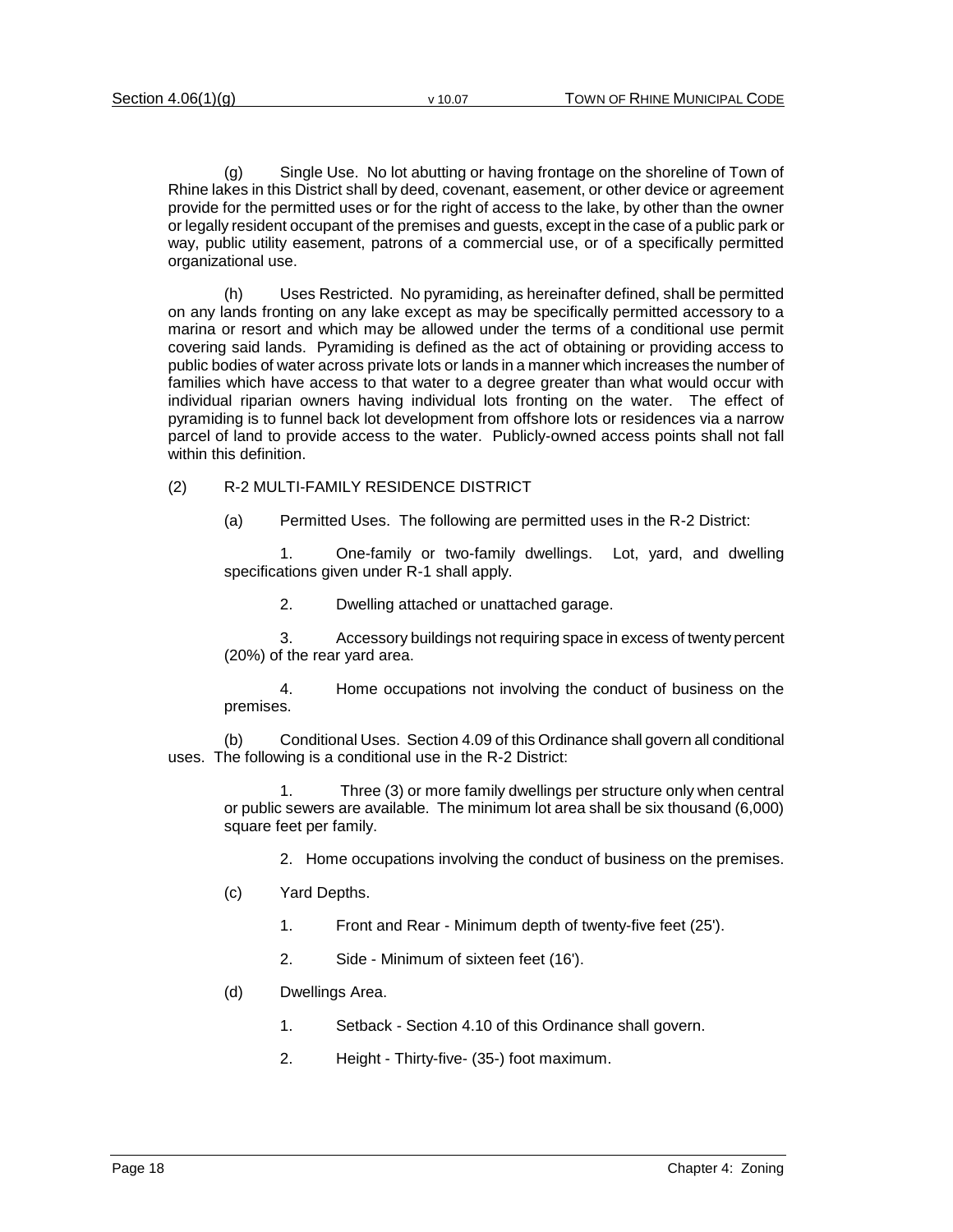#### **4.07 CONSERVANCY DISTRICTS**

#### (1) C-1 LOWLAND CONSERVANCY DISTRICT

(a) Purpose. The primary purpose of the C-1 District is to preserve, protect, and improve the quality and functions of the lakes, bogs, swamps, marshes, running streams, ponds, and other wetlands in the Town of Rhine. This District recognizes that it is desirable to preserve areas for fish and wildlife habitat and natural water storage.

(b) Lands Included. Lands included in the C-1 District are areas of wetlands, swamps, bogs, marshes, shorelands, and other lowlands.

- (c) Permitted Uses. The following uses are permitted in the C-1 District:
	- 1. Forestry.
	- 2. Fur skin production.
	- 3. Hunting, fishing, and game management.
	- 4. Natural crop production and harvesting.
	- 5. Recreational areas.

(d) Conditional Uses. In the C-1 District, all buildings or structures and any use of a residence for a home occupation will be regarded as conditional uses. All conditional use applications shall follow the procedure detailed in Section 4.09 of this Ordinance.

(e) Prohibited Uses. The following uses of land or buildings are prohibited in the C-1 District:

1. Activities which would substantially disturb or alter the natural flora and fauna or topography.

- 2. Damming of or relocation of any watercourse.
- 3. Dumping, filling, or draining.
- 4. Removal of top soil or peat.

*[Remainder of this page intentionally left blank]*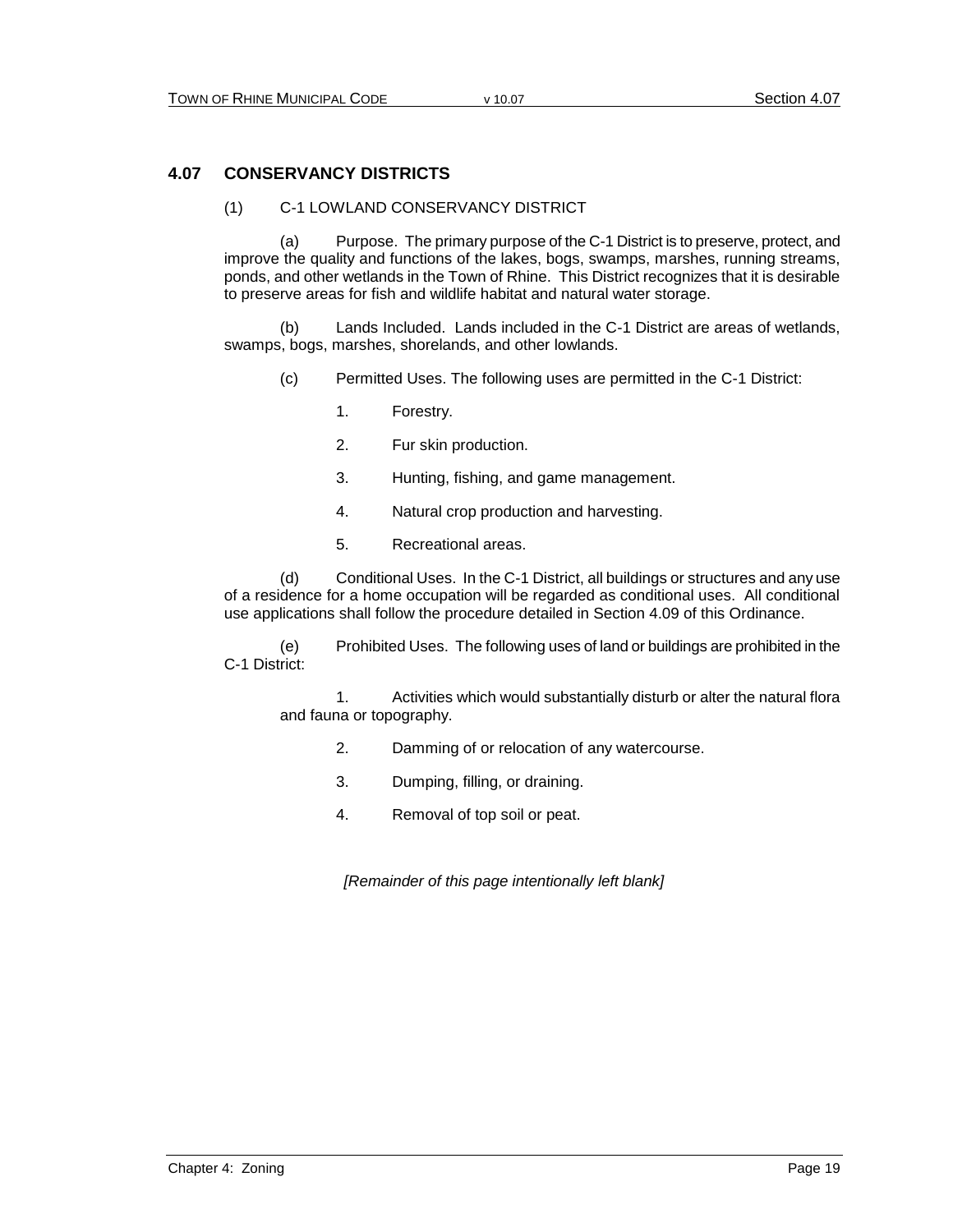#### (2) C-2 UPLAND CONSERVANCY DISTRICT

(a) Purpose. The purpose of the C-2 District is to preserve, protect, and improve woodlands, scenic areas, submarginal farmlands, wildlife habitat, and recreational areas.

(b) Lands Included. Lands included in the C-2 District consist of wooded and partially wooded areas, former mineral extraction areas, and other highlands, all of which generally do not fall within the Agricultural Districts.

(c) Permitted or Principal Uses. The following principal uses are permitted in the C-2 District:

1. Forestry and game management.

2. General farming when following Soil Conservation Service standards.

3. Parks and recreational areas not including those of off-road vehicles. *(Rev. 03/05)*

4. Single-family residence. Minimum lot area of twelve (12) acres. If wooded, a maximum of forty thousand (40,000) square feet may be cleared for the residence site. Refer to Section 4.06(d): R-1 Zone Specifications, for primary building requirements. *(Rev. 11/01)*. Accessory buildings are permitted. All buildings shall meet the setback distances provided in Sections 4.06(1)(d) & (e) of the Town Ordinances. *(Rev. 10/01)*

5. Home occupations not involving the conduct of business on the property.

(d) Conditional Uses. All uses not listed under permitted uses in Subsection (c) above are conditional uses in the C-2 District. This includes home occupations involving the conduct of business on the property. All conditional use applications shall follow the procedure detailed in Section 4.09 of this Ordinance.

(e) Prohibited Uses. The following uses are prohibited in the C-2 District:

1. Activities which would substantially disturb or alter the natural flora or fauna.

2. Clear-cutting of a timber stand without the approval of the District Forester and Town Board.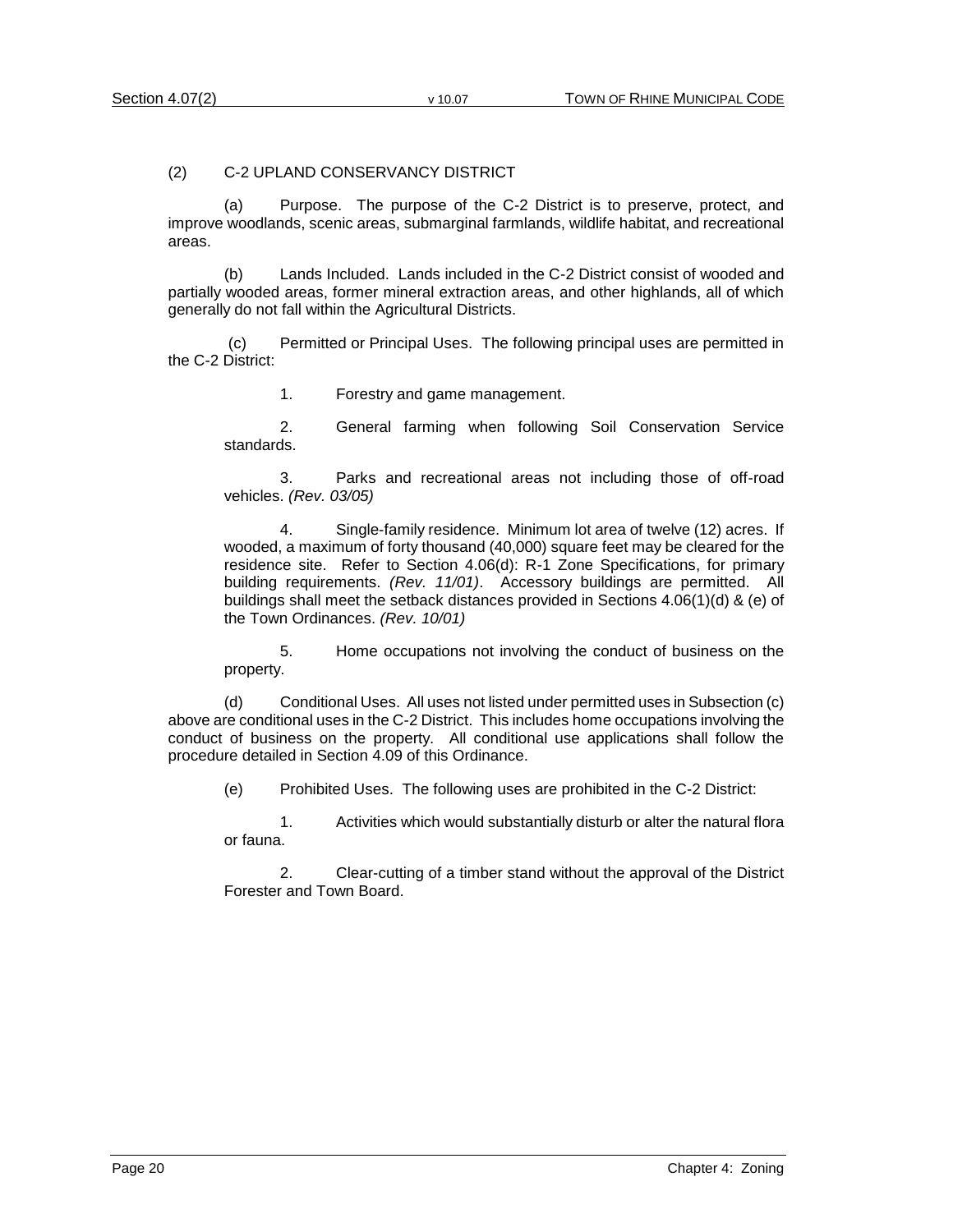#### **4.08 COMMERCIAL DISTRICTS**

#### (1) NEIGHBORHOOD BUSINESS

(a) Purpose. The purpose of the B-1 District is to identify currently existing areas of neighborhood commercial uses and to provide for uses which have traditionally existed in these areas and are compatible with the surrounding and overall goals of this Ordinance.

(b) Permitted Uses. The Town Board reserves the right to establish conditions for operation under this Subsection. The following are permitted uses in the B-1 District:

- 1. Barber and beauty shops.
- 2. Business offices.
- 3. Clinics.
- 4. Food stores.
- 5. General retail stores.
- 6. Greenhouse, nursery.
- 7. Professional offices.
- 8. Bed and breakfast operations. *(Rev. 9/05)*

(c) Conditional Uses. Section 4.09 of this Ordinance shall apply to all conditional uses. The following uses are conditional uses in the B-1 District:

- 1. Alcoholic beverages stores.
- 2. Automotive service. *(Rev. 9/05)*
- 3. Bars.
- 4. Cleaning establishments.
- 5. Clubs.
- 6. Dining and lunch rooms.
- 7. Recreational establishments.
- 8. Facilities for the generation or operation of public utilities. *(Rev.*

*10/02/01)*

- 9. Repair shops. *(Rev. 9/05)*
- 10. Retail fuel service and dispensing (including propane). *(Rev. 9/05)*
- 11. *[deleted 7/6/10]*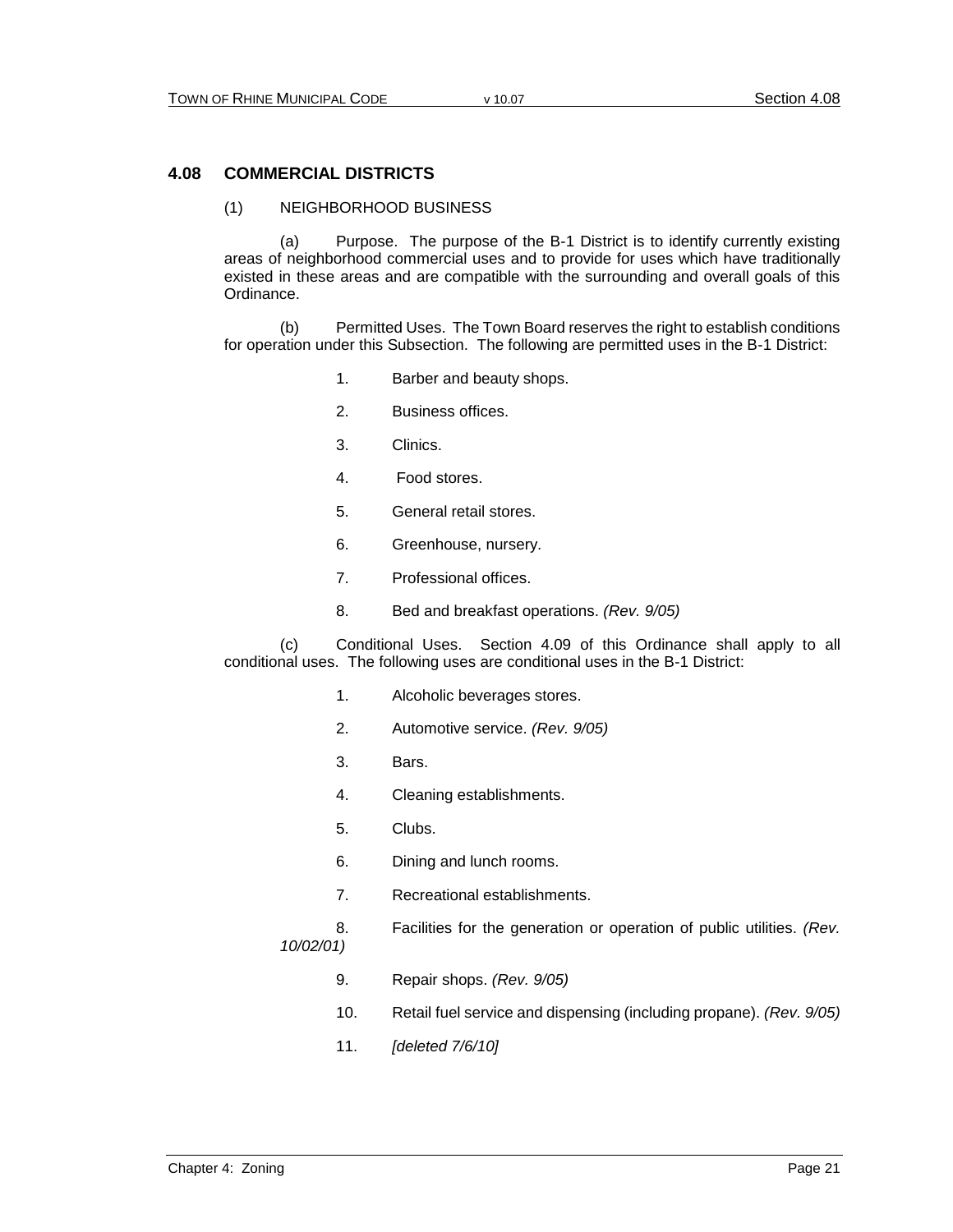(d) A single family dwelling residence in conjunction with any enumerated permitted use and conditional use shall comply with the provisions of R-1 District Zoning. *(Rev. 7/6/10)*

(e) All buildings shall minimally meet the setback distances as specified in 4.06(1)(d) and (e) of the Town Ordinances. *(Rev. 10/01; Ren. 7/6/10))*

#### (2) B-2 COMMERCIAL MANUFACTURING OR PROCESSING

(a) Purpose. The purpose of the B-2 District is to identify and regulate uses which have traditionally generated noise, smoke, dust, light, odors, heavy traffic, runoff, and other secondary effects which have a high potential to produce complaints from adjoining properties or the general public. Any uses other than permitted uses or any structures require a conditional use permit pursuant to Section 4.09. *(Rev. 04/06)*

(b) Permitted Uses. The following are permitted uses in the B-2 District: *(Rev. 04/05/06)*

1. Agriculture. Those uses permitted in the Agricultural Land Districts pursuant to Section 4.05(2)(a), except that no structures may be built without first obtaining a conditional use permit pursuant to Section 4.09. *(Rev. 04/06)*

2. Passive Outdoor Recreation. Passive, outdoor, recreational land uses such as arboretums, natural areas, wildlife, areas, hiking trails, bicycle trails, cross-country ski trails, horse trails, picnic areas, gardens, fishing and hunting areas, and similar land uses. *(Rev. 04/06)*

(c) Conditional Uses. The following conditional uses may be authorized in the B-2 District pursuant to the provisions of Section 4.09 of this Ordinance: *(Renum. 04/06)*

- 1. Fabrication of consumer or industrial commodities.
- 2. [Reserved for future use.]
- 3. Quarrying: Gravel, sand, rock, and soil removal and processing.
- 4. Mining and ore processing.
- 5. Salvage yards for wood, metals, papers, and clothing.
- 6. Stockyards.
- 7. Off-road vehicle parks.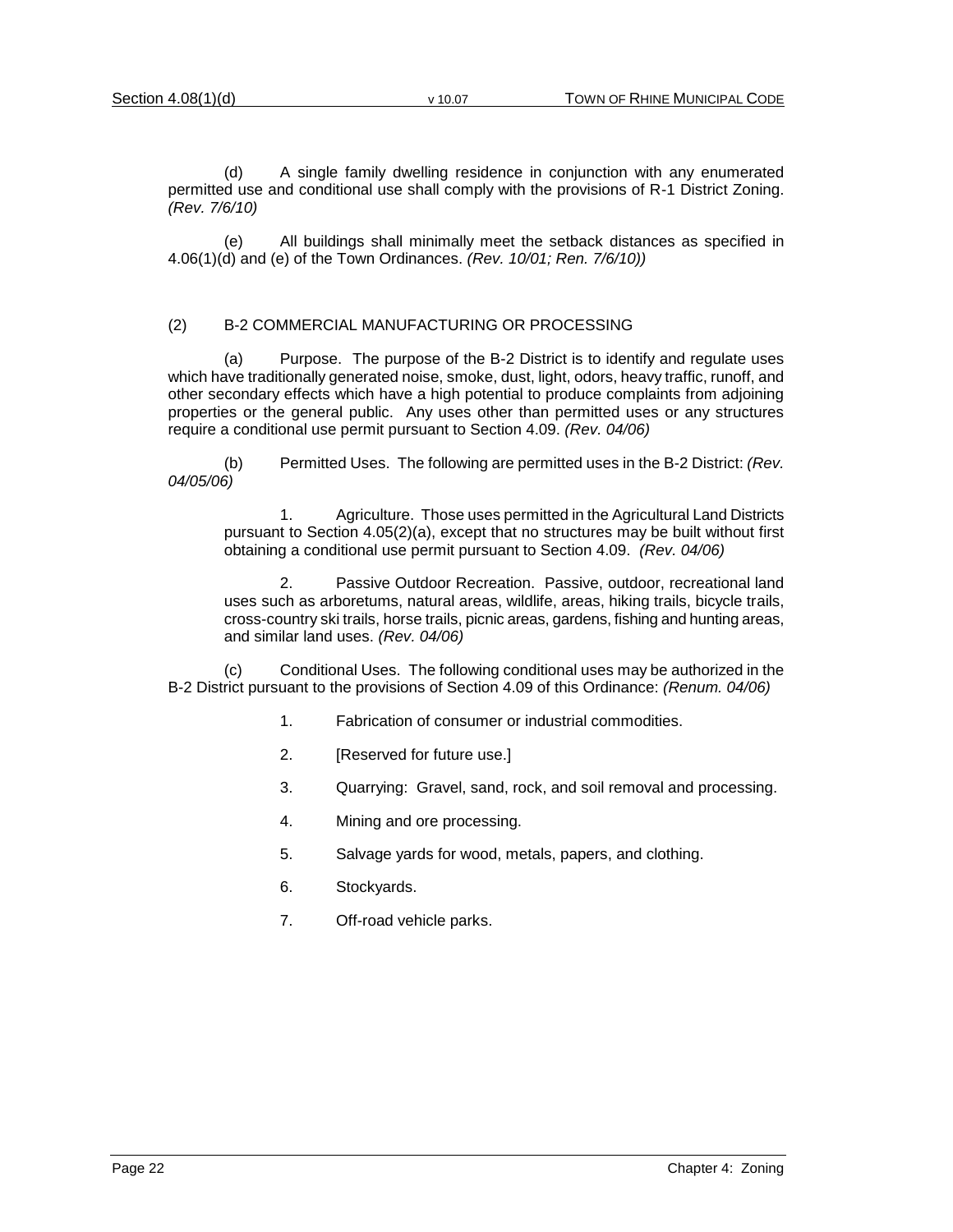#### **4.09 CONDITIONAL USES**

(1) APPLICATION. Applications for conditional use permits shall be made in duplicate to the Building Inspector and shall include the following information where applicable and necessary for proper review:

(a) Names and addresses of the applicant, owner of the site, architect, professional engineer, contractor, and all opposite and abutting property owners of record.

(b) Description of the subject site by section, lot, block, and recorded subdivision or by proper measurements and address of the subject site, if any.

(c) Proposed type of structure, operation, and use of the structure or site, number of employees, and the zoning district in which the subject site lies.

(d) Plat of survey prepared by a registered land surveyor showing all of the information required for a building permit and in addition the following: location, boundaries, dimensions, elevations, uses of, size of, existing and proposed easements, highway access, existing highway access restrictions, and the current use of abutting lands and their structures within forty feet (40') of the subject site. The architectural plans of all proposed new buildings shall be attached to the plat of survey.

(e) Additional information as may be required by the Town Plan Commission.

(f) Payment to the Town Clerk/Treasurer of an application fee in the sum of Two Hundred Fifty Dollars (\$250.00). In the event, however, that for any reason it is necessary for the Town Plan Commission to hold additional meetings in regard to the application for a conditional use permit, then the applicant, shall pay to the Town Clerk/Treasurer an additional fee of Two Hundred Fifty Dollars (\$250.00) for each such public hearing or appearance. In addition, applicants are subject to the fees for development services pursuant to Section 4.18, below. *(Rev. 11/07/01; 09/05)*

(g) Any conditional use requiring a renewal of application will require the applicant be assessed application fees of Two Hundred Fifty Dollars (\$250.00). Applicant must contact the Clerk/Treasurer sixty (60) days prior to time of renewal. *(Rev. 11/01)*

(2) REVIEW AND APPROVAL. The Town Plan Commission shall review the site, existing and proposed structures, architectural designs or plans, neighboring uses, parking areas, driveway locations, highway access, traffic generation and circulation, drainage, sewerage and water systems, and the proposed operation.

(a) Conditions. Conditions such as landscaping, architectural design, type of construction, construction commencement and completion dates, sureties, lighting, fencing, planting screens, location, size and number of signs, hours of operations, improved traffic circulation, higher performance standards, deed restrictions, highway access restrictions, street dedication, certified survey maps, or increased yards or parking areas may be required by the Town Plan Commission upon its finding that these are necessary to fulfill the purpose and intent of this Ordinance.

(b) Compliance. Compliance with all other provisions of this Ordinance, such as lot dimensions, yards, height, parking, loading, traffic, highway access, and performance standards shall be required of all conditional uses. Variances shall only be granted as provided in Section 4.11.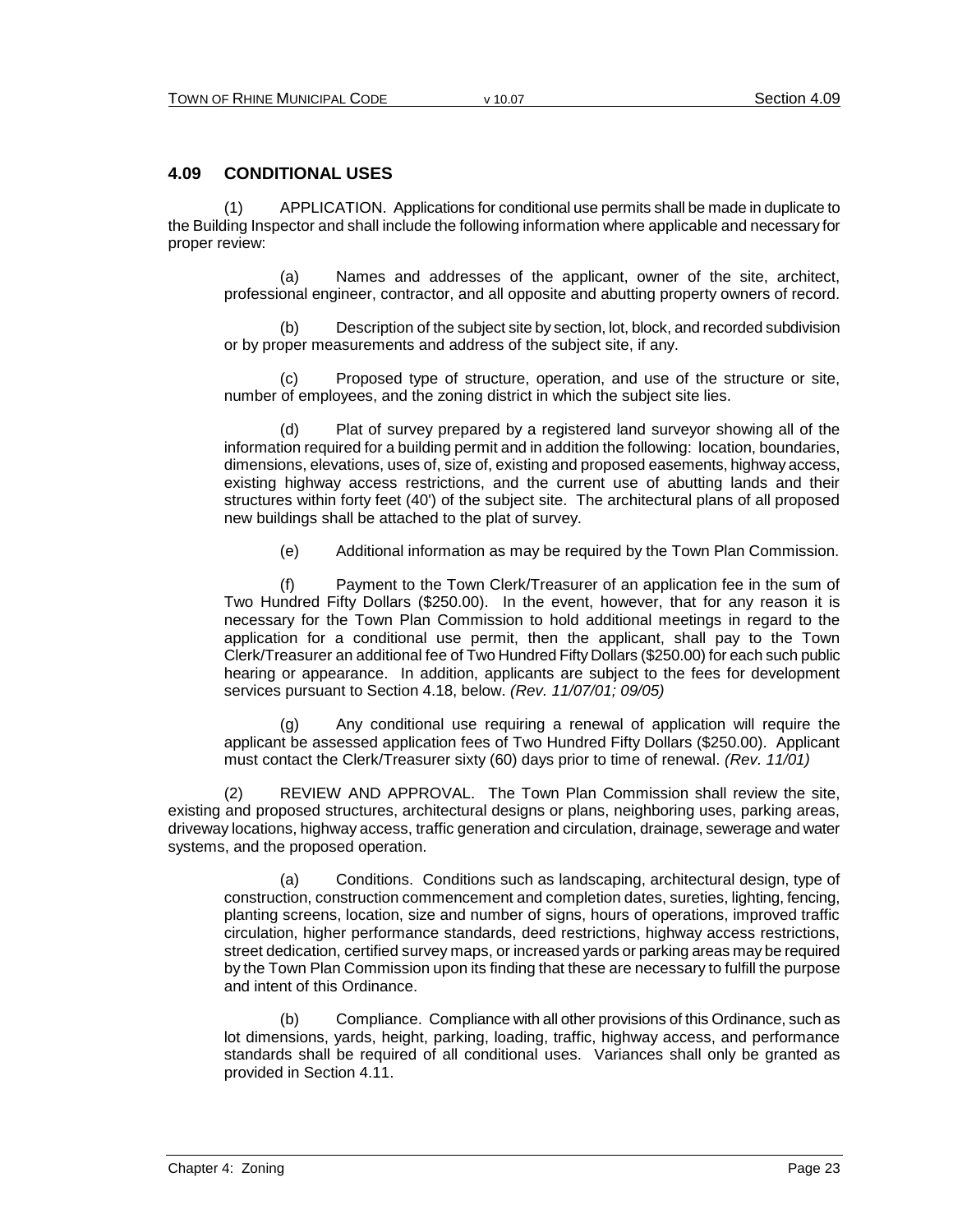(c) Public Hearings. A public hearing shall be held by the Plan Commission on each application for a Conditional Use Permit. A Class 2 notice under Wis. Stat. ch. 985 of the public hearing shall be given in a newspaper of general circulation in the Town. The Town Clerk shall also mail copies of such notice, by first class mail, to the owners of abutting property within two hundred feet (200') of the boundaries of the site on which the proposed conditional use will be located whose names and addresses are known or can be obtained with reasonable diligence.

(d) When receiving a permit to remove and/or process gravel, sand, or rock, the Plan Commission shall consider the following:

- 1. The number of pits closed and not reclaimed.
- 2. The number of pits operating.
- 3. The acreage of pits operating.
- 4. Material available in operating pits.
- 5. Need for proposed operation.
- 6. Credibility of prospective operator.
- 7. Material available in proposed operation.
- 8. Duration of proposed operation.
- 9. On-site or off-site mitigation. *(Rev. 10/01)*

(3) HEARING. The hearing on the conditional use application shall be conducted in accordance with Wis. Stat. § 68.11(2).

(4) DETERMINATION OF PLAN COMMISSION. The Plan Commission shall make such written findings and determinations as it deems appropriate based upon the information submitted to it and presented at the public hearing and shall make a written recommendation to the Town Board with regard to such conditional use application. A copy of the Plan Commission's findings, determinations, and recommendations shall also be mailed to the applicant by the Town Clerk. In making its determinations and recommendations, the Commission shall be guided by the purposes, goals, and intent set forth in or necessarily implied from Section 4.01 and any other applicable Sections of this Ordinance.

(5) TOWN BOARD REVIEW AND ACTION. The Town Board shall review the findings and recommendations of the Plan Commission and make the ultimate determination of whether to grant the conditional use and the conditions upon which such grant is made. If the Town Board determines that all considerations have not been appropriately reviewed, it may refer the matter back to the Plan Commission or it may schedule its own additional hearing.

(6) VIOLATION OF CONDITION. Any permitted conditional use which does not continue in conformity with the conditions of the permit shall be considered in violation of this Ordinance.

(7) LAPSE OF PERMIT. Conditional use permits shall expire two (2) years from the date of issue unless use or construction authorized thereby shall be commenced with said two (2) years or if certain terms or conditions were established at the time of creation or renewal of permit. *(Rev. 11/01)*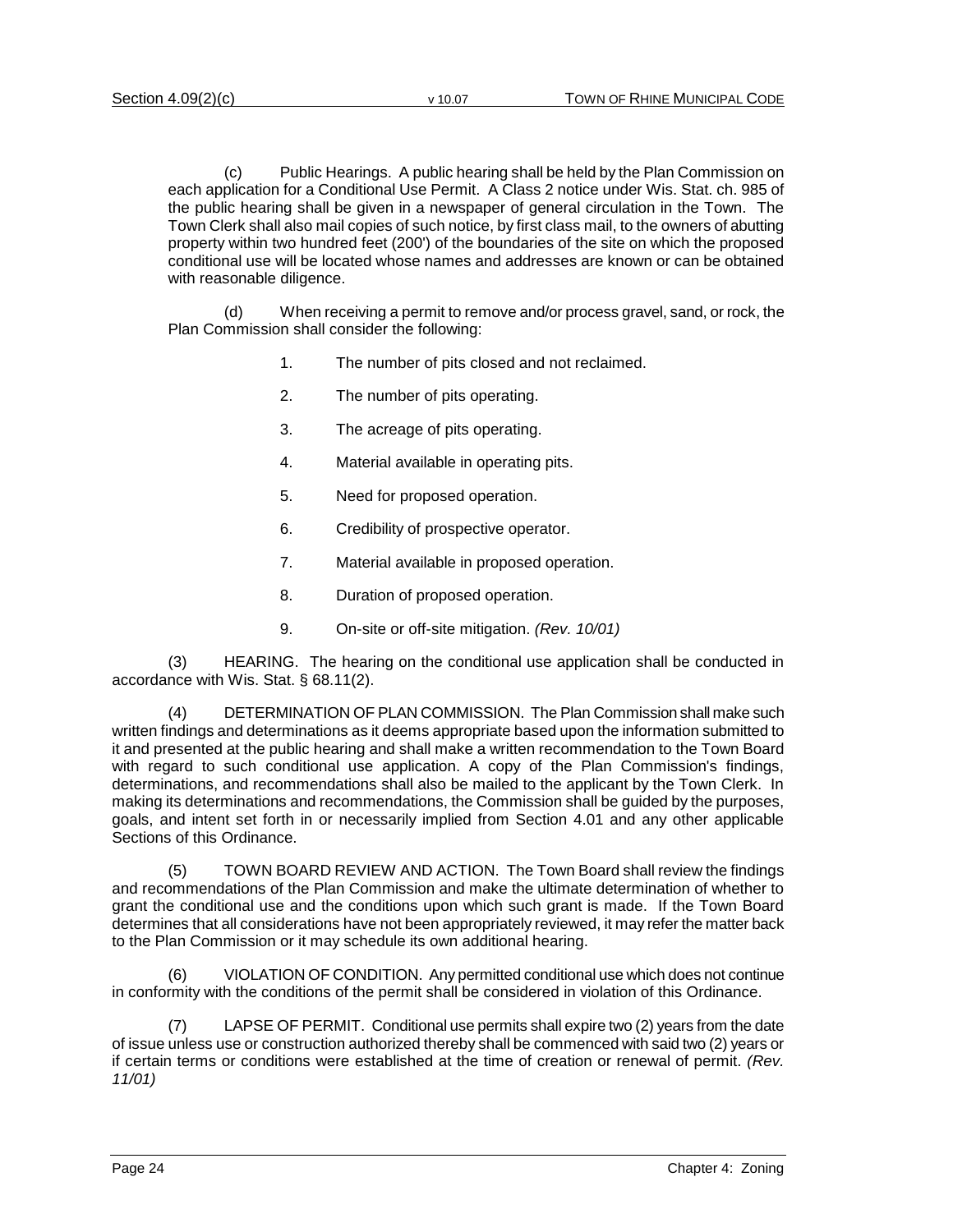#### **4.10 HIGHWAY SETBACK LINES**

(1) SETBACK LINES ESTABLISHED. In order to promote and enhance the public safety, general welfare, and convenience, it is necessary that highway setback lines be and they are hereby established in the Town of Rhine, Sheboygan County, Wisconsin, outside the limits of incorporated cities and villages; along all public highways, at the intersections of highways with highways and highways with railroads as hereafter provided. If a highway in the future is located on a City, Village, or County boundary, this Section is not intended to be effective on the side within the City or Village nor on the side within another County.

(2) DEFINITIONS. As used in this Section and for its purposes, the following words mean:

(a) Centerline. A line connecting the points on a highway from which setback lines shall be measured at any point on the highway.

(b) Setback Lines. Lines established along highways at specified distances from the center line, which prohibited buildings or structures shall be set back of or outside of, and within which they may not be placed except as hereinafter provided. Within the setback line means between the setback line and the highway.

(c) To Place. The putting of a building or structure in a particular situation, whether by original construction or erection, or by moving a building or structure to the particular site.

(d) Traffic Lane. A strip or portion of a roadway intended to accommodate a single line of moving vehicles.

(e) Surveys and Plans. Surveys and plans as referred to hereinafter shall be considered as accepted by the County or Town Board if County or Town funds have been used in the improvement carried out with such plans.

(f) Junction. The point upon which two (2) highway centerlines as herein established or a highway centerline and the centerline of a railway right-of-way meet.

(3) CLASSES OF HIGHWAYS AND CENTERLINES. Highways are classified and the position of the centerline shall be determined as follows:

(a) Class C Highways.

1. Town roads not otherwise classified that have not been improved in accordance with engineering surveys and plans accepted by the County or Town Board. The centerline is the midway point between fences or other markers indicating the boundaries of the highway on opposite sides thereof.

2. Town roads not otherwise classified that have been improved in accordance with engineering surveys and plans accepted by the County or Town Board. The centerline is at the center of the surfacing or pavement or, if there be none, the center of the graded roadbed.

3. Roads and streets in platted subdivisions not otherwise classified. The centerline is at the midpoint between the right-of-way lines as shown on the recorded plat.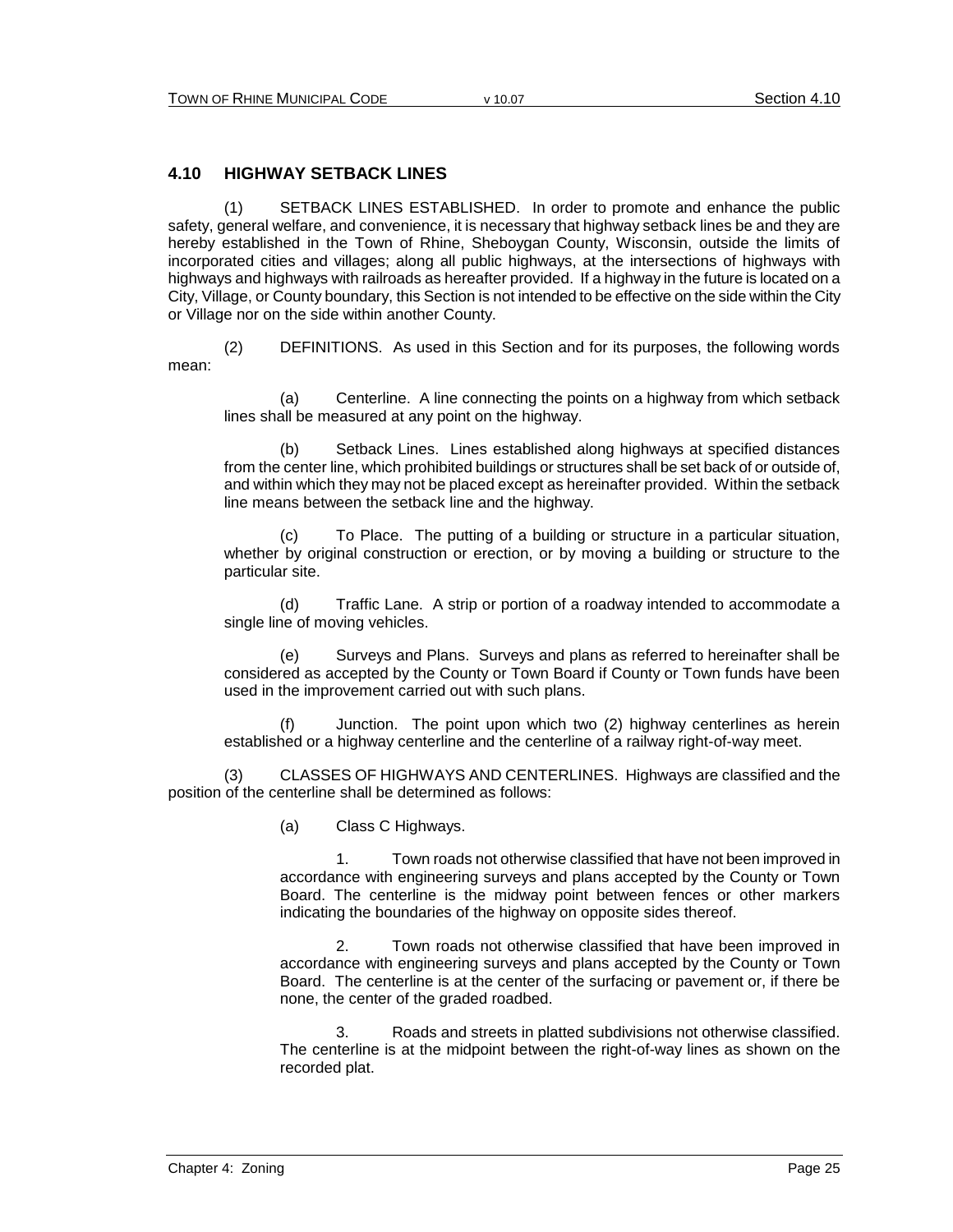(b) Class B Highways.

1. County trunk highways that have not been improved according to engineering surveys or plans accepted by the County Board or its agent, the County Transportation Committee. The centerline is at the midway point between fences or other markers indicating the boundary on opposite sides thereof.

2. County trunk highways that have been improved according to engineering surveys and plans accepted by the County Board, or their agent, the County Transportation Committee. The centerline is the center of the surfacing or pavement, or if there be none, the center of the graded roadbed.

(c) Class A Highways. State trunk highways that have been improved according to surveys and plans of the State Highway Commission or plans accepted by the County Board. The centerline is the center of the pavement or surfacing, or if there be none, the center of the graded roadbed or the center of the directional separator if the highway is to be paved as a double-divided road.

#### (4) STRUCTURES PERMITTED WITHIN SETBACK LINES

(a) Buildings and Structures to Comply. No new building or other new structure or part thereof shall be placed between the setback lines established by this Ordinance and the highway except as provided by this Ordinance, and no building, sign, or structure or part thereof existing within such setback lines on the effective date of this Ordinance shall be altered, enlarged, or added to in any way that increases or prolongs the permanency thereof or be reconstructed in its original existing location after having been destroyed by fire, storm, or other catastrophe to the extent of fifty percent (50%) or more of its last assessed value. *(Rev. 12/06)*

(b) Trees and Shrubbery Excepted. This Subsection shall not be interpreted so as to prohibit the planting and harvesting of field crops, shrubbery, or trees; provided, however, that no building or structure, trees, or shrubbery shall be so located, maintained, or permitted to grow so that the view across the sectors at the intersections as provided by Subsection (5), Subparagraphs (b), (c), (d), and (e) shall be obstructed.

(c) Permitted Structures. The following kinds of structures may be placed between the setback line and the highway:

1. Open fences. *(Rev. 12/06)*

2. Telephone, telegraph, and power transmission poles and lines and microwave radio relay structures may be constructed within the setback lines and additions to and replacements of existing structures may be made provided the owner will file with the Town of Rhine an agreement in writing to the effect that the owner will remove all new construction, additions, and replacements erected after the adoption of this Ordinance at his expense when necessary for the improvement of the highway.

3. Underground structures not capable of being used as foundations for future prohibited overground structures.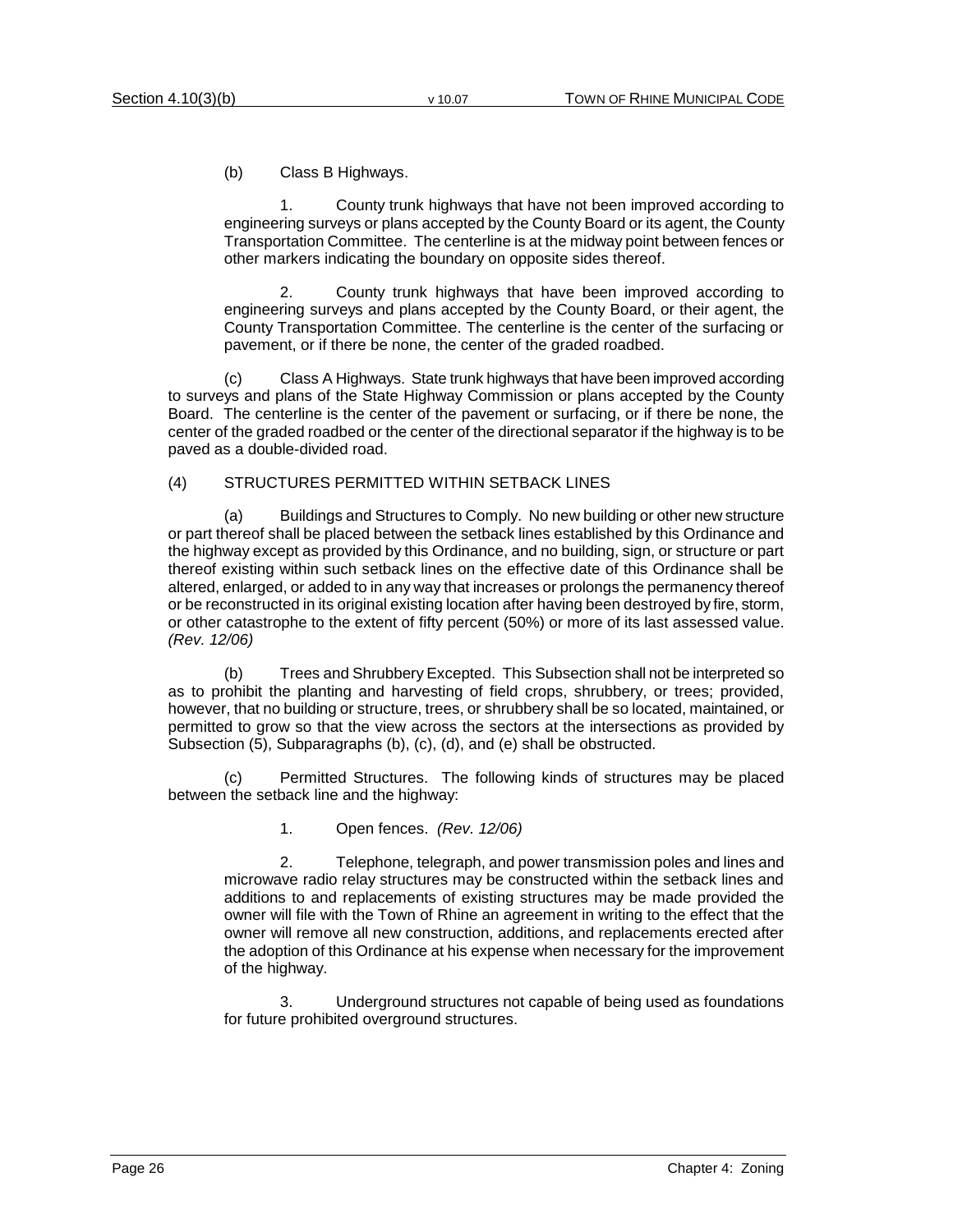4. Access or service highways constructed according to plans as approved by the County Transportation Committee shall give due consideration to highway safety and maximum sight distances.

5. Signs are subject to the provisions of Chapter 18 of this Municipal Code. *(Rev. 04/07)*

(5) SETBACK DISTANCES. Except as otherwise provided, the distance from the centerline to the setback line applicable to the various classifications of highways as defined by Subsection (2) of this Section, shall be provided by the following paragraphs of this Subsection, respectively. Whenever a highway is improved to a classification requiring a greater setback distance than that required by this Ordinance prior to such improvement, the setback distance shall be that applicable to the later classification. In cases where the provisions of this Section may be interpreted to provide for different setback distances, the greater setback distance shall prevail.

(a) Along Highways Generally. The setback distances, at any point, for the respective classes of highways shall be as follows:

1. Class C Highways. Sixty feet (60') from centerline except in platted subdivisions where the setback distance shall be thirty-six feet (36') from the right-of-way lines, as shown on the recorded plat but not less than thirty-six feet (36') from outside of and nearest point on the boundary line of the highway.

2. Class B Highways. Seventy-five feet (75') from centerline but not less than forty-two feet (42') from outside of and nearest point of the boundary line of the highway.

3. Class A Highways. One hundred feet (100') from centerline but not less than sixty-seven feet (67') from outside of and nearest point of the boundary line of the highway.

(b) Variance. Where structures are to be erected between buildings existing at the time of the adoption of this Ordinance which are located not more than one hundred fifty feet (150) apart, and having setback lines less than are established by this Section, the Board of Appeals may vary this regulation, provided that the Board of Appeals shall establish such conditions as will save the Town harmless from additional improvement damages which might accrue when and if the highway is improved, and provided that no such variation will permit a setback less than the average setback of the adjacent buildings.

(c) At Ordinary Highway Intersections. At grade intersections of highways with highways, except those roads and streets in platted subdivisions which do not intersect Class B Highways or Class A Highways, there shall be setback lines which shall be straight lines across all sectors connecting points on the setback lines along the intersecting highways, which points are located fifty feet (50') from the intersections of the projections of the setback lines along the highway.

(d) At Railroad Grade Crossings. The setback lines shall be straight lines across all sectors, connecting points located on the railroad right-of-way lines and the highway setback line, respectively, each; one hundred feet (100') from the intersection of the highway setback lines and the railway right-of-way line.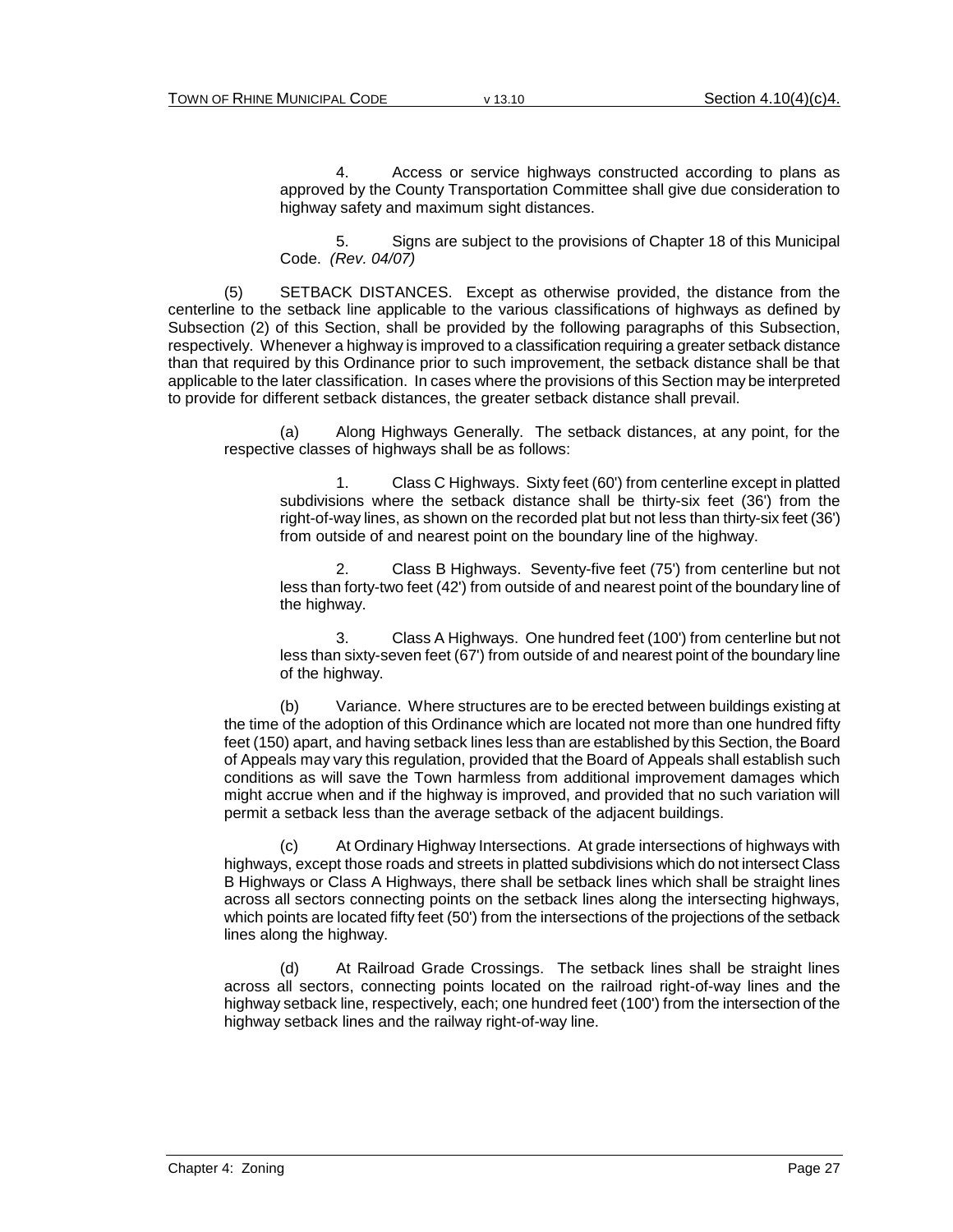# **4.11 BOARD OF APPEALS<sup>2</sup>**

(1) MEMBERSHIP ESTABLISHED. The Board of Appeals shall consist of five (5) members appointed by the Town Chairperson, subject to confirmation by the Town Board, for three (3) year staggered terms. The members shall be removable by the Town Chairperson for cause upon written charges and after a public hearing. The Town Chairperson shall designate one (1) member Chairperson. The Town Chairperson shall appoint two alternates, Alternate One and Alternate Two, for terms of three (3) years, who shall act with full power only when a member of the Board of Appeals refuses to vote because of interest or is unavailable. Vacancies shall be filled for the unexpired term of the member who resigned or was removed. Not more than one (1) member of the Town Board may be a member of the Appeals Board. (Rev. 11/06)

(2) RULES AND MEETINGS. The Board of Appeals shall adopt rules for its government and procedure. Meetings of the Board of Appeals shall be held at the call of the Chairperson and at such other times as the Board of Appeals may determine. The Chairperson, or in the absence of the Chairperson, the acting chairperson, may administer oaths and compel the attendance of witnesses. All meetings shall be open to the public.

(3) RECORD OF PROCEEDINGS. The Board of Appeals shall keep minutes of its proceedings showing the vote of each member upon each question, or, if absent or failing to vote, indicating such fact and shall keep records of its examinations and other official actions, all of which shall be timely filed in the office of the Town Clerk and shall be a public record.

- (4) PROCEDURE; APPLICATIONS.
	- (a) General.

1. Applications must be accompanied by the applicable fee and at least one complete set of plans, drawings, attachments, photos and/or maps. An additional seven (7) complete sets of application materials must be provided seven (7) days prior to the meeting.

2. Notice shall be given by publication of a Class 2 notice under Wis. Stat. ch. 985 in a newspaper of general circulation in the Town and mailing to the Building Inspector, applicant/appellant and all parties having filed a request therefor a notice of the time, date, and place of the hearing.

Should it be necessary for the Board to hold additional public hearings or meetings concerning any matter, the applicant/appellant shall pay to the Town Clerk/Treasurer an additional fee for each such public hearing or appearance, as set by the Town Fee Schedule (Table 21.04).

4. Decisions of the Board shall be in writing and shall include written findings and conclusions.

(b) Variances. Variances may be requested by filing with the Town Clerk/Treasurer at least 21 days prior to a Board of Appeals meeting the appropriate application and paying the applicable fee set by the Town Fee Schedule (Table 21.04).

Appeals. Appeals may be taken by filing with the Town Clerk/Treasurer a notice of appeal and paying the applicable fee set by the Town Fee Schedule (Table 21.04). Thereafter the Building Inspector shall transmit to the Board of Appeals all the papers constituting the record upon which the action appealed from was taken. The Board of Appeals shall decide appeals within a reasonable time after a hearing, not to exceed twenty (20) days.

 $\overline{a}$ 2 Repl. & Recr. by Ord. 2013-3, adopted August 13, 2013 [substantive changes to (4)(a) and (5)(f)].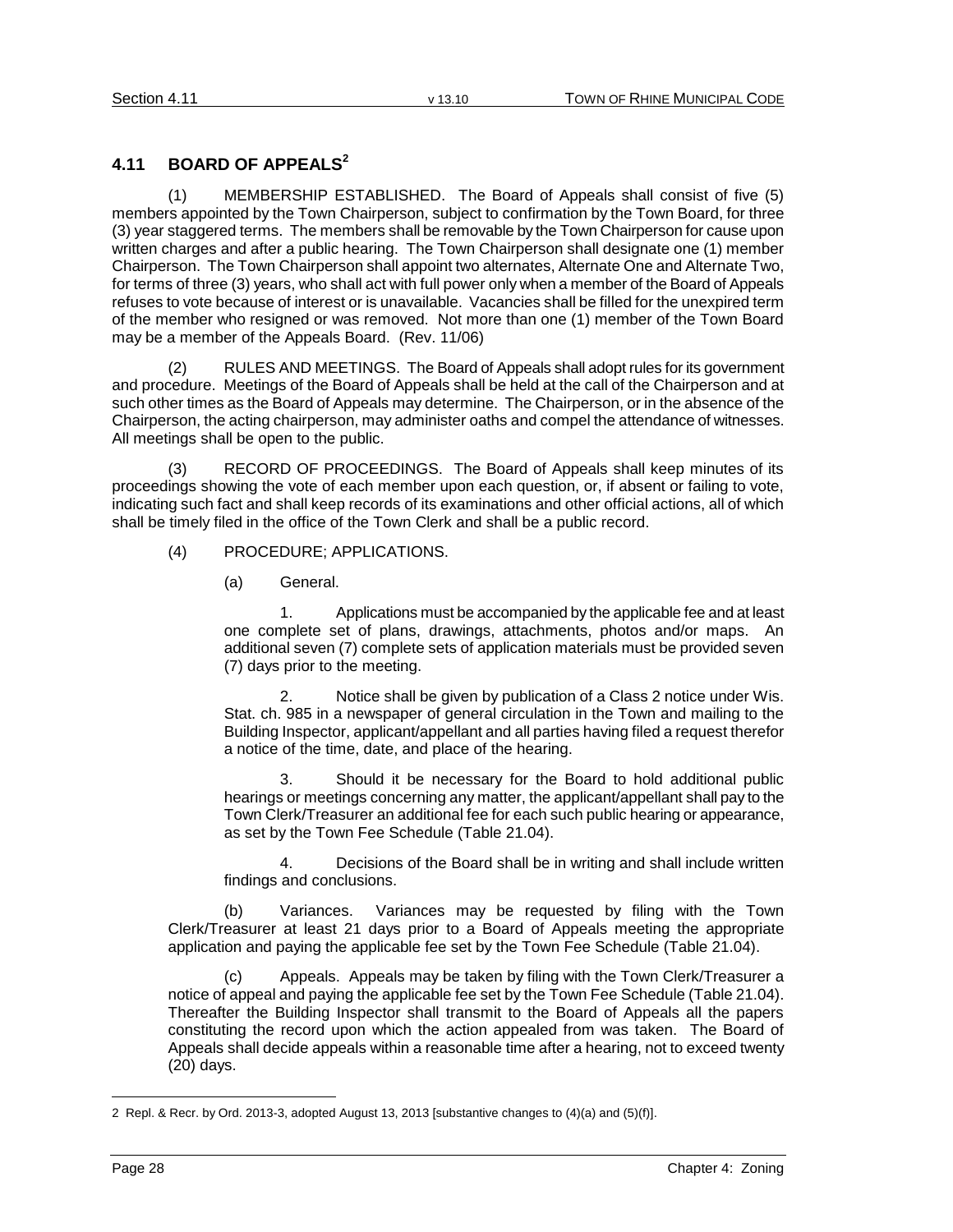(d) Special Exceptions/Permits. Special permits described in subparagraph 4.11(5)(e) may be requested by filing with the Town Clerk/Treasurer at least 21 days prior to a Board of Appeals meeting the appropriate application supplied by the Town, the information required for a conditional use permit under Section 4.09(1) and such other information as the Board of Appeals shall from time to time by rule require, and paying the applicable fee set by the Town Fee Schedule (Table 21.04).

(5) POWERS. The Board of Appeals shall have the following specific powers:

(a) Appeals. To hear and decide appeals by any person aggrieved or by any officer, Department or Board of the Town of Rhine affected, where it is alleged there is error in any order, requirement, decision, or determination made by the Building Inspector or other administrating official in the enforcement of this chapter. Such appeals shall be taken within sixty (60) days of the order, requirement, decision or determination.

Special Exceptions. To hear and decide special exceptions to the terms of this chapter upon which the Board of Appeals is required to pass under subparagraph 4.11(5)(e) or any other provision of this chapter.

(c) Variances. To authorize, upon appeal in specific cases, such variance from the terms of this chapter, as will not be contrary to the public interest, where, owing to special conditions peculiar to a specific lot or tract of land, a literal enforcement will result in practical difficulty or unnecessary hardship so that the spirit of the chapter shall be observed, public safety and welfare secured, and substantial justice done, provided in every case where a variance from these regulations has been granted by the Board of Appeals, the minutes of the Board shall affirmatively show that a "practical difficulty" or "unnecessary hardship" exists, and the records of the Board shall clearly show in what particular and specific respects a "practical difficulty" or an "unnecessary hardship" is created.

(d) Public Utility Permits. Permit the erection and use of a building or premises in any location, subject to appropriate conditions and safeguards in harmony with the general purposes of this chapter, for such public utility purposes which are reasonably necessary for public convenience and welfare.

(e) Special Exceptions Enumerated. In addition to the foregoing, the Board of Appeals shall have the following specific powers:

1. Grant a permit for a temporary structure for commerce or industry in a Residential District which is incidental to the residential development, such permit to be issued for a period of not more than one (1) year.

2. Grant a permit for the extension of a District boundary for a distance of not more than twenty five feet (25') only where the boundary of a District divides a lot in a single ownership at the time of adoption of this chapter.

3. By special exception permit, after due notice and public hearing, authorize the location of any of the following buildings or uses in any District from which they are excluded by this chapter, provided that such buildings or use shall comply with all other regulations in the District in which it is proposed to be relocated:

a. Private clubs and lodges, except those the chief activity of which is a service customarily carried on as a business; but no such use shall be authorized or permitted in the Industrial District or in the A-1 or A-3 Districts.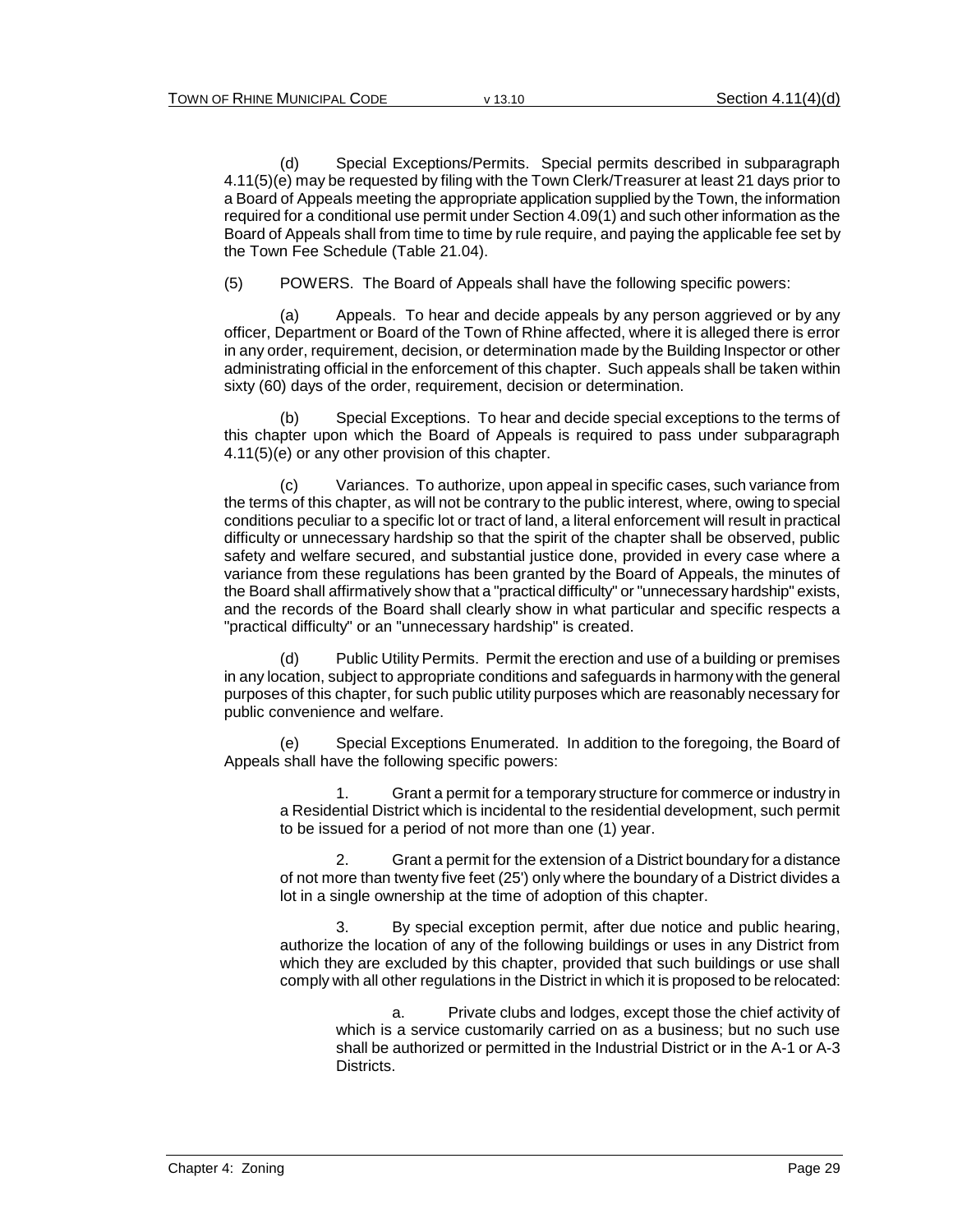b. Hospitals and clinics; but no such use shall be authorized or permitted in the Industrial District.

c. Institutions of an educational, philanthropic, or charitable nature; but no such use shall be authorized or permitted in the Industrial District.

d. Cemeteries.

e. Storage garage or parking area in connection with a residential development project; but no such use shall be authorized or permitted in the A-1 or A-3 Districts.

f. Sewage disposal plant.

g. Mobile home parks which comply with Ordinance passed April 10, 1973, but no such use shall be authorized or permitted in the A-1 and A-3 Districts.

(f) Orders; Voting Requirements. The Board of Appeals may reverse or affirm wholly or in part or may modify any order, requirement, decision, or determination appealed from and shall make such order, requirement, decision, or determination as in its opinion ought to be made and to that end shall have all the powers of the Building Inspector. The concurring vote of three (3) members of the Board of Appeals shall be necessary to reverse any order, requirement, decision, or determination appealed from or to decide in favor of the applicant on any matter on which it is required to pass or to effect any variation in the requirements of this chapter.

(6) DUTIES AND RESPONSIBILITIES. In exercising the powers enumerated under Subsection 4.11(5), the Board of Appeals shall be subject to the following specific requirements:

(a) Intent and Purpose. The Board shall interpret the provisions of this chapter in such a way as to carry out the intent and purpose of the plan as shown on the Zoning District Map accompanying and made a part of this chapter where the street layout actually of the ground varies from the street layout on the aforesaid map.

(b) Departmental Assistance. The Board shall call on any other Town Department for assistance in the performance of its duties, and it shall be the duty of such other Departments to render such assistance as may be reasonably required.

(c) No Variances. Except as specifically authorized in this chapter, the Board of Appeals shall not permit and its decisions shall not be interpreted to have the effect of permitting in any District uses prohibited in such District.

(d) Impose Conditions. In exercising its powers, the Board of Appeals shall, in appropriate cases, establish suitable conditions and safeguards in harmony with the general purpose and intent of this chapter.

### **4.12 TOWN ZONING MAP**

The Town Zoning Map attached to this Ordinance is made a part of the same by reference and supersedes and replaces any other such map and is the official Zoning Map of the Town of Rhine, Sheboygan County, Wisconsin, until amended, revoked, or superseded.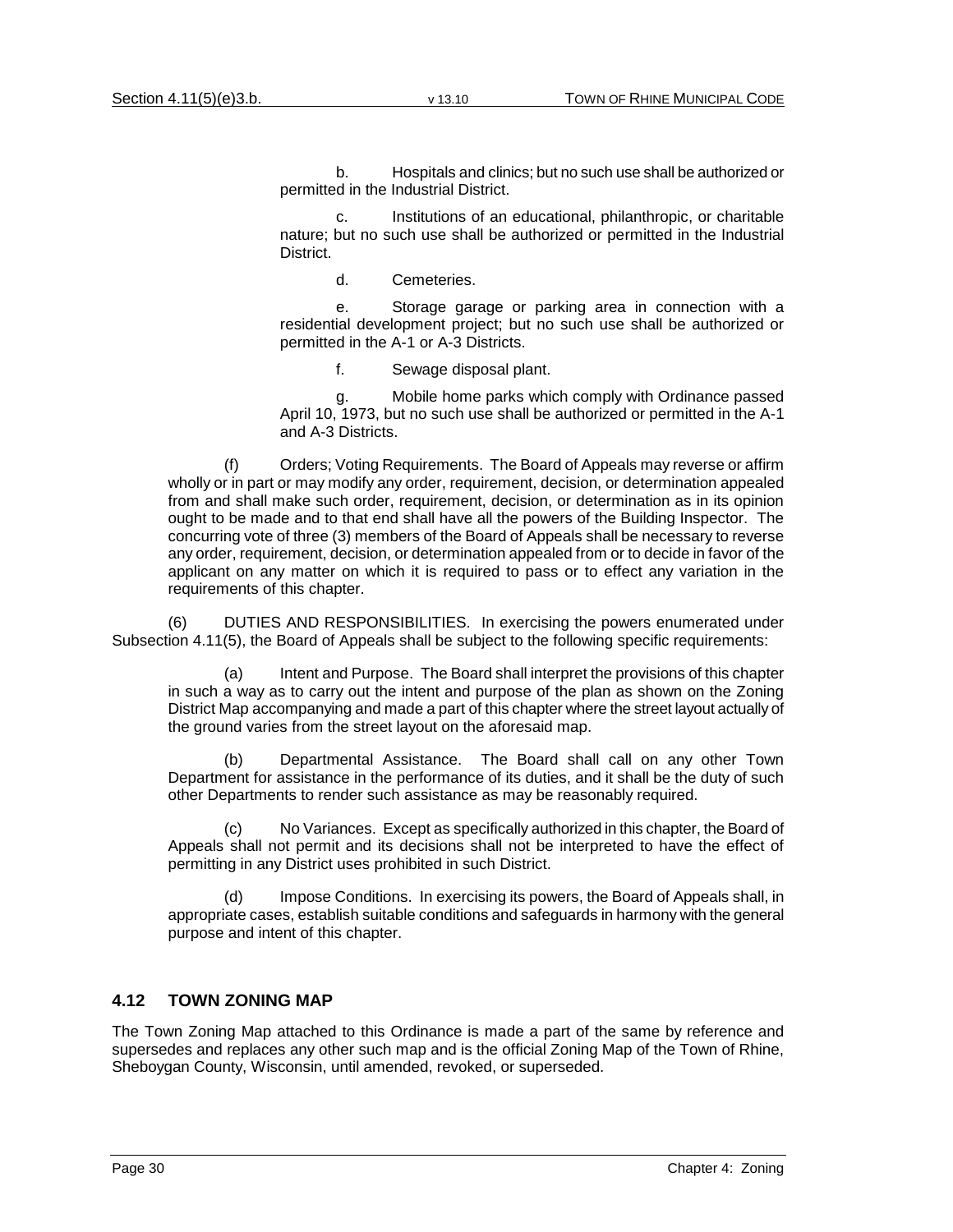#### **4.13 ADMINISTRATION**

(1) GENERAL PROVISIONS. The administration of this Ordinance is hereby vested in the following three (3) offices of the Town of Rhine:

- (a) Building Inspector.
- (b) Board of Appeals.
- (c) Town Plan Commission.

(2) DUTIES OF THE BUILDING INSPECTOR. The Building Inspector or his duly designated and acting deputy shall enforce the provisions of this Ordinance within the Town of Rhine and its extraterritorial jurisdictional area as defined in this Ordinance and in addition thereto and in furtherance of said authority, he shall:

(a) Permit Approval. Approve and issue all zoning and occupancy permits or certificates and make and maintain records thereof.

(b) Inspections. Conduct inspections of buildings, structures, and uses of land to determine compliance with the terms of this Zoning Ordinance.

(c) Maintain Records. Maintain permanent and current records of the Zoning Ordinance, including but not limited to all maps, amendments, special exceptions, variances, appeals, and applications therefor and records of hearings thereon.

(d) Annual Update. Have available in book, pamphlet, mimeographed, or map form, on or before July 1 of each year:

1. The compiled text of the Town of Rhine Zoning Ordinance and amendments thereto, including amendments adopted through the preceding Town Board year.

2. A current updated copy of the Town of Rhine Zoning District Map showing the zoning districts, divisions, and classifications in effect in the Town of Rhine, including any areas of the Town subject to an extraterritorial zoning ordinance of any City or Village at the close of the preceding Town Board year.

3. If no amendments to the Town Zoning Ordinance have been adopted during the preceding Town Board year, then no supplements need be printed for such year. If no changes in the zoning districts, divisions, and classifications in effect in the Town of Rhine or portions located in an extraterritorial jurisdiction area have been made during the preceding Town Board year, then no zoning map need be printed for such year.

(e) Distribute Map and Ordinance. Maintain for distribution to the public a supply of copies of the zoning map, the compiled text of the Zoning Ordinance, and the rules of the Board of Appeals and the Extraterritorial Zoning Committee, if any. A fee not to exceed Five Dollars (\$5.00) for each copy shall be charged to defray the cost of printing.

File Appeal Records. Receive, file, and forward to the Board of Appeals for action all appeals for variances and the records in all appeals.

(g) Assist Other Officials and Bodies. Provide such clerical, technical, and consultative assistance as may be required by the Board of Appeals, the Plan Commission, the Extraterritorial Zoning Committee, if any, and other Town officials in the exercise of their duties relative to this Ordinance.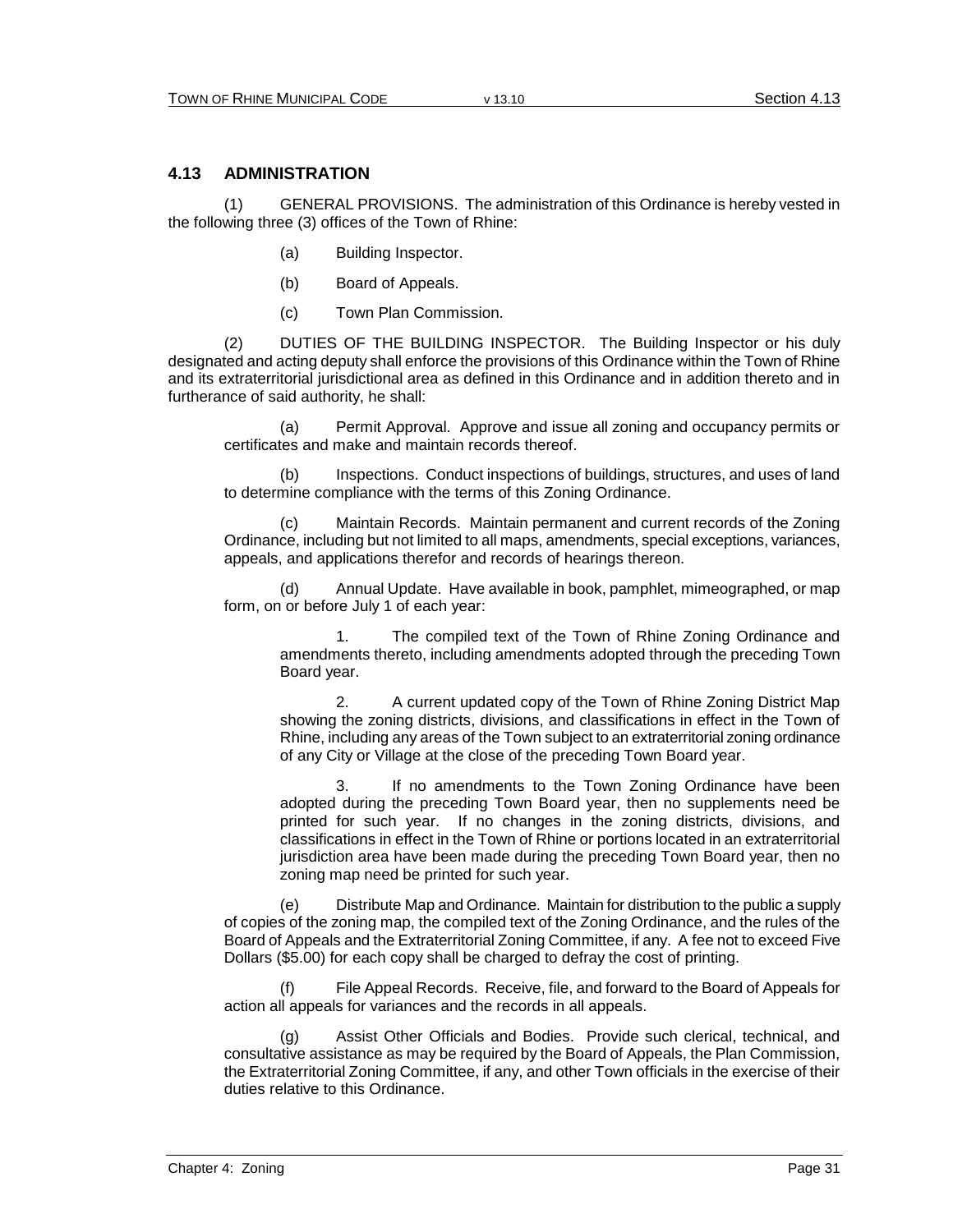#### **4.14 TOWN PLAN COMMISSION<sup>3</sup>**

(1) ESTABLISHMENT. There shall be established a Plan Commission known as "The Town of Rhine Plan Commission."

#### (2) MEMBERSHIP

(a) The Plan Commission shall consist of five (5) members of recognized experience and qualifications appointed by the Town Board Chair and subject to confirmation by the Town Board. One alternate may also be appointed.

(b) At least 1 member shall be a Town Board supervisor. No more than 2 members may be Town officials (an elected or appointed position of the Town).

(c) Members shall be appointed in April after qualification of any new Town Supervisor, for staggered three year terms commencing May 1 and ending April 30. However, Town officials shall serve for the period of such elected or appointed term, pursuant to s. 66.0501(2), Wis. Stats.

- (d) Members may be re-appointed to serve additional terms.
- (e) Vacancies shall be filled in the same manner as appointments for a full term.
- (f) The Town Board Chair shall designate the Commission's Chairperson.

#### (3) COMMISSION STAFF

(a) The Town Clerk shall act as recording secretary for the Plan Commission to: prepare its correspondence; receive and file all referrals, applications, papers, and records; prepare, publish, and mail all required notices; and prepare and keep minutes of its proceedings.

(b) The Plan Commission may request the Building Inspector, Town Attorney, or other Town staff or agents to attend meetings to provide technical assistance.

(4) MEETINGS

(a) The Plan Commission shall meet at least annually, and more often as needed.

(b) Special meetings may be called by the Commission Chair or upon the written request of three (3) members to the Town Clerk. Notice of special meetings shall be provided to all Commission members at least twenty-four (24) hours prior to the special meeting.

(c) The Town Clerk shall keep minutes of the proceedings and a record of all actions showing the vote of each member upon each question, the reasons for the Commission's determination, and its findings.

 $\overline{a}$ 

<sup>3</sup> Repl. & Recr. by Ord. 2013-4, adopted October 1, 2013.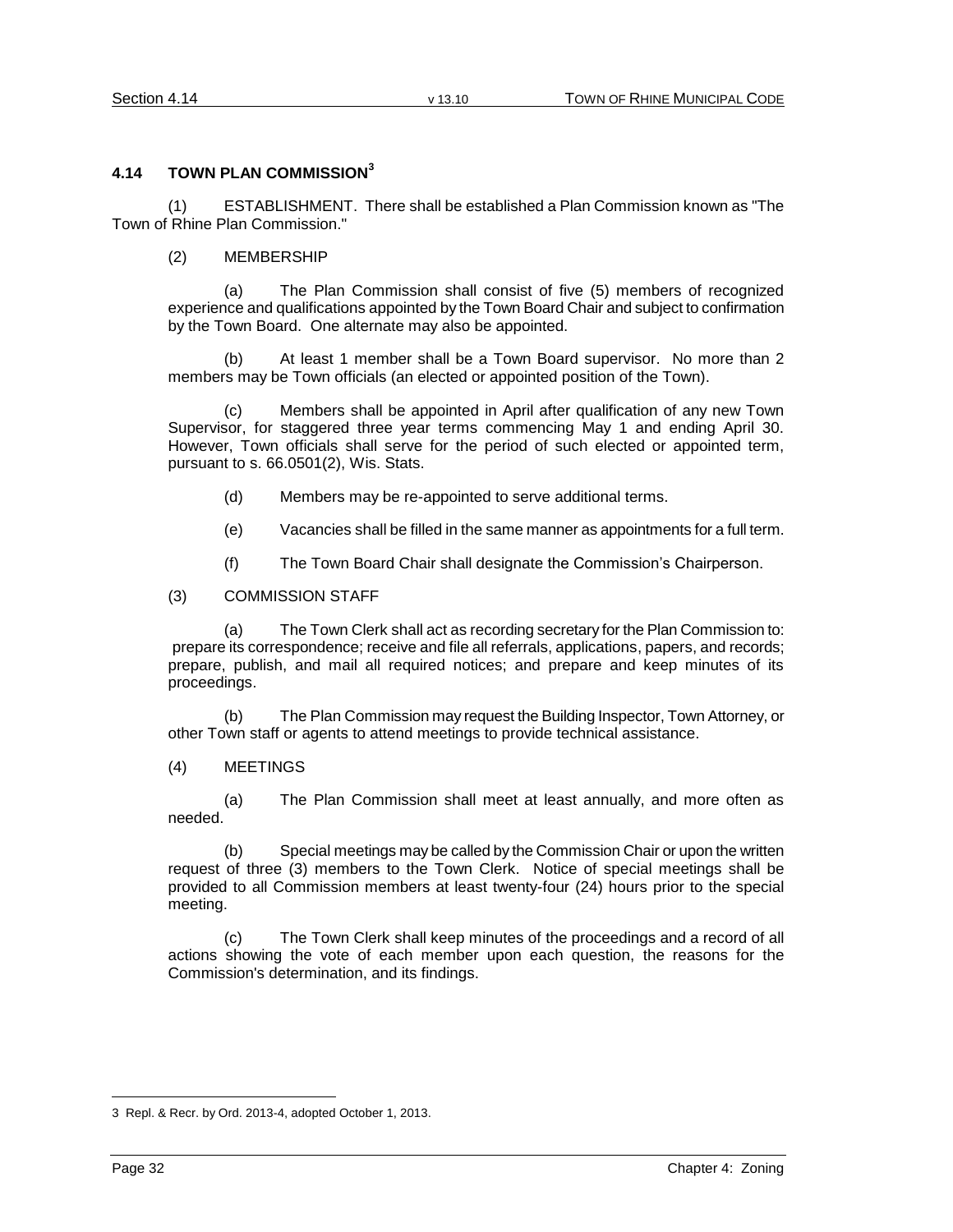(5) JURISDICTION; DUTIES; POWERS. The Plan Commission shall have the following jurisdiction, duties and powers, in addition to those contained in s. 62.23 and ch. 236, Wis. Stats.:

(a) To propose or review and recommend text and map amendments to the Town Zoning Code for consideration and final action by the Town Board.

(b) To review conditional use permit applications and recommend their denial, approval, or conditional approval to the Town Board.

(c) Such others as determined from time-to-time by the Town Board.

#### **4.15 CHANGES AND AMENDMENTS**

(1) PLAN COMMISSION REVIEW. Whenever the public necessity, general welfare, or good zoning practice require, the Town Board may, by Ordinance, change the District boundaries or amend or supplement the regulations established by this Ordinance in accordance with the provisions of the Wisconsin Statutes. Such change or amendment shall require a prior review by the Town Plan Commission which shall make a recommendation in writing to the Town Board within sixty (60) days after receiving a request to review a proposed change.

INITIATION. A change or amendment to the Zoning Ordinance may be initiated by petition of any property owner in the area to be affected by the change or amendment or by the Town Board or the Town Plan Commission.

PETITION. Petitions for any change to the District boundaries or amendments to the regulations shall be filed with the Town Clerk, shall describe the premises to be rezoned or the regulations to be amended, list the reasons justifying the petition, specify the proposed use, and have the following materials attached;

(a) Petitioner's name, address, phone number, and interest in property, such as owner, tenant, etc.

(b) Existing and proposed Zoning District.

(c) Proposed use. A statement of the type, extent, area, etc., of any development project.

(d) Names and addresses of owners of all properties lying within two hundred feet (200') of the area proposed for rezoning.

(e) Compatibility with adjacent lands, including a statement of land uses and impact of zoning change.

(f) Legal description of property to be rezoned.

(g) A scale plot plan or survey plat of property to be rezoned showing location, dimensions, zoning of adjacent properties, existing uses, and buildings of adjacent properties.

(h) Any additional information as may from time to time be required by the Town Board or Plan Commission.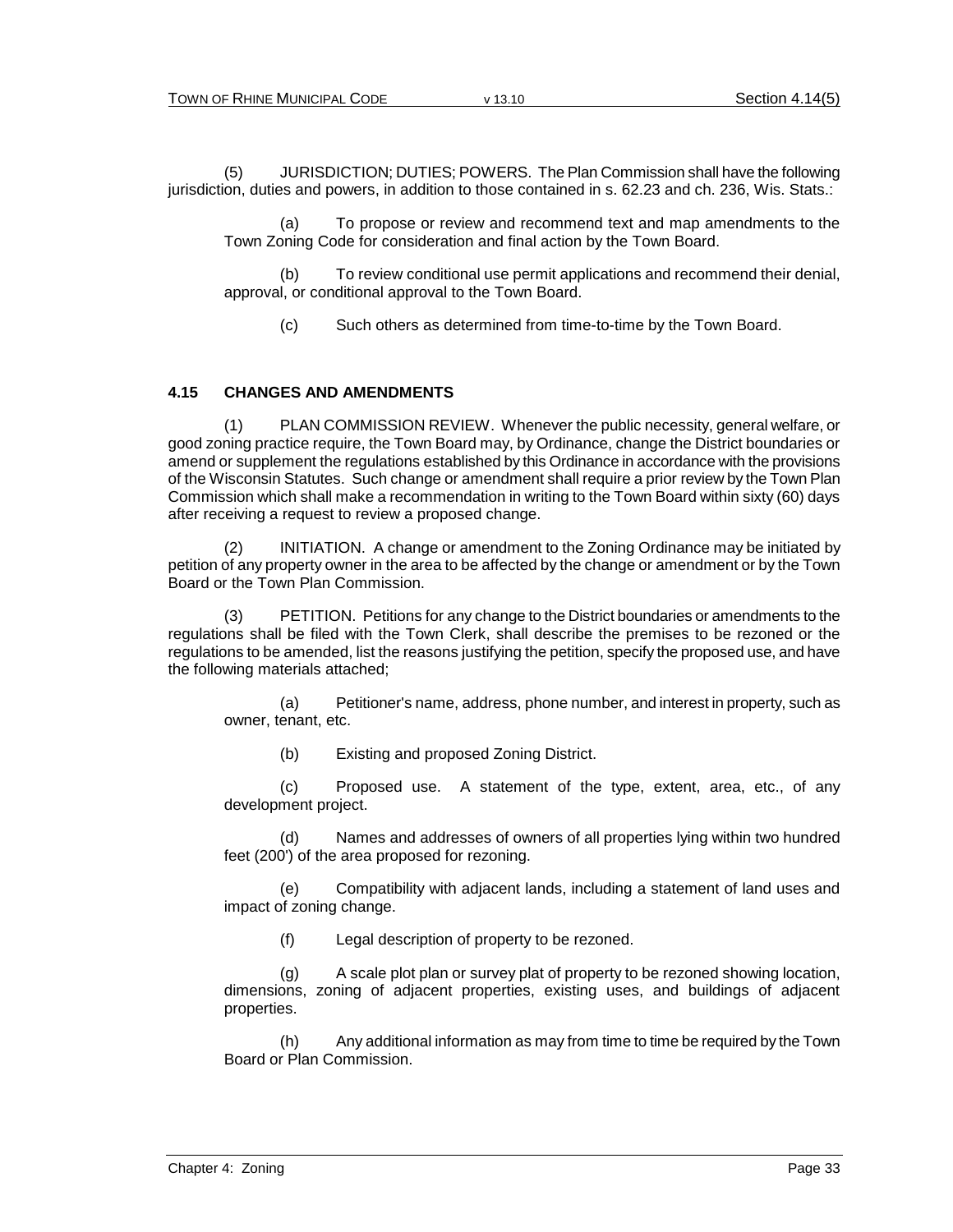(i) Payment to the Town Clerk/Treasurer of an application fee in the sum of Two Hundred Fifty Dollars (\$250.00). In the event that it is necessary for the Town Plan Commission to hold additional public hearings in regard to the application, then the applicant shall pay an additional fee of Two Hundred Fifty Dollars (\$250.00) for each such public hearing. Additional charges may be required to defray legal or technical assistance as outlined in Section 4.18, below. *(Rev. 08/07/01; 09/06/05)*

(4) HEARING. The Town Board shall, after publishing a Class 2 notice under Wis. Stat. ch. 985, hold a public hearing upon each petition or proposed zoning change or amendment listing the time, place, and the changes or amendments proposed. The Town Board shall also give at least ten (10) days' prior written notice to the Clerk of any municipality within one thousand feet (1,000') of any land to be affected by the proposed change or amendment.

(5) BOARD ACTION. Following such hearing, and after careful consideration of the Town Plan Commission recommendations, the Town Board shall vote on the passage of the proposed changes or amendments. A negative recommendation of the Town Plan Commission shall only be overruled by majority vote of the full Town Board membership. If a rezoning is granted contingent on receiving a Certified Survey Map, that map shall be presented to the Town Board within ninety (90) days or the rezoning action of the Board shall be automatically vacated. Reasonable extensions may be requested. *(Rev. 10/02/01)*

(6) PROTEST. In the event of a protest against such change or amendment duly signed and acknowledged by the owners of twenty percent (20%) or more either of the area of the land included in such change or by the owners of twenty percent (20%) or more of the land immediately adjacent extended one hundred feet (100') therefrom or by the owners of twenty percent (20%) or more of the land directly opposite thereto extending one hundred feet (100') therefrom, or by the owners of twenty percent (20%) or more of the land directly opposite thereto extending one hundred feet (100') from the street frontage of such opposite land, such change or amendments shall not become effective except by the favorable vote of three-fourths (3/4) of the members of the Town Board voting on the proposed change.

#### **4.16 VIOLATIONS AND PENALTIES**

Any person, firm, or corporation who violates, disobeys, neglects, omits, or refuses to comply with, or who resists the enforcement of any of the provisions of this Ordinance, shall upon conviction thereof, forfeit not less than One Hundred Dollars (\$100.00) nor more than One Thousand Dollars (\$1,000.00) together with applicable penalty assessment under the Wisconsin Statutes and costs of prosecution and in default of payment shall be imprisoned in the County Jail of Sheboygan County for a term of not more than thirty (30) days. Each day a violation of this Ordinance occurs or continues shall constitute a separate offense. *(Rev. 08/07/01)*

## **4.17 VALIDITY**

Should any Section, clause, or provision of this Ordinance be declared by the courts to be invalid, the same shall not affect the validity of the Ordinance as a whole or any part thereof, other than the part so declared to be invalid and the Town Board hereby declares that it would have enacted each section, clause, and provision of this Ordinance as a separate enactment regardless of the validity or invalidity of any other section, clause, or provision thereof.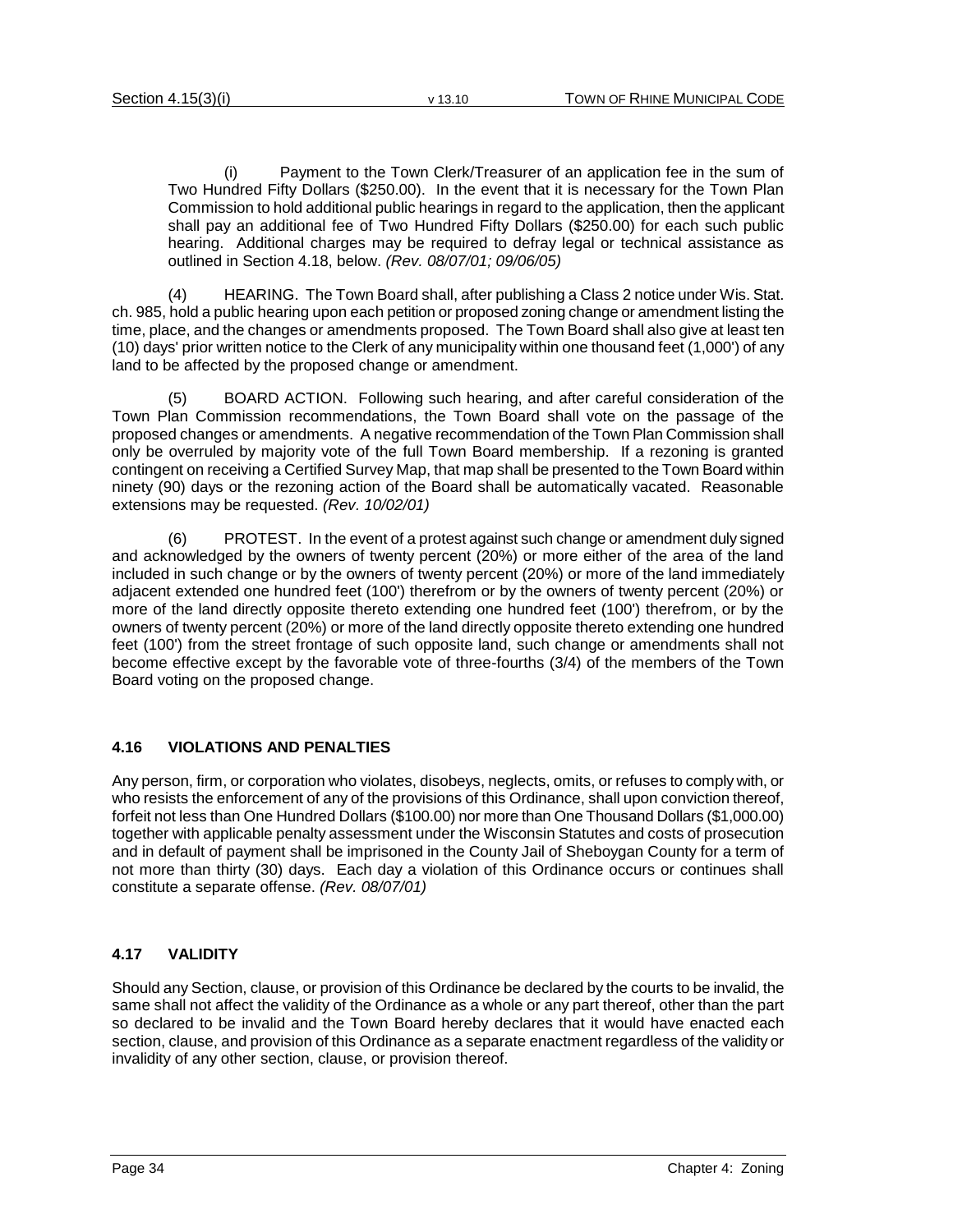#### **4.18 CHARGES FOR DEVELOPMENT SERVICES**

(1) FEES CHARGED. All person proposing an action that requires the issuance of a building permit, conditional use permit, special land use permit, map approval, plat approval, or rezoning approval by the Town or any of its Commissions, Committees, officers, or other agents shall pay such reasonable and necessary charges for professional or technical services incurred by the Town for the review, administration, investigation, and processing of the application. 'Professional services' may include but is not limited to planning, engineering, legal, and related services. Such charges shall be in addition to any other filing, permit, publication, or meeting fees, charges, or costs otherwise owed by the applicant. A decision by the Town Board, Committee, or commission which is unfavorable to the applicant shall not excuse the applicant from the obligations under this Section.

(2) APPEAL OF FEES. The applicant has the right to challenge the amount of fees levied under this Section by an appeal to the Town Board. Based upon the relevant records and the testimony presented, the Board shall make a determination to decrease, affirm, or increase the fees concerned.

#### **4.19 LARGE WIND ENERGY SYSTEMS<sup>4</sup>**

(1) APPLICABILITY. This Section applies to all wind energy systems, as defined by Wis. Stat. § 66.0403(1)(m), used to convert wind energy to electrical energy, except for small wind energy systems, as defined in Wis. Admin. Code § PSC 128.01(20). This Section applies to the construction of a wind energy system or the expansion of an existing or previously approved wind energy system.

(2) DEFINITIONS. The definitions set forth in Wis. Admin. Code Chapter PSC 128 are incorporated herein.

(3) PERMITTED USES. Wind energy systems are permitted uses in all zoning districts, except in areas that are primarily designated for future residential or commercial development, as shown on the Town's comprehensive plan that was in existence as of June 2, 2009, or as shown in such maps after December 31, 2015, as part of a required update to a comprehensive plan. This paragraph shall apply only to wind energy systems having a total nameplate capacity of at least one megawatt (1000 kilowatts).

(4) OWNER REQUIREMENTS. The owner requirements specified in Wis. Admin. Code PSC 128.13-128.19 related to the following are hereby incorporated in their entirety:

- (a) siting criteria, including setback and height requirements;
- (b) noise criteria;
- (c) shadow flicker;
- (d) signal interference;
- (e) stray voltage;
- (f) construction and operation, including physical characteristics; and
- (g) decommissioning.

 $\overline{a}$ 

<sup>4</sup> Re-created by Ord. 2012-\_\_\_, adopted Sept. 4, 2012 (originally created by Ord. 2010-1, adopted Jan. 5, 2010)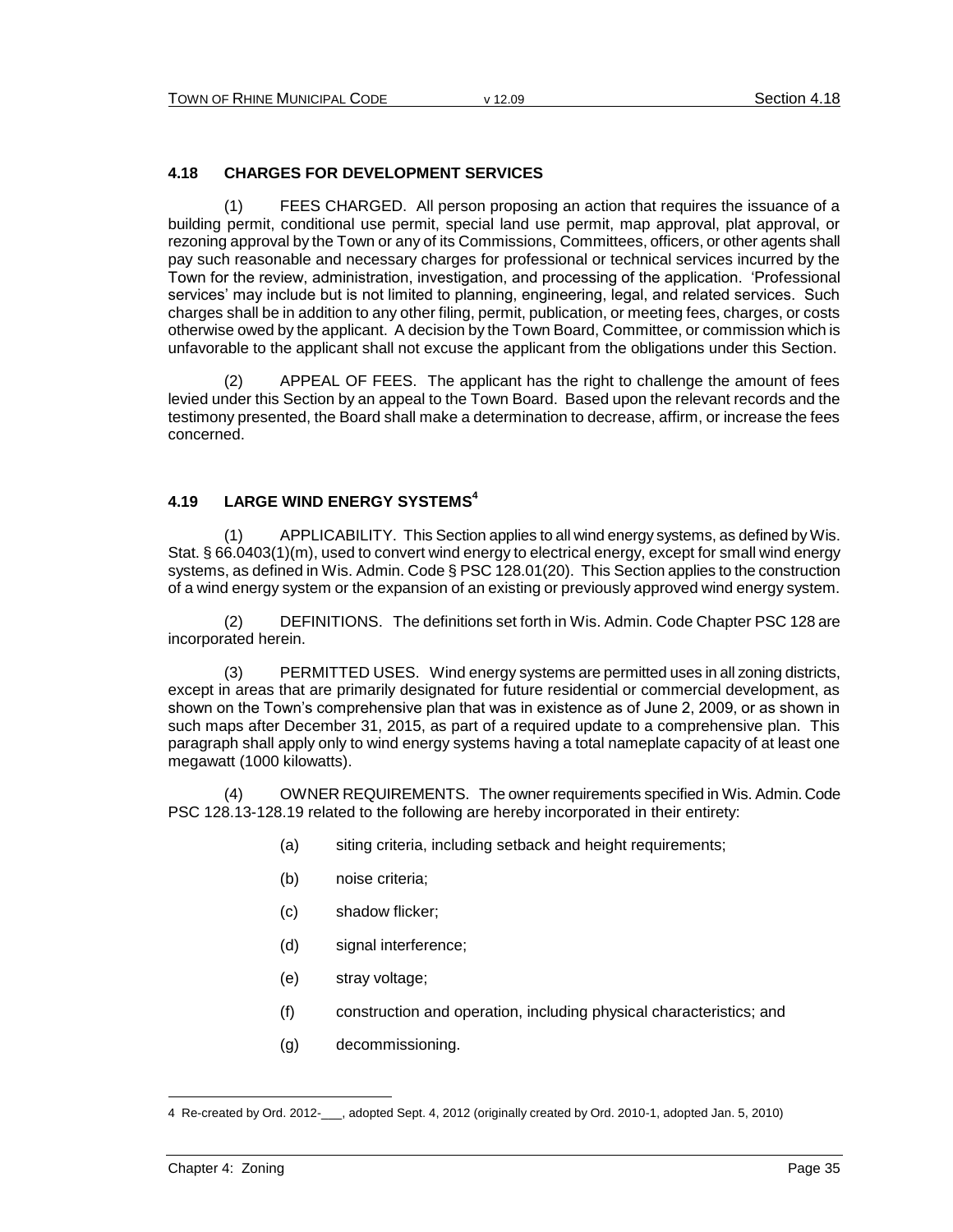#### (5) APPLICATION AND NOTICE REQUIREMENTS.

(a) At least 90 days before an owner files an application to construct a wind energy system, an owner shall provide written notice of the planned system to all of the following:

1. landowners within one (1) mile of a planned wind turbine host property;

2. the Town Clerk;

3. emergency first responders and air ambulance providers servicing the Town;

4. the Wisconsin Department of Transportation;

- 5. the Public Service Commission; and
- 6. the Wisconsin Department of Natural Resources.

(b) At least 90 days after filing the notice required under the preceding Paragraph (a), an owner shall file with the Town Clerk twelve (12) copies of an application to construct a wind energy system. Such application shall include the information specified in Wis. Admin. Code § PSC 128.30(2). The owner shall also provide documentation showing that the real property owners consent to the installation of the proposed wind energy system on their property and copies of any wind energy system easements that have been recorded in the Register of Deeds Office. The owner shall ensure that all information contained in the application is correct.

(c) On the same day an owner files an application with the Town Clerk, the owner shall provide written notice of the filing to property owners and residents located within one (1) mile of the proposed location of the wind energy system facility. Such notification shall meet the requirements of Wis. Admin. Code § PSC 128.30(5)(a).

As soon as possible after receiving the application for a wind energy system, the Town Clerk shall publish a Class 1 Notice, under Wis. Stat. Chapter 985, stating that an application for a wind energy system has been filed with the Town. The Notice shall include the following:

1. brief description of the proposed wind energy system and its proposed location;

- 2. the locations where the application is available for public review;
- 3. the method and time period for public comments; and
- 4. the approximate schedule for reviewing the application by the Town.

(e) Within 45 days of receiving an application, the Town Board shall determine whether the application is complete and notify the applicant as to the determination. An application is complete if it meets the requirements of Paragraph (5)(b), above. If the Town Board determines that the application is incomplete, it shall provide notice to the owner stating the reason for the determination, and the owner shall provide the information necessary to complete and re-file the application. There is no limit on the number of times an applicant may supplement and refile an application. If the Town Board fails to make a determination as to the completeness within 45 days after the application is filed, it shall be deemed complete. Each time an owner supplements an incomplete application, an additional 45-day completeness review period shall begin the day after the owner re-files the application.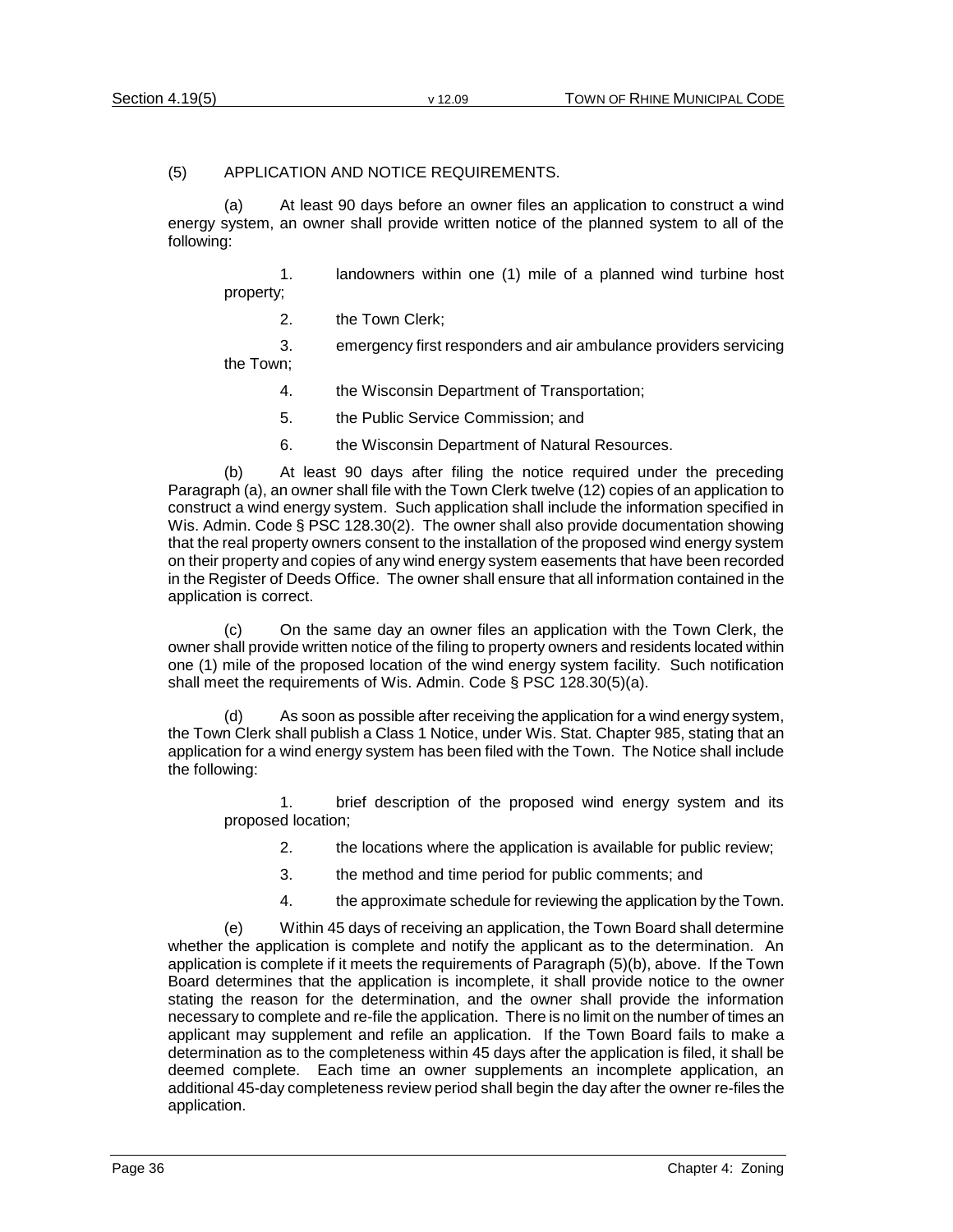(f) The Town Clerk shall make an application for a wind energy system available for public review at the Town Hall and at the Elkhart Lake Public Library, 40 Pine Street, Elkhart Lake, WI 53020.

(g) The Plan Commission shall review and make a recommendation as to the approval of the application. At the Town Board's option, the public meeting may be held by the Plan Commission.

(h) The Town Board or Plan Commission may request additional information necessary to understand the wind energy system after the Town Board has determined an application is complete. An owner shall provide additional information in response to all reasonable requests in a timely, complete and accurate manner.

(i) The Town Board shall hold at least one public meeting prior to making a decision on the application to inform the public about the proposed wind energy system and to obtain public comments thereon. At least one business day prior to the public meeting, the public may submit written comments to the Town Clerk during the Clerk's regular office hours, by mail, email, or at the drop-box at the Town Hall.

(j) The Town Board shall approve or disapprove an application no later than 90 days after the day on which the Town Board notifies the applicant that the application is complete. If the Town Board fails to act within the 90 days, or within the extended review period, the application is considered approved. The review period may be extended if within the initial 90-day review period, the Town Board authorizes in writing any combination of the following extensions, except that the total amount of time for all extensions granted hereunder may not exceed 90 days:

1. up to 45 days if the Town Board needs additional information to determine whether to approve or deny the application;

2. up to 90 days if the owner makes a material change to the application for approval;

3. up to 90 days for other good cause specified in writing by the Town Board.

(k) If the wind energy system is proposed to be located in more than one political subdivision, the Town may conduct a joint application review process in accordance with Wis. Admin. Code § PSC 128.30(7).

(6) CONDITIONS OF APPROVAL. The Town Board may place conditions on the approval of a wind energy system application or require any of the provisions as outlined in Wis. Admin. Code § PSC 128.33.

(7) WRITTEN DECISION.

(a) The Town Board shall issue a written decision to grant or deny an application for a wind energy system. The decision shall include findings of fact supported by evidence in the record. Any denial shall specify the reason for denial.

(b) The Town Clerk shall provide the written decision to the owner and to the Public Service Commission. If approved, the Town shall provide the owner with a duplicate original of the decision, and the owner shall record such original with the Sheboygan County Register of Deeds Office.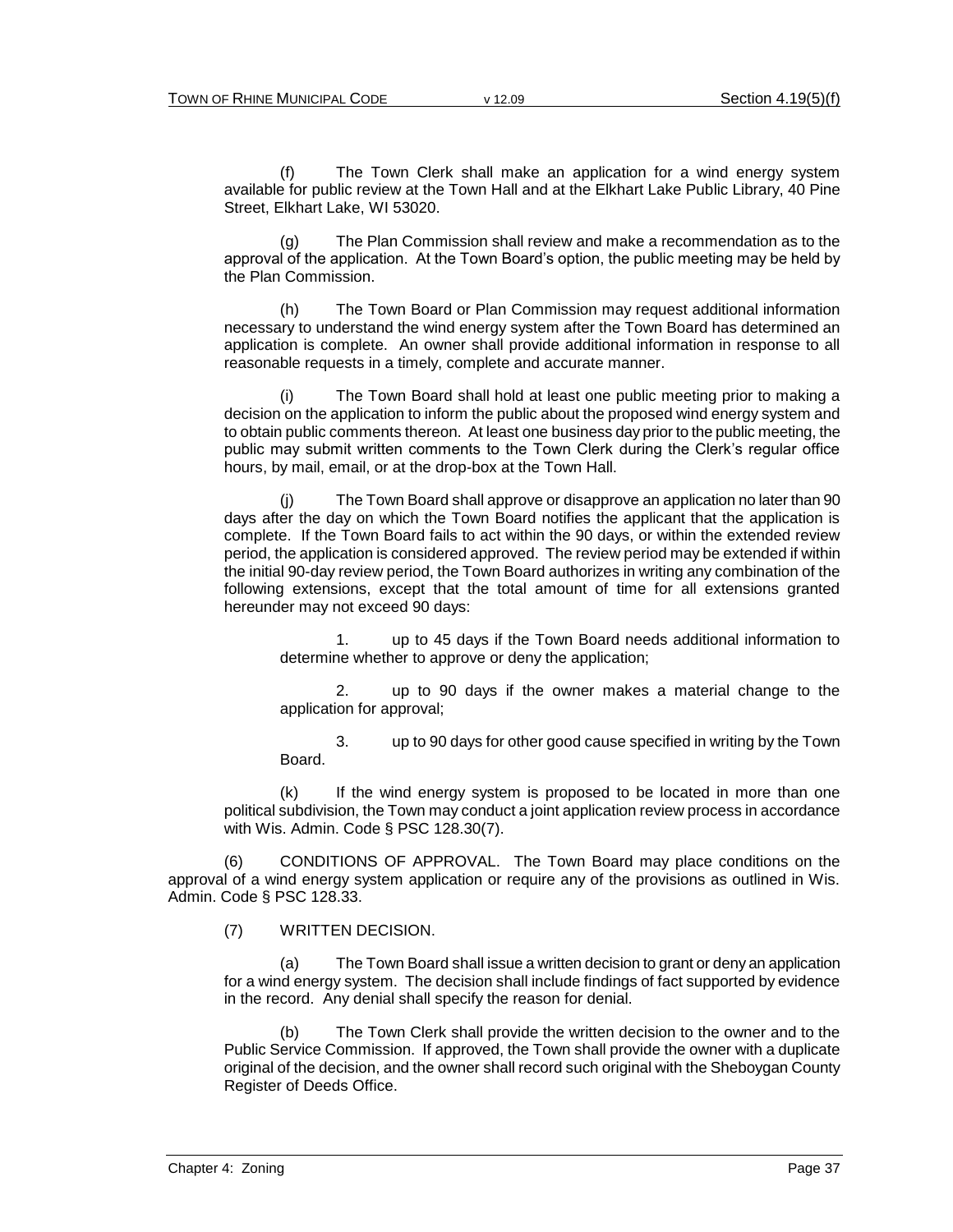(c) Change in ownership does not affect the approval of a wind energy system. The owner shall provide not less than 90 days prior written notice to the Town Clerk advising of the transfer of ownership.

(8) COMPLIANCE MONITORING. The Town Board, or its designee, shall act as a monitoring committee to determine compliance with any condition established as a condition of approval or to assess when wind energy system facilities are not maintained in good repair and operating condition. The monitoring committee may establish a compliance monitoring procedure including timelines, provide for payment of reasonable fees, and notice requirements, as it deems appropriate.

(9) POST-CONSTRUCTION FILING REQUIREMENTS. Within 90 days of the date a wind energy system commences operation, the owner shall file with the Town Clerk and the Public Service Commission an as-built description of the wind energy system, an accurate map of the wind energy system showing the location of all wind energy facilities, geographic information system showing the location of all wind energy systems and current information identifying the owner of the wind energy system. Each wind turbine location shall be labeled with a unique identifier.

(10) MODIFICATIONS. An owner may not make a material change in the approved design, location or construction of a wind energy system without the prior written approval of the Town. The owner shall submit an application for the material change, along with the appropriate fee, to the Town Clerk. The application and notice requirements, except the pre-application notice, the conditions of approval, and the written decision requirements of this Section shall apply to any application for a material change.

(11) COMPLAINT PROCESS. The complaint process and notice requirements set forth in Wis. Admin. Code § PSC 128.40 and 128.42 are incorporated herein.

(12) FEES.

(a) An owner shall submit a non-refundable application fee as set forth in the Town of Rhine Fee Schedule (Section 21.04).

An owner shall be responsible for all reasonable fees and costs incurred by the Town for any services necessary to review an application, which may include the costs of services provided by outside engineers, attorneys, planners, environmental specialists, and other consultants or experts of the Town's choosing. The owner shall be responsible for third-party inspection fees regarding compliance with approved construction requirements.

(c) An owner shall deposit 1% of the total estimated project cost, or an amount as otherwise determined by the Town Board, with the Town Clerk, which represents 50% of the total estimated amount of reimbursement for the Town's review of the application. Such amount shall be paid before the Town issues a written decision on the application. The Town shall hold the estimated fees in a non-interest bearing account, and shall refund any overpayment of estimated fees to the owner one year after the wind energy system commences operation. The owner shall be responsible for the difference between the deposited amount and the Town's actual fees. Any fees or costs that remain unpaid for more than 30 days after written demand by the Town shall result in the application being denied. Any fees that remain unpaid after 30 days shall accrue interest at a rate of 12% per annum and may be assessed against the property as a special charge.

(13) ADMINISTRATIVE CODE REFERENCES. All references to the Wis. Admin. Code Chapter 128 are to the 2011 version. Any amendments to Chapter 128 shall be incorporated herein.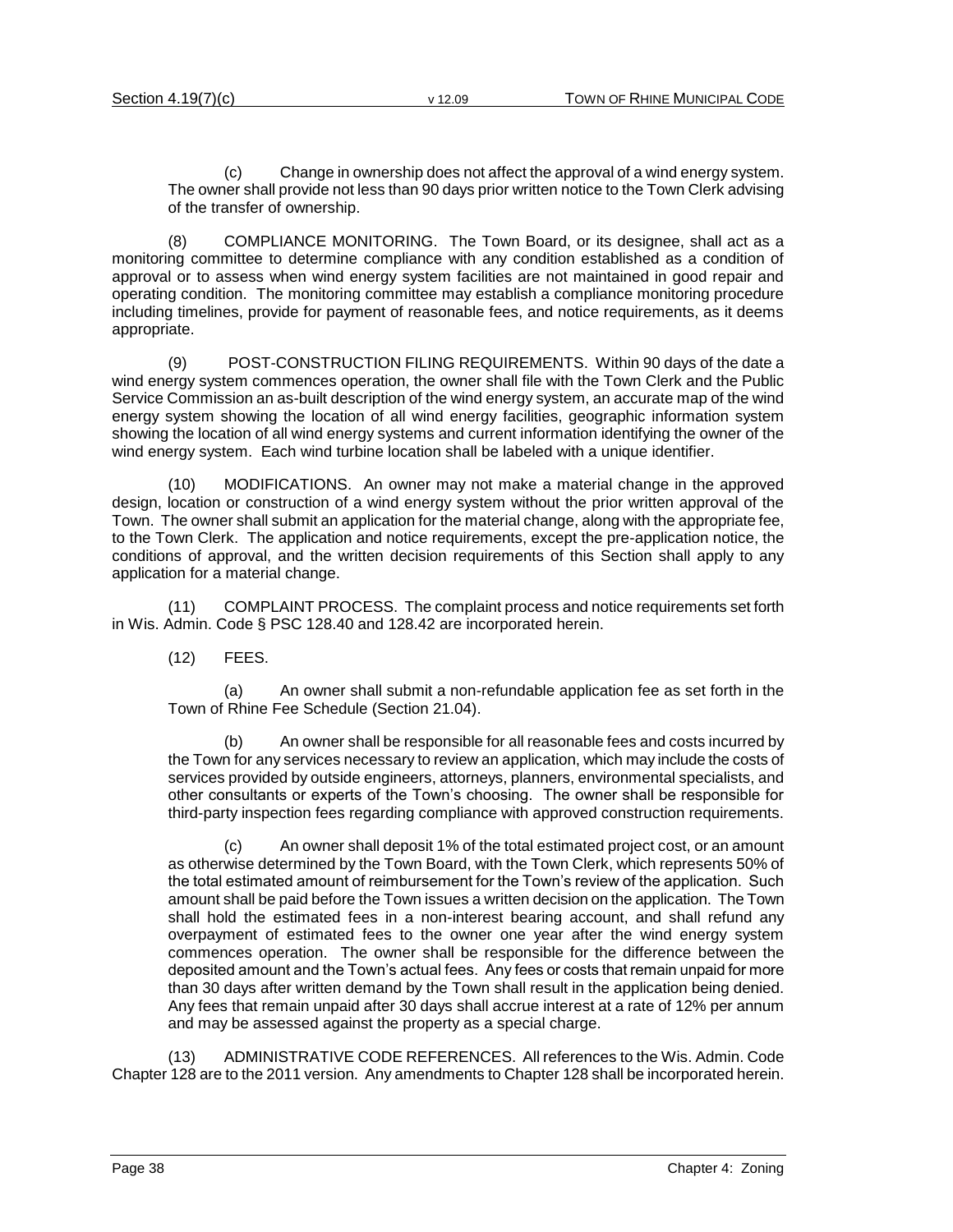#### **4.20 SMALL WIND ENERGY SYSTEMS<sup>5</sup>**

(1) APPLICABILITY. This Section applies to small wind energy systems, as defined by Wis. Admin. Code 128.01(20), to be a wind energy system that has a total installed nameplate capacity of 300 kilowatts or less and that consists of individual wind turbines that have an installed nameplate capacity of not more than 100 kilowatts. This Section applies to the construction of a wind energy system or the expansion of an existing or previously approved wind energy system.

(2) DEFINITIONS. The definitions set forth in Wis. Admin. Code Chapter PSC 128 are incorporated herein.

(3) PERMITTED USES. Small Wind Energy Systems are permitted uses in all zoning districts provided all requirements of this Section are met.

(4) OWNER REQUIREMENTS. The owner requirements specified in Wis. Admin. Code PSC § 128.13-128.19 related to the following are hereby incorporated in their entirety:

- (a) siting criteria, including setback and height requirements;
- (b) noise criteria;
- (c) shadow flicker;
- (d) signal interference;
- (e) stray voltage;
- (f) construction and operation, including physical characteristics; and
- (g) decommissioning.

Small Wind Energy Systems shall be subject to the exemptions and modifications required by Wis. Admin. Code §§ PSC 128.60 and 128.61.

(5) APPLICATION AND NOTICE REQUIREMENTS.

(a) At least 60 days before an owner files an application to construct a small wind energy system, the owner shall provide a notice of the proposed construction to adjacent landowners and the Town Clerk.

(b) An owner shall file with the Town Clerk twelve (12) copies of an application to construct a small wind energy system. Such application shall include the information specified in Wis. Admin. Code  $\S$  PSC 128.30(2), except the emergency plan and decommissioning and site restoration plan, and shall include all worksheets, maps, and other attachments included in the application. The owner shall ensure that all information contained in the application is correct. The owner shall also provide the following:

1. documentation showing that the real property owners consent to the installation of the proposed small wind energy system on their property;

2. copies of any wind energy system easements that have been executed and/or recorded in the Register of Deeds Office;

3. copies of all necessary state and federal permits and approvals.

 $\overline{a}$ 

<sup>5</sup> Created by Ord. 2012-\_\_\_, adopted Sept. 4, 2012.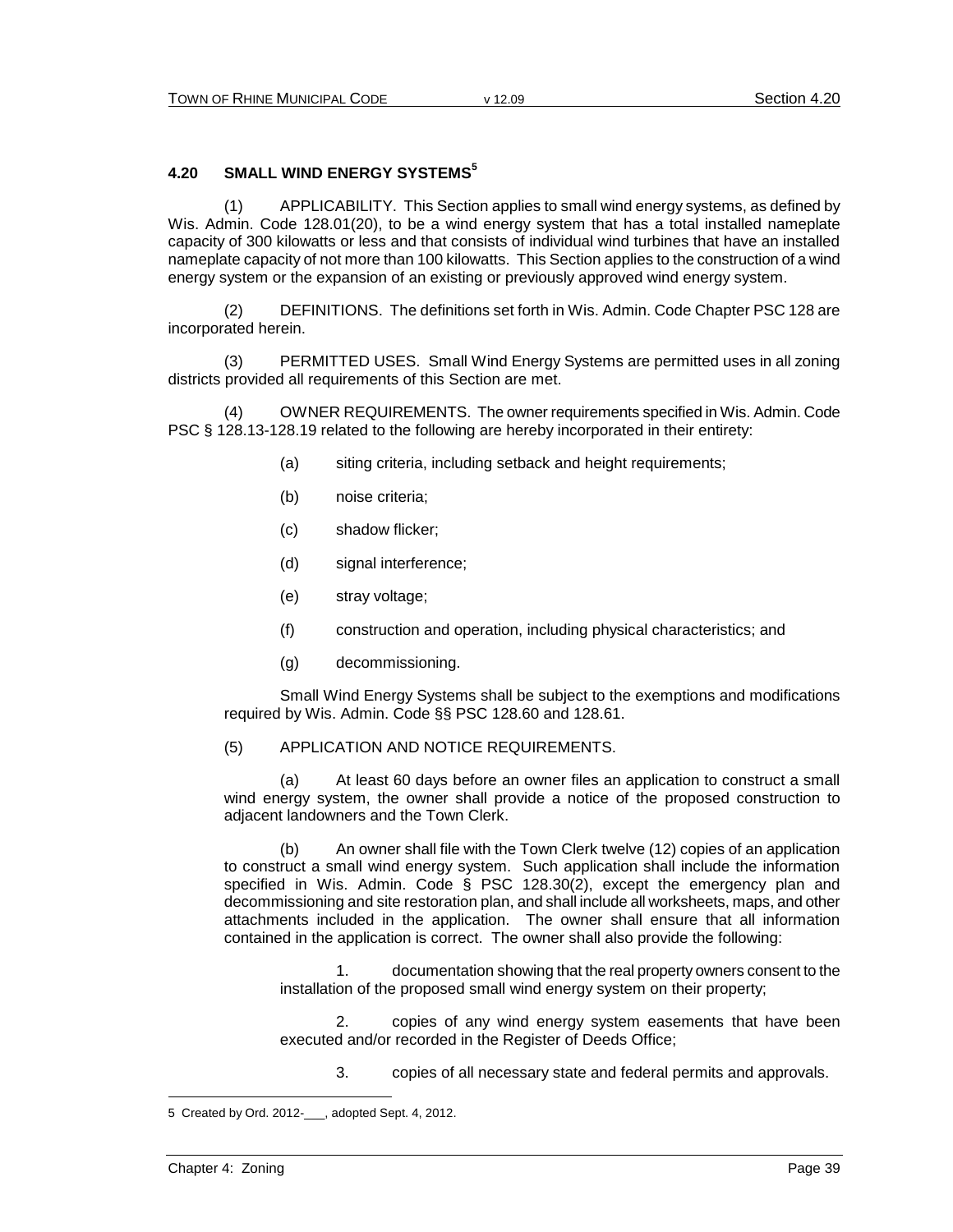(c) On the same day an owner files an application with the Town Clerk, the owner shall provide written notice of the filing to property owners and residents located within one (1) mile of the proposed location of the wind energy system facility. Such notification shall meet the requirements of Wis. Admin. Code § PSC 128.30(5)(a). An application is considered "filed" the day the owner notifies the Town in writing that all application materials have been filed.

(d) Within 45 days of the filing of an application, the Town Board shall determine whether the application is complete and notify the applicant as to the determination. An application is complete if it meets the requirements of Paragraph (5)(b), above. If the Town Board determines that the application is incomplete, it shall provide notice to the owner stating the reason for the determination, and the owner shall provide the information necessary to complete and re-file the application. There is no limit on the number of times an applicant may supplement and re-file an application. If the Town Board fails to make a determination as to the completeness within 45 days after the application is filed, it shall be deemed complete. Each time an owner supplements an incomplete application, an additional 45-day completeness review period shall begin the day after the Town receives responses to the items identified in the notice.

(e) As soon as possible after receiving the application for approval of a small wind energy system, the Town Clerk shall publish a Class 1 Notice, under Wis. Stat. Chapter 985, stating that an application for a wind energy system has been filed with the Town. The notice shall include the following:

1. brief description of the proposed wind energy system and its proposed location;

- 2. the locations where the application is available for public review;
- 3. the method and time period for public comments; and
- 4. the approximate schedule for review of the application by the Town.

(f) The Town Clerk shall make an application for a wind energy system available for public review at the Town Hall and at the Elkhart Lake Public Library, 40 Pine Street, Elkhart Lake, WI 53020.

(g) The Plan Commission shall review and make a recommendation as to the approval of the application. At the Town Board's option, the public meeting may be held by the Plan Commission.

(h) The Town Board shall hold at least one public meeting prior to making a decision on the application to inform the public about the proposed small wind energy system and to obtain public comments thereon. At least one business day prior to the public meeting, the public may submit written comments to the Town Clerk during the Clerk's regular office hours, by mail, email, or at the drop-box at the Town Hall.

(i) The Town Board or Plan Commission may request additional information necessary to understand the small wind energy system after the Town Board has determined the application is complete. An owner shall provide additional information in response to all reasonable requests in a timely, complete and accurate manner.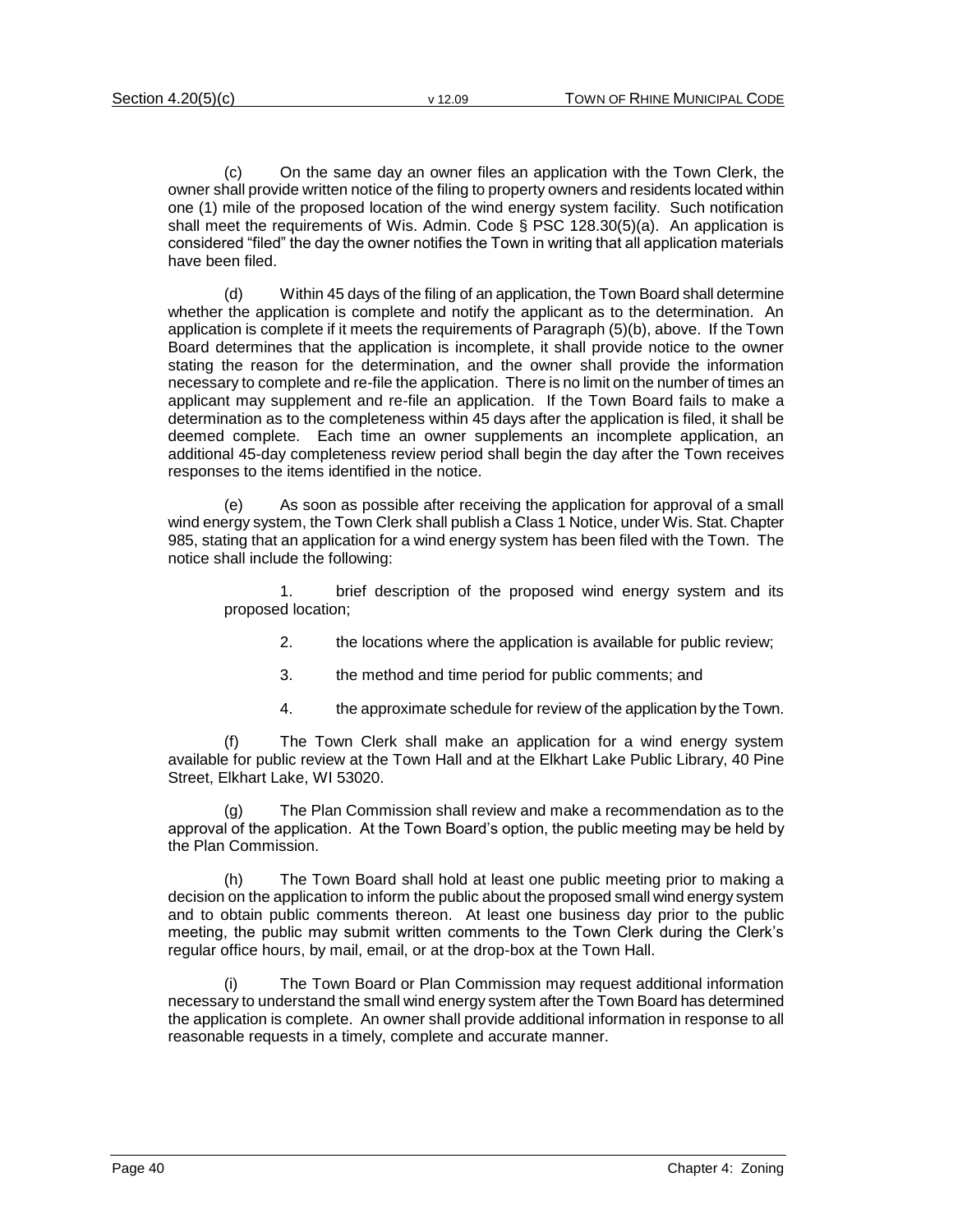(j) The Town Board shall approve or disapprove an application no later than 90 days after the day on which the Town Board notifies the applicant that the application is complete. If the Town Board fails to act within the 90 days, or within the extended review period, the application is considered approved. The review period may be extended if within the initial 90-day review period, the Town Board authorizes in writing any combination of the following extensions, except that the total amount of time for all extensions granted hereunder may not exceed 90 days:

1. up to 45 days if the Town Board needs additional information to determine whether to approve or deny the application;

2. up to 90 days if the owner makes a material change to the application for approval;

3. up to 90 days for other good cause specified in writing by the Town Board.

(k) If the wind energy system is proposed to be located in more than one political subdivision, the Town may conduct a joint application review process in accordance with Wis. Admin. Code § PSC 128.30(7).

#### (6) WRITTEN DECISION.

(a) The Town Board shall issue a written decision to grant or deny an application for a small wind energy system. The decision shall include findings of fact supported by evidence in the record. Any denial shall specify the reason for denial.

(b) The Town Clerk shall provide a copy of the written decision to the owner and to the Public Service Commission. If approved, the Town shall provide the owner with a duplicate original of the decision, and the owner shall record such original with the Sheboygan County Register of Deeds Office.

(c) Change in ownership does not affect the approval of a small wind energy system. The owner shall provide not less than 90 days prior written notice to the Town Clerk advising of the transfer of ownership.

(7) MODIFICATIONS. An owner may not make a material change in the approved design, location or construction of a wind energy system without the prior written approval of the Town. The owner shall submit an application for the material change, along with the appropriate fee, to the Town Clerk. The application and notice requirements, except the pre-application notice, and written decision requirements of this Section shall apply to any application for a material change.

(8) COMPLAINT PROCESS. The complaint process and notice requirements set forth in Wis. Admin. Code § PSC 128.40 are incorporated herein, except as exempted under Wis. Admin. Code § PSC 128.60.

(9) FEES.

(a) An owner shall submit a non-refundable application fee as set forth in the Town of Rhine Fee Schedule (Section 21.04).

(b) An owner shall be responsible for all reasonable fees and costs incurred by the Town for any services necessary to review an application, which may include the costs of services provided by outside engineers, attorneys, planners, environmental specialists, and other consultants or experts of the Town's choosing. The owner shall be responsible for third-party inspection fees regarding compliance with approved construction requirements.